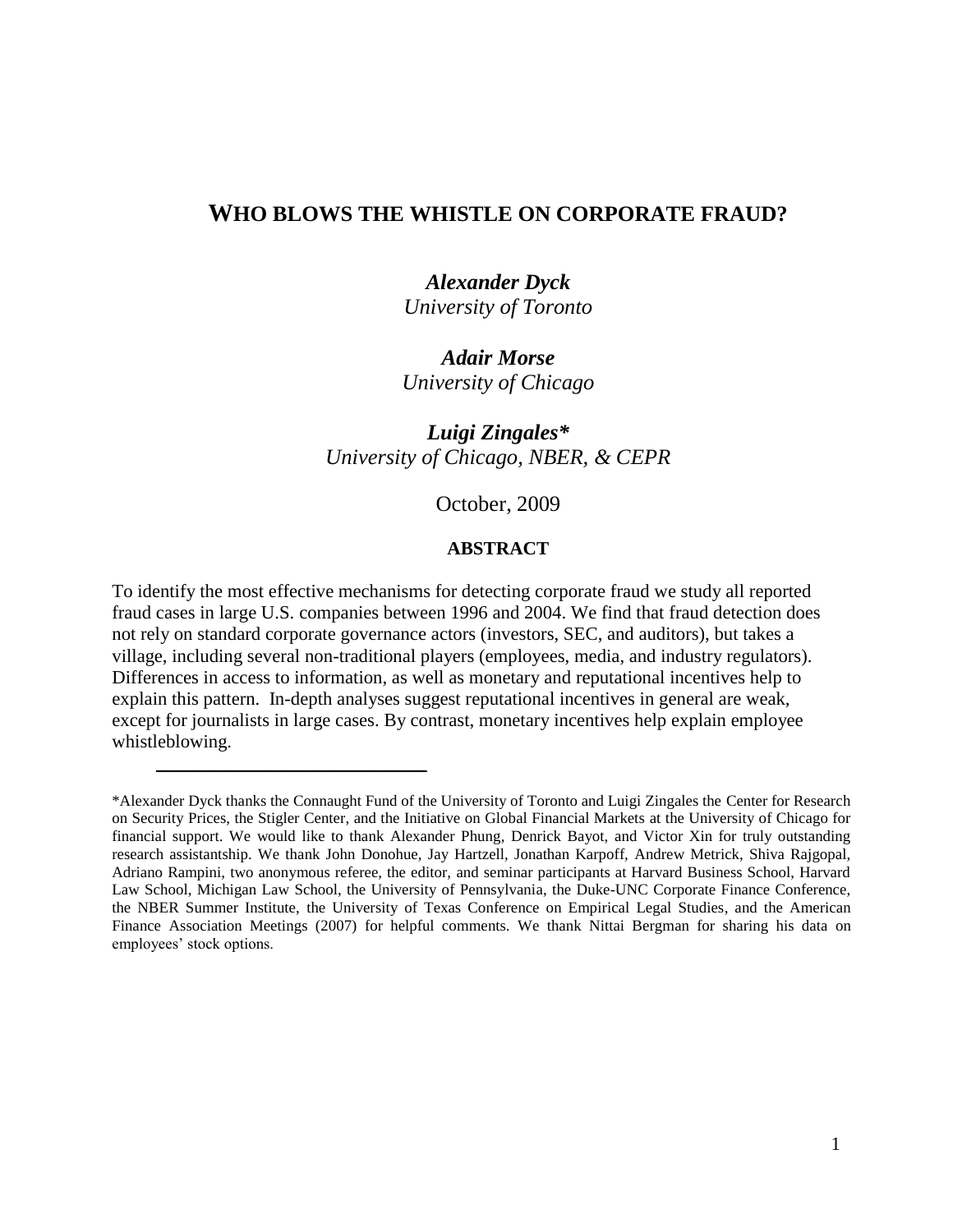The large and numerous corporate frauds that emerged in the United States at the onset of the new millennium provoked an immediate legislative response in the Sarbanes Oxley Act (SOX). This law was predicated upon the idea that the existing institutions designed to uncover fraud had failed, and their incentives as well as their monitoring should be increased. The political imperative to act quickly prevented any empirical analysis to substantiate the law"s premises. Which actors bring corporate fraud to light? What motivates them? Did reforms target the right actors and change the situation? Can detection be improved in a more cost effective way?

To answer these questions we gather data on a comprehensive sample of alleged corporate frauds that took place in U.S. companies with more than 750 million dollars in assets between 1996 and 2004. After screening for frivolous suits, we end up with a sample of 216 cases of alleged corporate frauds, which include all of the high profile cases such as Enron, HealthSouth, and World Com.

Through an extensive reading of each fraud"s history, we identify who is involved in the revelation of the fraud. To understand better why these fraud detectors are active, we study the sources of information detectors use and the incentives they face in bringing the fraud to light. To identify the role played by short sellers, we look for unusual levels of short positions before a fraud emerges. This data allows us to test the dominant views. While, the legal view claims fraud detection belongs to auditors and securities regulators, the private litigation view (Coffee, 1986) attributes it to law firms. Finally, the finance view (Fama (1990)) predicts that monitoring will be done by those with residual claims (equity and debt holders) and their agents (analysts and auditors).

We find no support for the legal view, since the SEC accounts for only 7 percent of the cases and auditors for 10 percent, nor for the private litigation view that accounts for only 3 percent of the cases . We also find very weak support for the finance view. Debt holders are absent. Equity holders play only a trivial role: they detect just 3 percent of the cases. Equity holders' agents (auditors and analysts) collectively account for 24 percent of the cases revealed. Even using the most comprehensive and generous interpretation of this view, which might include short sellers, the finance view accounts for only 38 percent.

More surprising, we find that actors, who do not own any residual claim in the firms involved and are often not considered as important players in the corporate governance arena,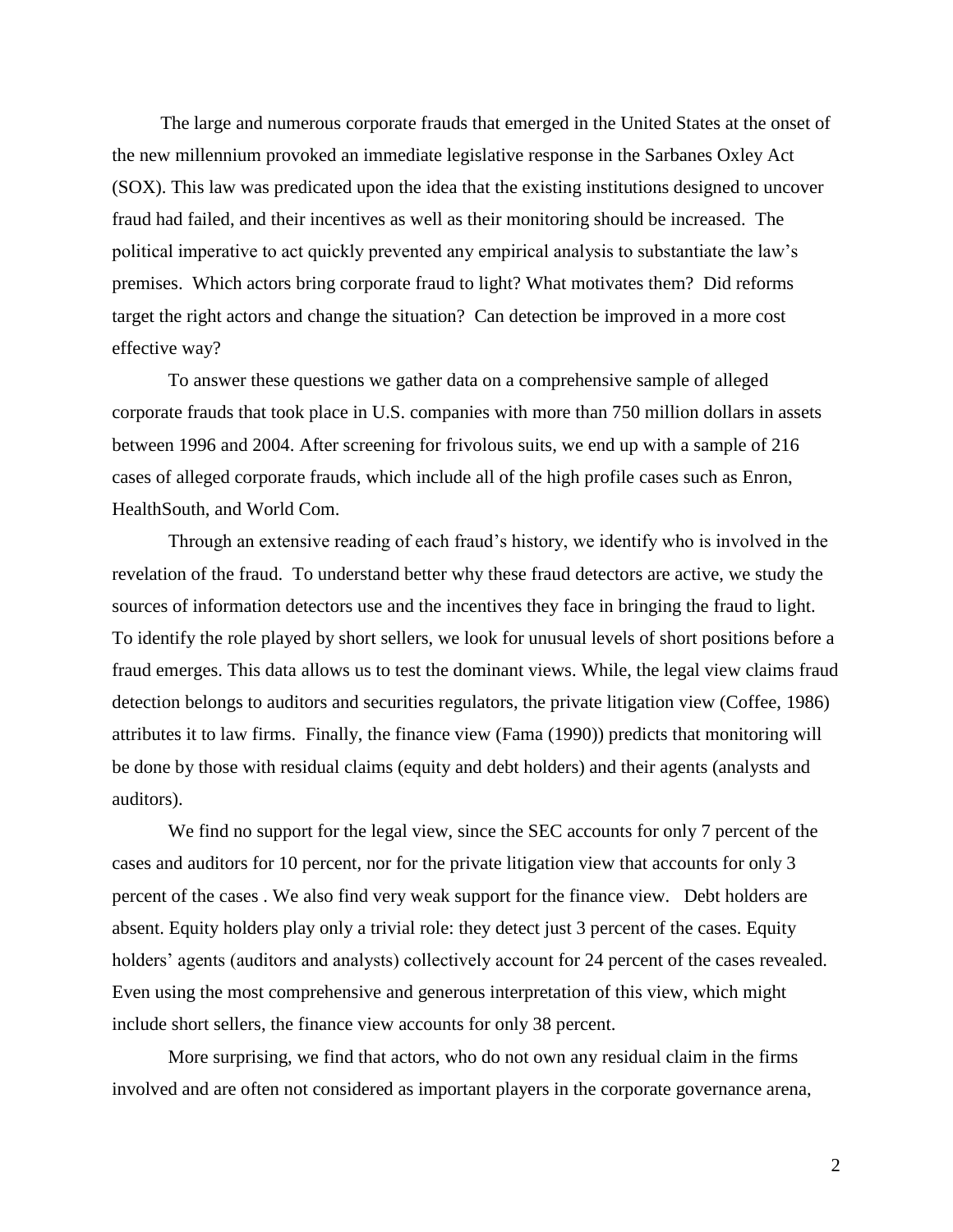play a key role in fraud detection: employees (17 percent of the cases), non-financial-market regulators (13 percent), and the media (13 percent). These results remain true if we value-weight the cases by the sum of fines and settlements associated with the impropriety. Value-weighting creates only one change in the distribution: the media become much more important (24 percent), suggesting they get mainly involved in the biggest cases. These players do not appear in traditional discussions of corporate governance but the data suggest they should.

What accounts for the differences between the traditional views and our findings? In the traditional views two dimensions are missing. First, the traditional discussions focus on incentives arising from residual claims and ignore differences in the costs of identifying and gathering fraud-relevant information. Some actors (employees, industry regulators, and analysts) gather a lot of relevant information as a by-product of their normal work – as suggested by Hayek (1945). Hence, they are in a much better position to identify the fraud than short sellers, security regulators, or lawyers for whom detecting fraud is like looking for a needle in a haystack. Thus, while an employee might gain much less than a shortseller from revealing a fraud, he also faces a much lower cost (in fact often no cost) in finding out about it.

Second, there are incentives to uncover fraud that do not arise from a residual claim or a legal obligation. One such incentive is reputation. A journalist uncovering a fraud gets national attention and increases his career opportunities. Another such incentive is a monetary reward directly linked to the size of the fraud uncovered. Thanks to the Federal Civil False Claims Act (also known as the *qui tam* statute), when a fraud is committed against the government (e.g., Medicare fraud), individuals who bring forward relevant information are entitled to between 15 and 30 percent of the money recovered by the government.

We find that all these aspects matter. When we distinguish actors on the basis of their information sources (inside information, regulatory discovery, and public information) we find that access to information is important. Having access to inside information rather than relying just on public information increases an actor"s probability of detecting fraud by 15 percentage points. This effect, however, becomes statistically indistinguishable from zero when we valueweight the cases. We regard this as evidence that the cost of gathering information is an important barrier only in smaller cases and becomes irrelevant when the stakes are higher.

Reputational incentives also appear important, especially if we weight the cases by the magnitude of their settlement. This is reasonable, since a journalist or an analyst will not become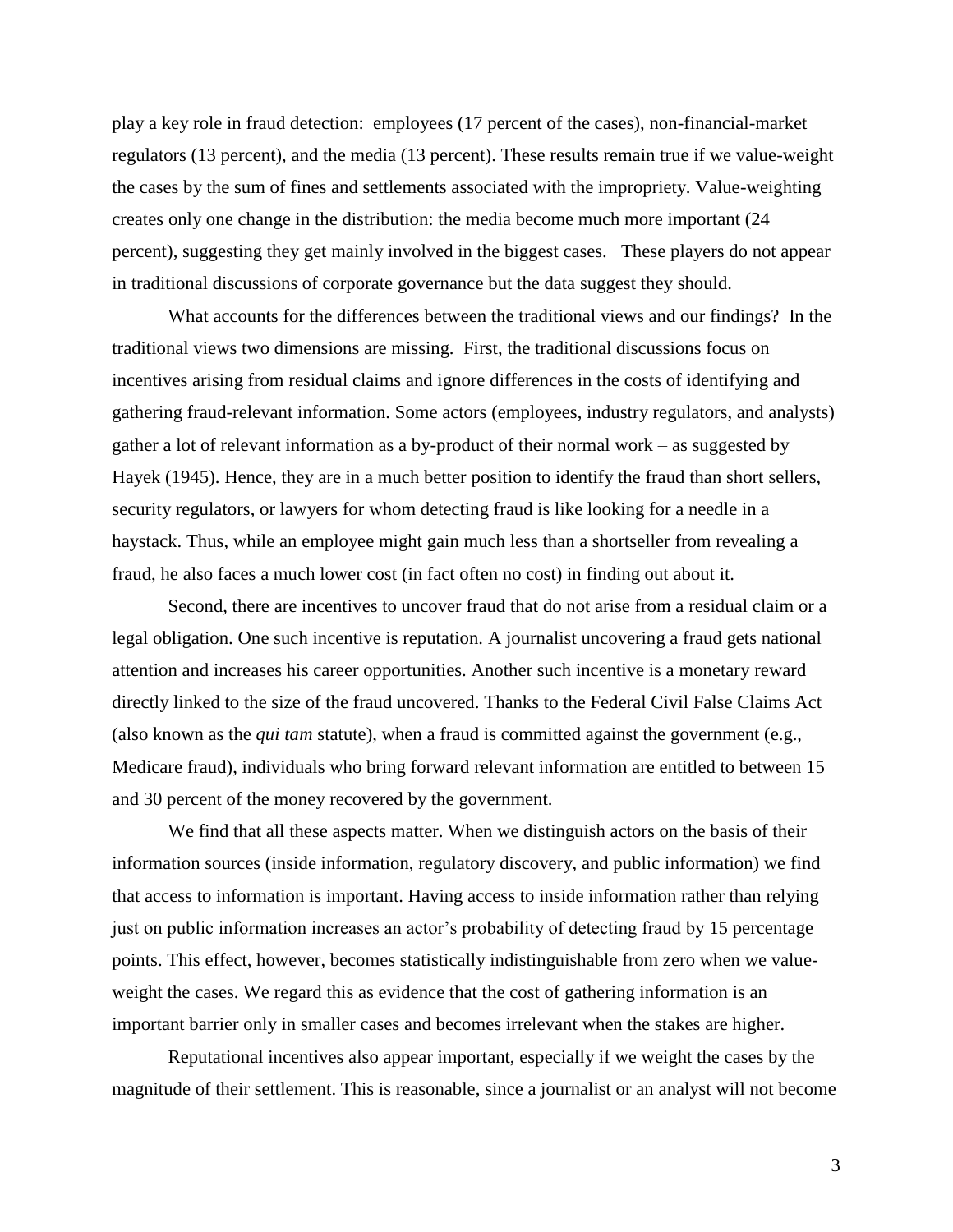famous by uncovering a minor accounting irregularity in a small unknown company.

Monetary incentives for fraud revelation seem to play a role regardless of the severity of the fraud. In particular, we find that in healthcare (an industry where the government accounts for a significant percentage of revenue and thus suits in which whistleblowers are rewarded financially are more likely) 41 percent of frauds are brought to light by employees. This contrasts with only 14 percent of cases detected by employees in all other industries. This difference is statistically significant at the 1 percent level, and the effect is robust to controls for differences in industry characteristics. Hence, a strong monetary incentive to blow the whistle does motivate people with information to come forward.

To shed some light on these incentives not coming from residual claims, we undertake an in-depth analysis of the cost-benefit trade-offs faced by actual whistleblowers. Any analysis of these whistleblowers" incentives will overstate the benefits and/or understate the costs, since these are people who, after assessing their costs-benefit, chose to come forward. In spite of this bias, we find a clear cost for auditors who blow the whistle. The auditor of a company involved with fraud is more likely to lose the client if he blows the whistle than if he does not, while there is no significance evidence that bringing the fraud to light pays him off in terms of a greater number of accounts.

Career incentives work a bit better for analysts. While analysts who blow the whistle are no more likely to be promoted than similar analysts following the same company and not blowing the whistle, we do find that they are less likely to be demoted. The picture is even more encouraging for journalists. Journalists breaking a story about a company"s fraud are more likely to find a better job than a comparable journalist writing for the same newspaper/magazine at the same time.

The story for employee whistleblowers is more mixed. On the one hand, on occasion, employees can gain from whistle blowing. When employees can bring a *qui tam suit* that the company has defrauded the government, whistleblowers stand to win big time: on average our sample of successful *qui tam* whistleblowers collect \$46.7 million. For many employee whistleblowers the more important benefit to avoiding the potential legal liability which arises from being involved in a fraud. On the other hand, employee whistleblowers face significant costs. In 45 percent of the cases, the employee blowing the whistle does not identify him or herself individually to avoid the penalties associated with bringing bad news to light. In 82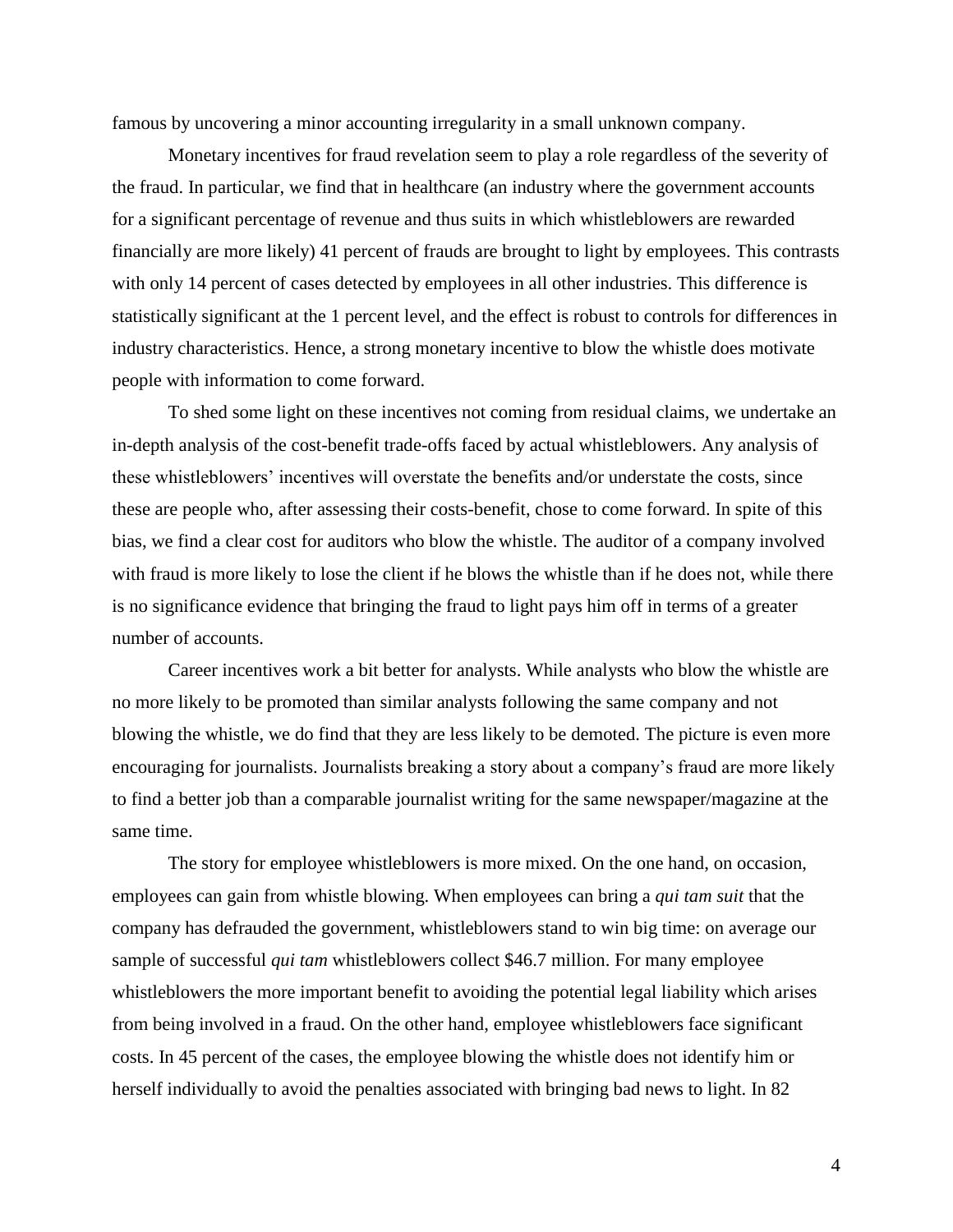percent of cases with named employees, the individual alleges that they were fired, quit under duress, or had significantly altered responsibilities as a result of bringing the fraud to light. Many of them are quoted saying, "If I had to do it over again, I wouldn"t".

Overall, this web of monitors, so critical to fraud detection, seems to work with relatively low monetary and reputational incentives. To gain a better understanding of what regulatory or market-based initiative can improve these incentives, we split the sample period and exploit the changes in the regulatory environment that occurred after the Enron and WorldCom scandals. Consistent with the enhanced responsibility attributed to accountants by the Statement on Auditing Standards (SAS) No. 99 (approved in October 2002), we find that the percentage of frauds brought to light by auditors jumps from 6 percent to 24 percent. On a smaller scale, the SEC also becomes more active, moving from 5 percent to 10 percent. By contrast, we do not find any evidence that the protection offered to employees by section 303 of SOX has any effect.

Our work is related to a large literature in accounting and finance that looks at the characteristics of firms involved in fraud (e.g. Richardson, Tuna and Wu (2002), Burns and Kedia (2006), Efendi, Srivastava and Swanson (2007)), the impact of fraudulent financial reporting on firm value (e.g. Palmrose and Schotz (2004)) and the role of specific whistleblower types including the press (Miller (2006)) and employee whistleblowers (Bowen, Call and Rajgopal (2007)). We differ in our focus of comparing the relative importance of difference sources of detection. We also differ in the broadness of our sample that includes both accounting related and non-accounting related frauds.

Our work is also related to a significant literature in law and economics. As in Choi (2007), Griffin, Grundfest and Perino (2001), and Thompson and Sale (2003)), we use federal securities class actions to construct the sample of fraud. The focus of these papers, however, is on the frequency and the cost imposed by fraud, not on the alternative mechanisms of detection. In this respect, our work is closer to Black (2001) and Coffee (2001), who discuss the best mechanisms to protect investors from fraud and raise questions whether specific actors are reputation intermediaries or more simply attend to the concerns of their clients. Our paper provides data that sheds light on these questions. Our work is complementary to two recent papers by Karpoff Lee and Martin (forthcoming). Whereas they focus on the costs borne by firms and managers when fraud is revealed, we analyze the mechanism that leads to the detection of fraud and the cost and benefits of whistle-blowing.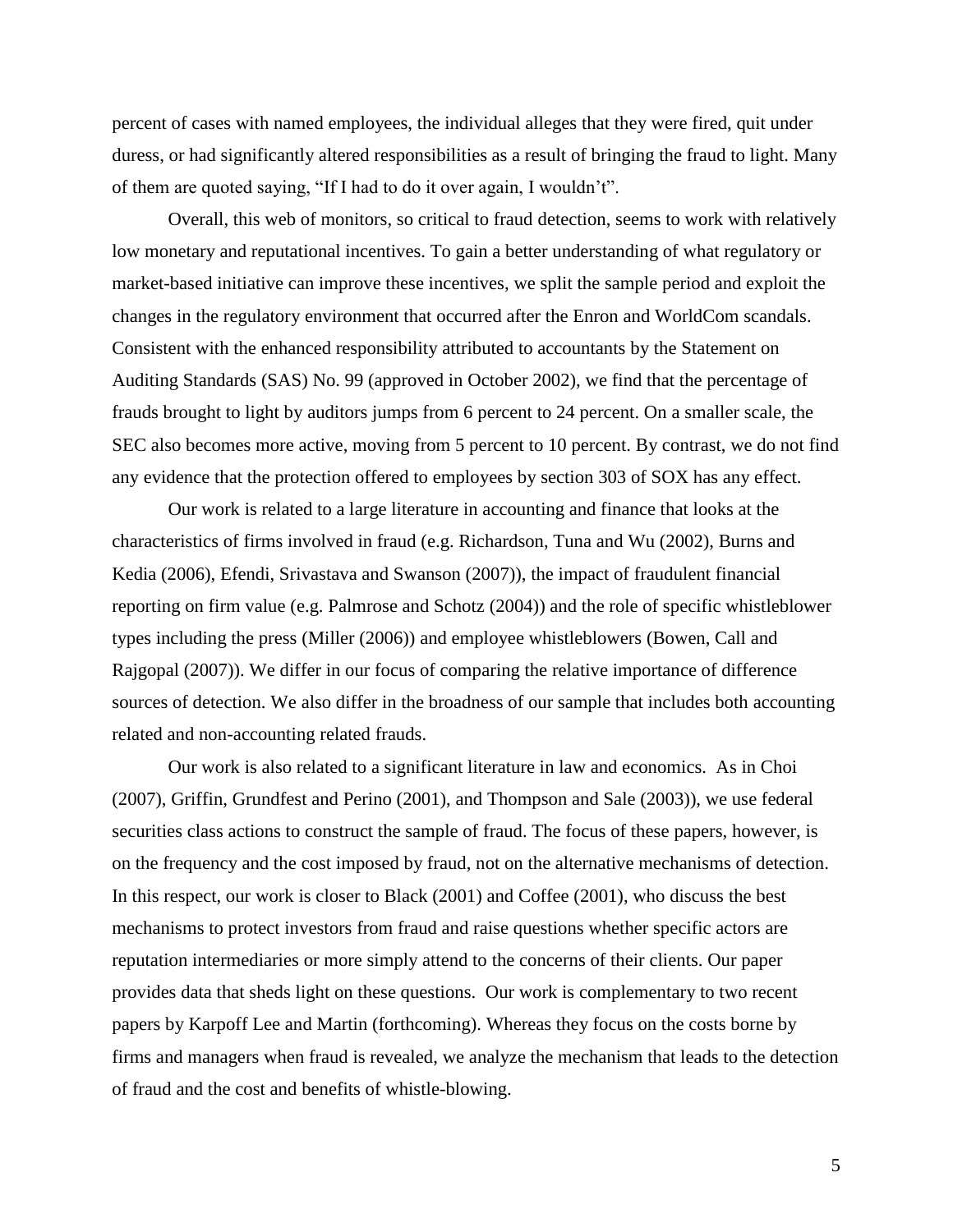Finally, our work is related to the debate started by LaPorta et al. (2006) on what works in security regulation. They focus on the importance of private enforcement as opposed to public enforcement. As our analysis illustrates, both private and public enforcement function in the context of a broader web of actors. The involvement of these actors, their comparative advantage in terms of access to information, and their incentives need to be considered when considering reforms of governance in the US and abroad.

The remainder of the paper proceeds as follows. Part I of the paper describes the data and presents the distribution of fraud detectors. In Part II we lay out competing theories of fraud detection and test them. Part III concludes.

## **I. Data and Distribution of Whistleblowers**

#### I.1 *Data: Sample of Frauds*

 $\overline{a}$ 

Our sample of corporate frauds consists of U.S. firms against whom a securities class action lawsuit has been filed under the provisions of the Federal 1933/1934 Exchange Acts for the period 1996 - 2004. We use the Stanford Securities Class Action Clearinghouse (SSCAC) collection of all such suits. Because class action law firms have automated the mechanism of filing class action suits by reacting to any negative shock to share prices, it is highly unlikely that a value-relevant fraud could emerge without a subsequent class action suit being filed (Coffee, 1986; Choi, Nelson, and Pritchard, 2008).<sup>1</sup>

The biggest potential problem with using class action data is not that we might miss important frauds, but that we include frivolous cases.<sup>2</sup> To address this concern we apply six filters. First, we restrict our attention to alleged frauds that ended after the enactment of the Private Securities Litigation Reform Act of 1995 (PSLRA), which sought to reduce frivolous suits by making discovery rights contingent on evidence (Johnson, Nelson, and Pritchard, 2007). Second, of 2,171 suits provided by the SSCAC from 1996-2004, we restrict our attention to large domestic firms, which have sufficient assets and insurance to motivate law firms to initiate suits and which do not have the complications of cross-border jurisdictional concerns. Operationally, we restrict our attention to firms with at least \$750 million in assets in the year prior to the end of

<sup>&</sup>lt;sup>1</sup> Furthermore, the suit will be filed in Federal court rather than a State court because very few state cases (outside of change of control lawsuits) lead to financial settlement, especially without also involving a federal class action suit (Thompson and Sale, 2003).

 $2$  Our procedure did not lead us to include the backdating cases brought into focus by the academic work of Eric Lie (2005) and Heron and Lie (2007), as suits launched on this basis were initiated after construction of our sample.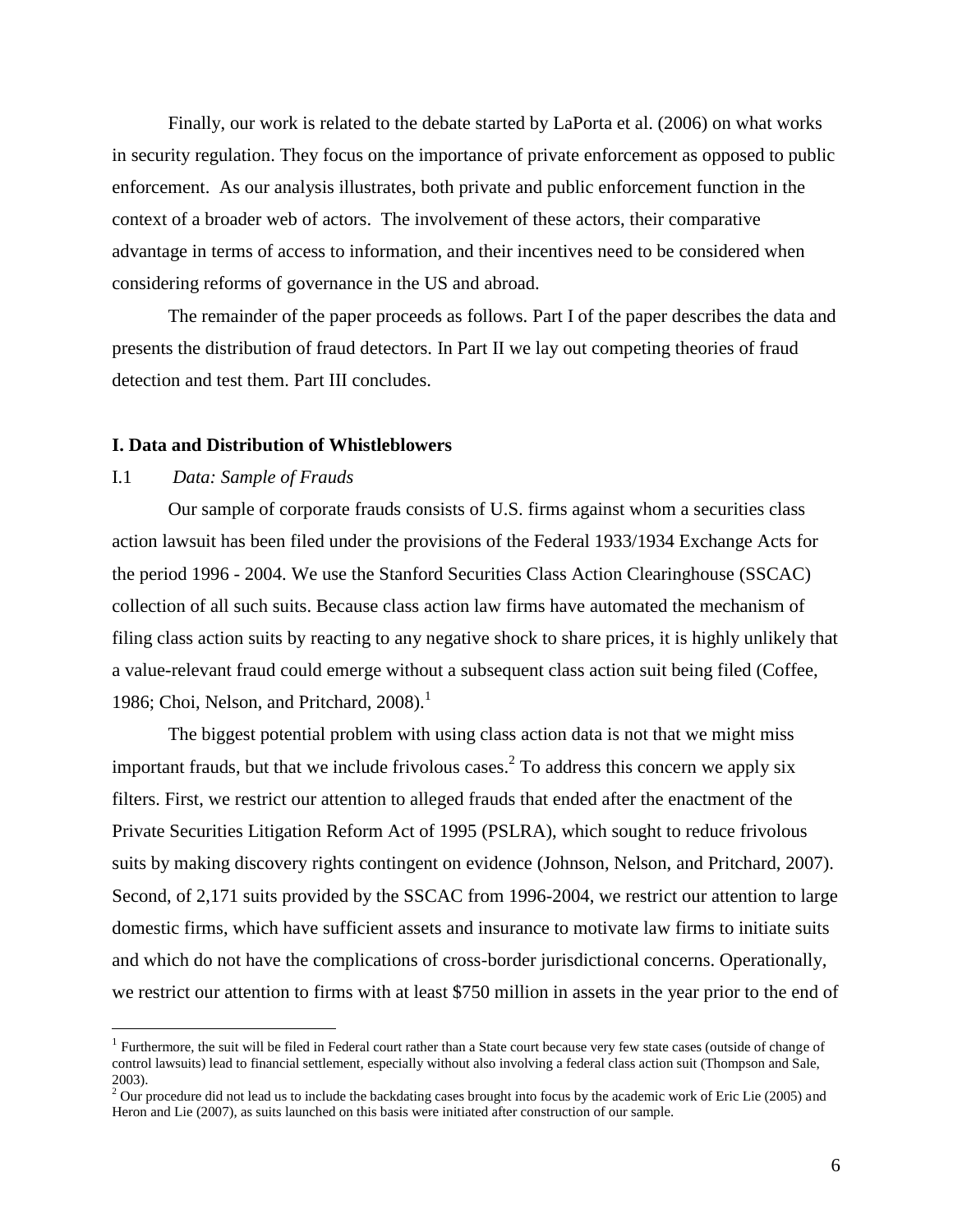the class period (as firms may reduce dramatically in size surrounding the revelation of fraud). The size and domestic filters reduce our sample to 501 cases.

Third, we exclude all cases where the judicial review process leads to their dismissal.<sup>3</sup> Fourth, for those class actions that have settled, we only include those firms where the settlement is at least \$3 million, a level of payment previous studies suggest as dividing frivolous suits from meritorious ones.<sup>4</sup> Fifth, we exclude from our analysis IPO underwriter allocation cases, mutual fund timing and late trading cases, analyst cases involving false provision of favorable coverage, and cases where SSCAC identifies agents rather than management initiated the fraud. The third through fifth screens remove more than half the number of cases from 501 to 230 cases.

The final filter removes a handful of firms that settle for amounts of \$3 million or greater, but where the fraud, upon our reading, seems likely to have settled to avoid the negative publicity. The rule we apply is to eliminate cases in which the firm"s poor ex post realization could not have been known to the firm at the time when the firm or its executives issued a positive outlook statement for which they are later sued. This filter removes 14 cases producing our final sample of 216 cases.

For the rest of the paper, we refer to these 216 cases as *frauds*. Strictly speaking these are only alleged frauds. Directors and officers insurance does not cover firm management when courts find the firm guilty of security fraud. Thus, all of the cases settle before reaching a court verdict, and settlements almost always involve no admittance of wrongdoing. As a result, it is impossible for us to establish whether there was real fraud (which in legal terms implies the intent to deceive) or just gross negligence, or perhaps even just mistakes. For the purpose of this paper, however, this difference is not critical. We are interested in understanding the mechanisms that bring extreme bad execution of governance to light, not in establishing intent.

## I.2 *Data: Identifying the Detector of Fraud*

 $\overline{a}$ 

Our key variable is the identity of the actor who brings each fraud to light. To uncover the fraud detectors for each of our 216 cases, we search Factiva for news wires and articles over the time period beginning three months prior to the class period (defined as the period over

<sup>&</sup>lt;sup>3</sup> We do retain cases voluntarily dismissed when the reason for dropping the suit is bankruptcy. These cases could still have had merit, but as a result of the bankruptcy status, plaintiff lawyers no longer have a strong incentive to pursue them.

<sup>&</sup>lt;sup>4</sup> Grundfest (1995), Choi (2007) and Choi, Nelson, and Pritchard (2008) suggest a dollar value for settlement as an indicator of whether a suit is frivolous or has merit.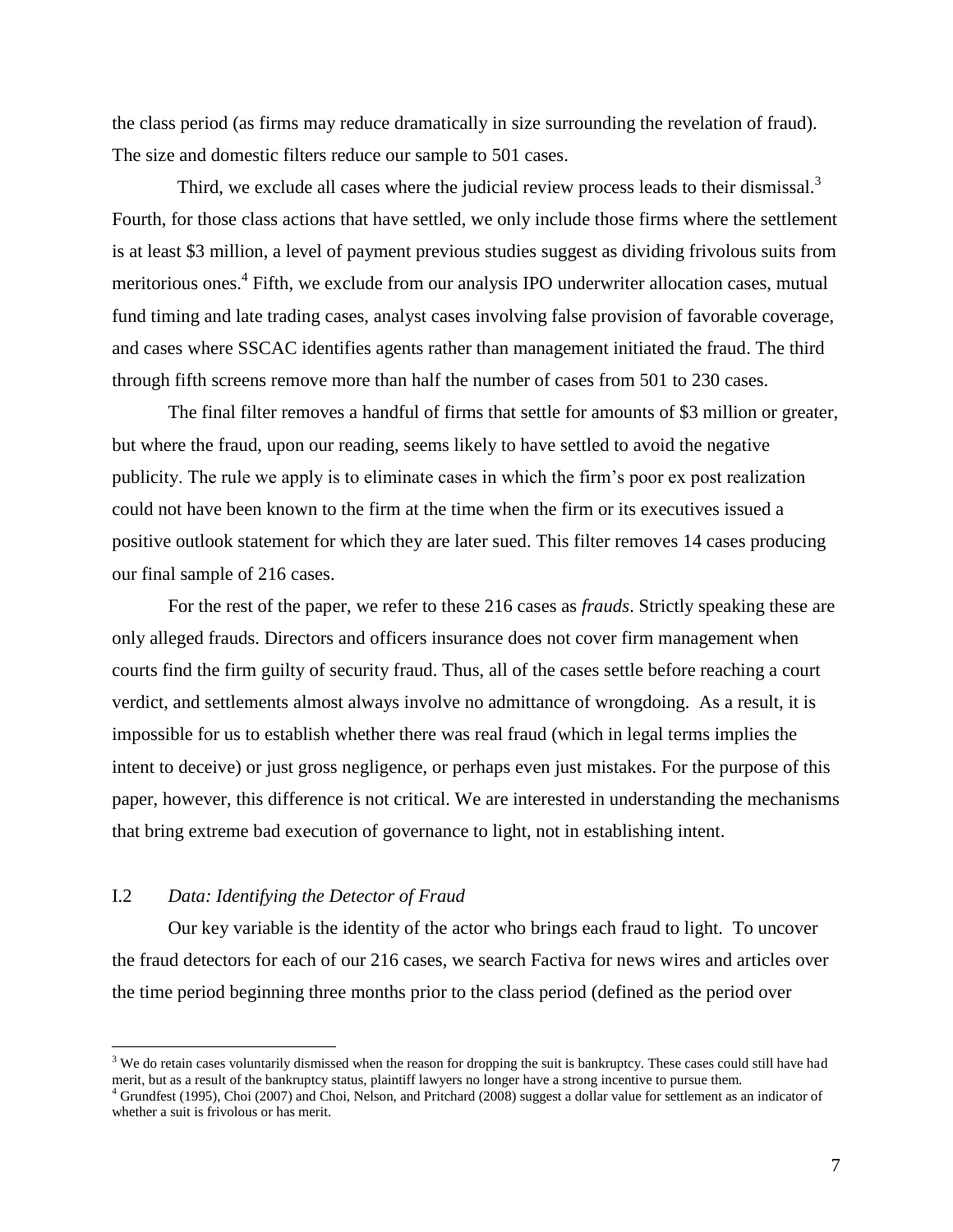which the suit claims misbehavior) and going until the settlement date or until current if the case is yet pending. Our searches return approximately 800 articles per case. The point to reading so many articles for each case is to understand, as much as possible, the circumstances of the fraud being committed and the detector finding the information to collaborate our assessment of who blew the whistle. Table 1 provides definitions of the variables we collect from the case studies.

In a number of cases, we find that the whistleblower is not the person labeled by the media as such. A chain of events initiated by another entity may already be forcing the scandal to light when an individual expedites the process by disclosing internal information. For instance, Enron"s whistleblower by our classification is the Texas edition of the *Wall Street Journal*, not Sherron Watkins who is labeled the Enron whistleblower. Of course, we do not want to undercredit the importance of individuals who contribute details as the fraud emerges. However, our aim is to identify the initial force that starts the landslide of a scandal coming to light.

We are sensitive to potential concerns about subjectivity in identifying the first actor to bring each fraud to light and thus implement a meticulous procedure. The initial coding of each case was done by a research assistant (a law student) and, independently, at least one of the authors. Where judgment was required, all three authors analyzed the case until a consensus was reached. A year after the initial coding, we divided the cases into thirds, and each of the authors re-coded cases without referencing the prior coding. Again, when the coding was at all unclear, all three authors read the case to ensure consistency in interpretation.

In the process of verifying our coding, we created a 70-page document of the news articles most revealing of the fraud detector as evidence of our coding. (This document resides on our websites and in the *Journal of Finance* web appendix.) We sent this document to colleagues across universities in the area of research and to the NBER corporate governance list soliciting comments if any researcher knew more details of particular cases. This document also includes a "smoking gun" indicator to identify those cases where we have the most confidence in the classification.<sup>5</sup> We show robustness of our results to using only the sample of smoking gun cases. <sup>6</sup> Finally, to verify that our identification of the whistle blower is plausible, we conduct an

 $\overline{a}$ 

 $<sup>5</sup>$  To illustrate the importance of this final step, consider cases which we pinpoint the fraud detector to be media. We only</sup> attribute the media as the identifier of the fraud if the media story does not give credit for the information to any specific source, named or unnamed (e.g. anonymous employee). However, the media will only get a smoking gun designation if the article reveals that the media directly discovered the fraud.

 $6$  Even with these procedures, we cannot be completely certain that the whistleblower we identify was not secretly tipped by an employee. This biases us against finding a role for employees, and makes it more likely to find a role for actors emphasized in the legal and financial views of fraud detection.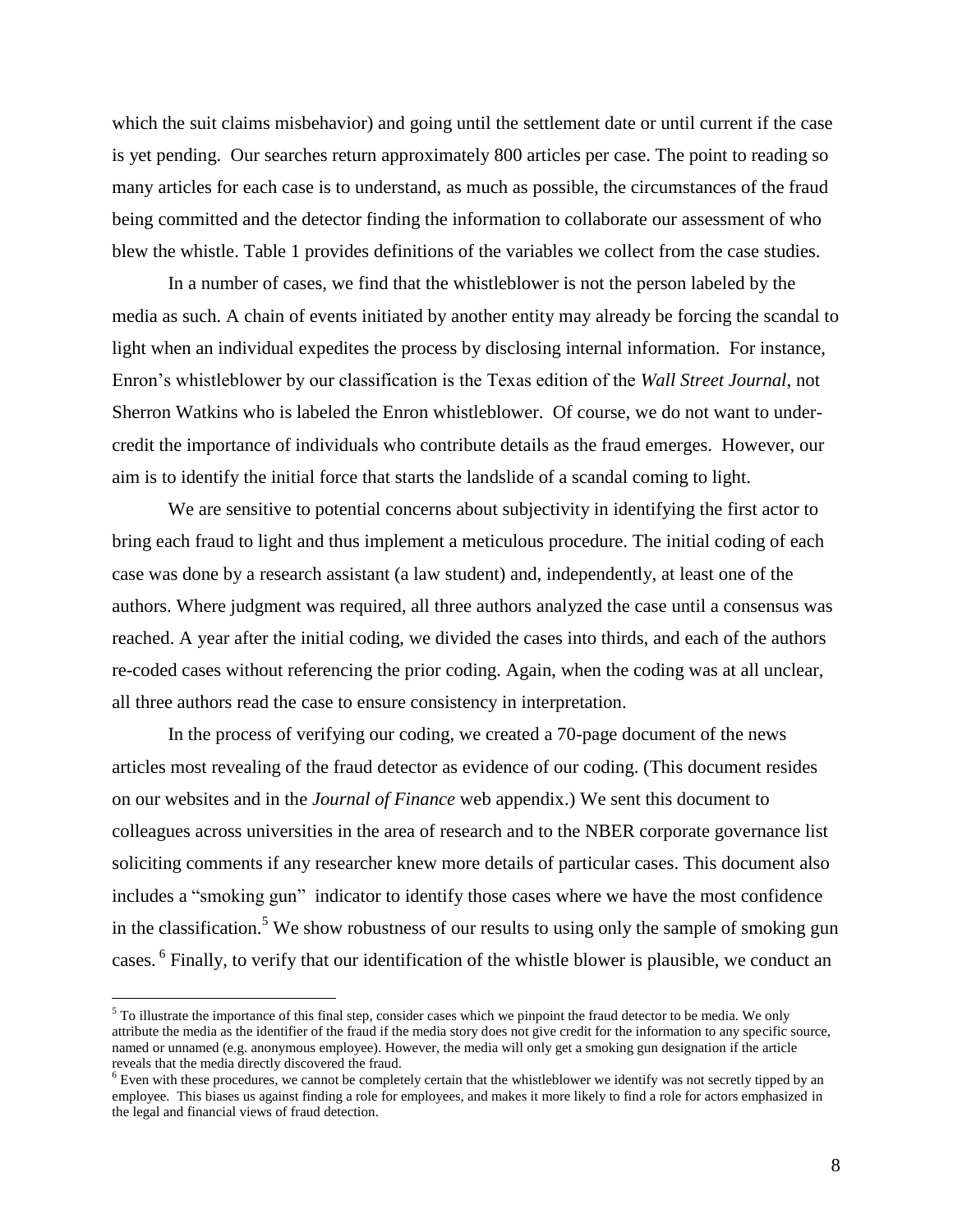event study to see whether it corresponds to a major movement in the stock price.

For each company, we consider the time interval from the beginning of the class action period (the date at which the fraud allegedly began) until one year after the end of the class action period. For each firm we regress stock returns on the S&P500 returns and an indicator variable marking the date of the news article that we associate with a whistleblower bringing a fraud to light. We then repeat the regression thirty times, changing the event date in each of the regressions such that we have run the single day event study for all dates from the news article date minus fifteen days to the news article date plus fifteen days. The average of the estimated coefficients of these dummy variables is plotted in Figure 1A. Since it is possible that a few large stock price declines could be driving our results, we redo the event study using median regressions rather than OLS (Figure 1B). While there are few negative abnormal returns in dates before the "whistle blowing" event, on average there is a 20% negative return in the two days around the time the whistle was blown, providing support for our classification.

Yet, our coding might still be problematic when the whistle-blowers are shortsellers. Short sellers have a strong incentive to identify bad news and disseminate it (Diamond and Verrecchia (1987)), but no incentive to reveal themselves as the source. A fraud-revealing short seller might be cutoff from future information from firms and might face suits or investigations for spreading false information (e.g. Lamont (2003)). We investigate the possibility that short sellers hide their revealing of corporate fraud by testing whether each firm"s average short interest position (from Bloomberg) during the three months prior to the fraud revelation date is more than three standard deviations higher than the year prior. If we find this to be the case we reclassify the whistleblower as a short seller. We choose the three standard deviation rule because the volatility in the series is high for firms after accusations. In the online appendix we present the graphs of the short interest positions for each of the cases we re-classify. Our findings are similar using alternative approaches to identify hidden short sellers, as we show in a previous version of the paper where we include additional control variables such as those that capture aggregate movements in short interest. Karpoff and Lou (2008) also investigate this issue in their sample of SEC Enforcement Actions.

Not all frauds are equally important. Some, like Enron, destroy companies and billions of dollars of value, while others are less severe. To capture these differences we weight each fraud, where the weight captures the severity of frauds. We compute these weights by summing any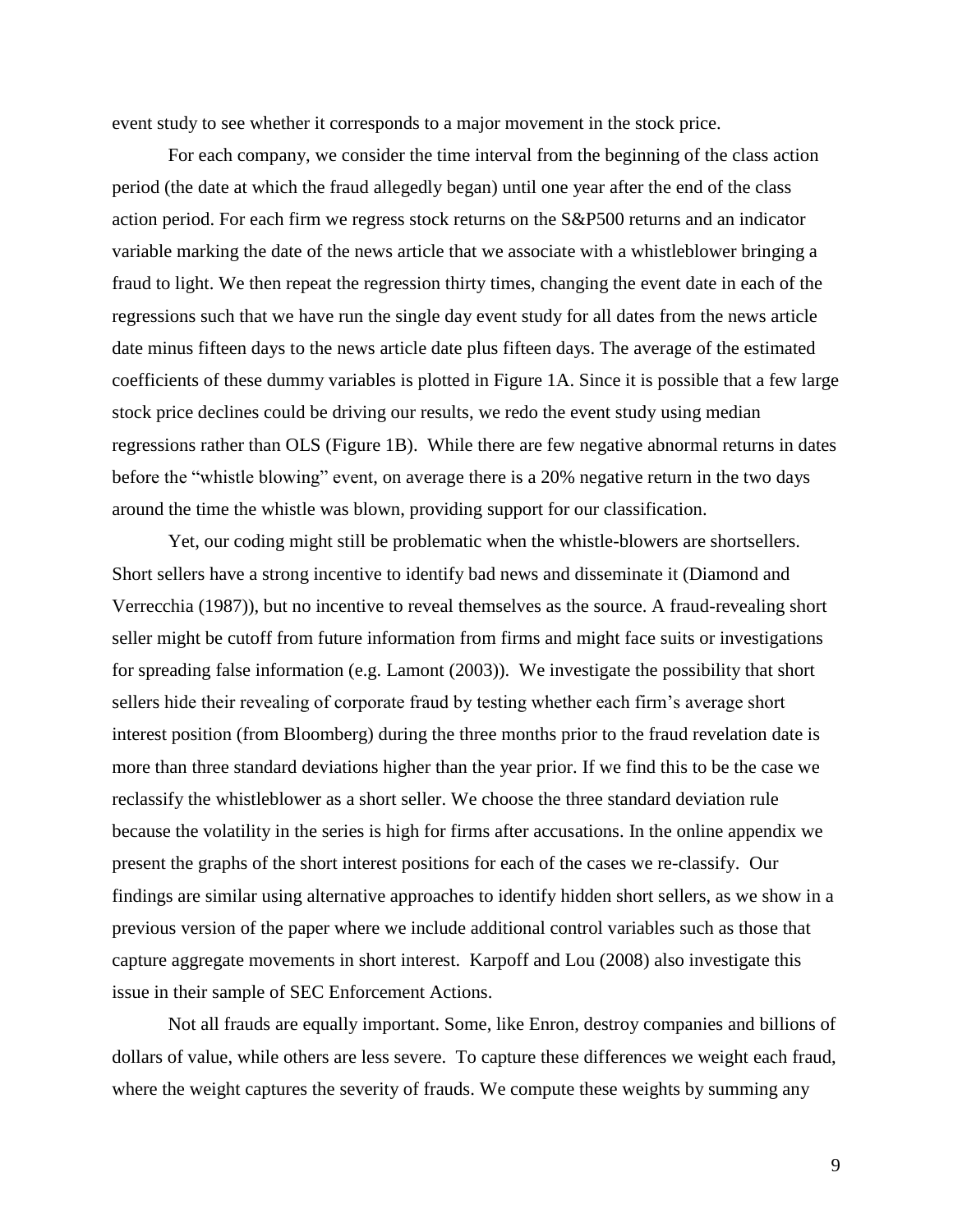class action lawsuit settlement, any fines or settlement paid by the firm, its insurance, or its officer and directors, and any fines or settlements paid to the courts or regulators by the firm"s agents (auditors and investment banks).<sup>7</sup>

### I.3 *Selection Bias of Data - Frauds Not in the Public Domain*

By focusing on discovered frauds, we introduce two selection biases: we do not observe frauds that are never caught, and we do not observe frauds caught so early that they never enter the public domain. In addition, we cannot say anything about the importance of specific mechanisms in preventing fraud that does not occur.

Monitoring by the board of directors might be very effective in deterring fraud and in stopping frauds early on. In our sample, we attribute 34 percent of the fraud detections to internal governance, but this is undoubtedly a vast under-estimate of how many frauds are prevented and corrected by internal corporate governance.<sup>8</sup> Since we cannot draw any specific conclusion about the effectiveness of internal control systems, we exclude the internal governance revelation cases from the majority of our analysis and refer the interested reader to Bowen, Call and Rajgopal (2007). What our data do allow us to ask is: which are the most effective *external* mechanisms that help *detect* corporate fraud when there is a failure of internal mechanisms. This is an important aspect of governance that has received little attention.

## *I.4 Distribution of Whistleblowers*

 $\overline{a}$ 

Table 2 presents the distribution of whistleblowers. Column 1 reports the raw data while column 2 reports the distribution after adjusting for hidden short seller activity. Since the latter distribution is more credible, we focus on this. The distribution reveals a clear picture of fraud detection: no single detector type dominates. The United States apparently relies upon a village of whistle blowers. Six players account for at least 10 percent of detections, while none is responsible for more than 17 percent. Together, these six players account for 82 percent of all

 $^7$  These estimates do not include the market value losses due to the reputational effects. As Karpoff et al. (forthcoming) show, these losses can be substantive. Nevertheless, to the extent they are proportional to the settlement and fines, they should not affect our conclusions.

<sup>&</sup>lt;sup>8</sup> The vast majority the internal governance cases are associated with either a managerial turnover or an economic or financial crisis that requires some major restructuring. These cases do not appear to be precipitated by an imminent whistle blower. There are, however, some cases where the firm"s decision to come clean could have been triggered or even forced by the threat of an imminent revelation by a whistleblower. Our extensive reading of the cases allows us to identify these cases, where we credit the fraud detection to the whistleblower.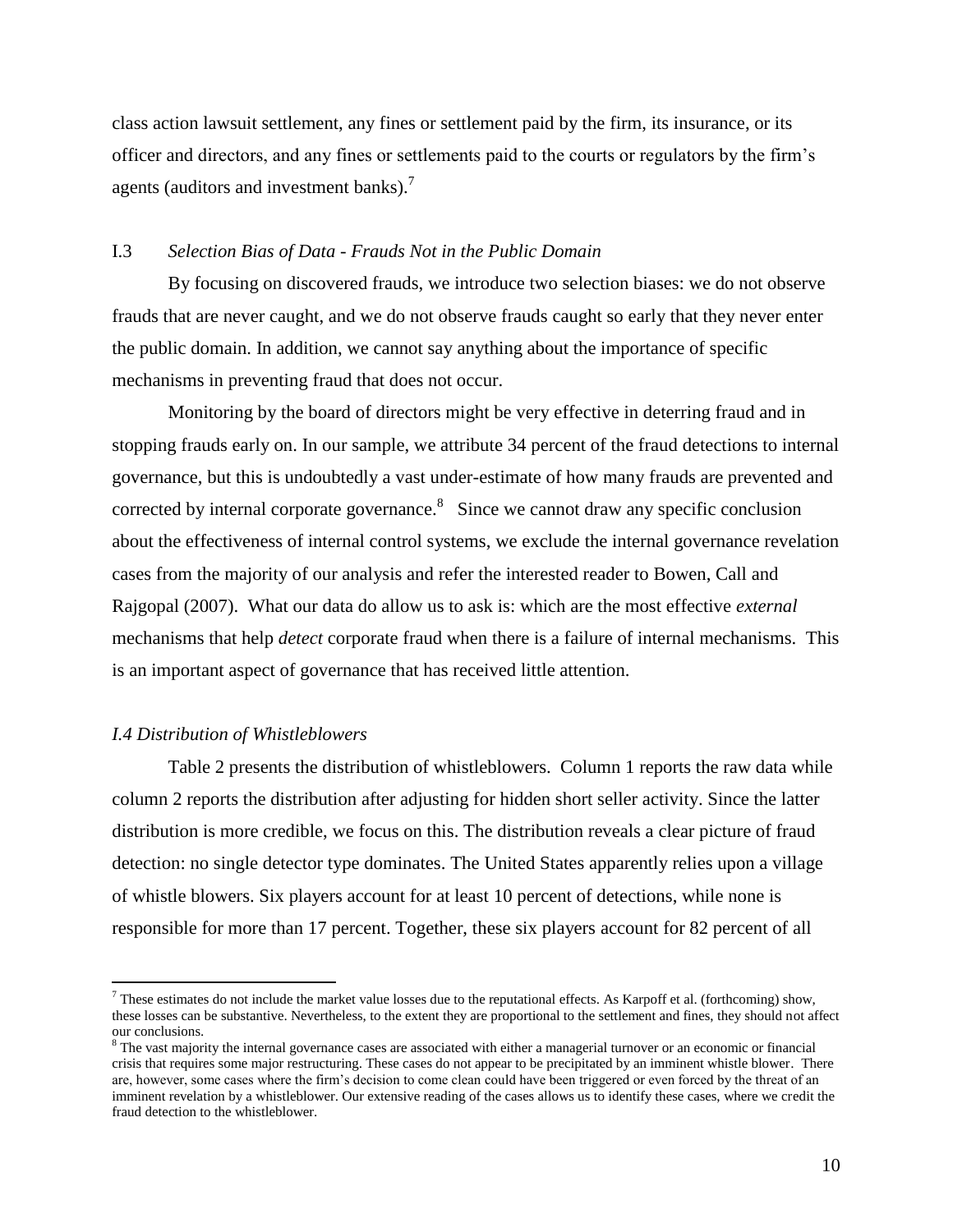cases.

 $\overline{a}$ 

What is more surprising are some of the key players: employees (the most important external governance device with 17 percent of the cases), media (13 percent), industry regulators (13 percent). These players do not appear in the traditional discussions of corporate governance, but the data suggest they should. By contrast, auditors account for only 10.5 percent of detections and short sellers, who should have the strongest incentive to see fraud come to light, for 14.5 percent, even under the more generous attribution mechanism.

A third fact emerging from Table 2 is the relative unimportance of many mechanisms emphasized in the literature. Completely missing are investment banks, commercial banks and stock exchanges. The absence of banks or investment banks among fraud detection is consistent with Coffee's (2001) hypothesis that these actors had "neither the obligation nor the right to make disclosure when any reasonable doubt exists concerning the client's obligation of disclosure", (Coffee (2003)). This result does not preclude the possibility that these actors played a more indirect role; e.g., not accepting jobs from companies whenever a concern of fraud emerged. The SEC, plaintiff lawyers, and equity holders do a little better than the banks, but together only account for 13 percent of all cases.

In column 3 we investigate whether the results are an artifact of treating all frauds equally by introducing a value-weighted distribution, where value is the value of settlements and fines related to the fraud. The median fraud punishment is \$34 million, with a mean of \$198 million. This difference is due to a couple of outlying cases (e.g., Enron (\$7.4 billion) and Cendant (\$9.7 billion)), whose damages completely swamp the distribution. For this reason, we winsorize the settlements and fines at the upper 10 percentile and use the winsorized punishments as the fraud size weights.<sup>9</sup> Column 3 shows that value weighting does not change our results much. If anything, it makes the traditional monitors look even less important, with the auditors dropping from 10 to 7 percent and the SEC from 7 to 6 percent. The only category of whistleblowers that dramatically increases its importance when we value-weight is the media, which account for almost one quarter of the detections. This asymmetry likely reflects the particular incentives journalists face: the importance of a scoop is directly related to the size of the company involved and to the magnitude of the fraud. We return to this point in section II.3.3.

Differences in our ability to identify the fraud detector also do not change the

 $9^9$  The punishment amounts by whistleblower type are provided in the *JF Web Appendix*.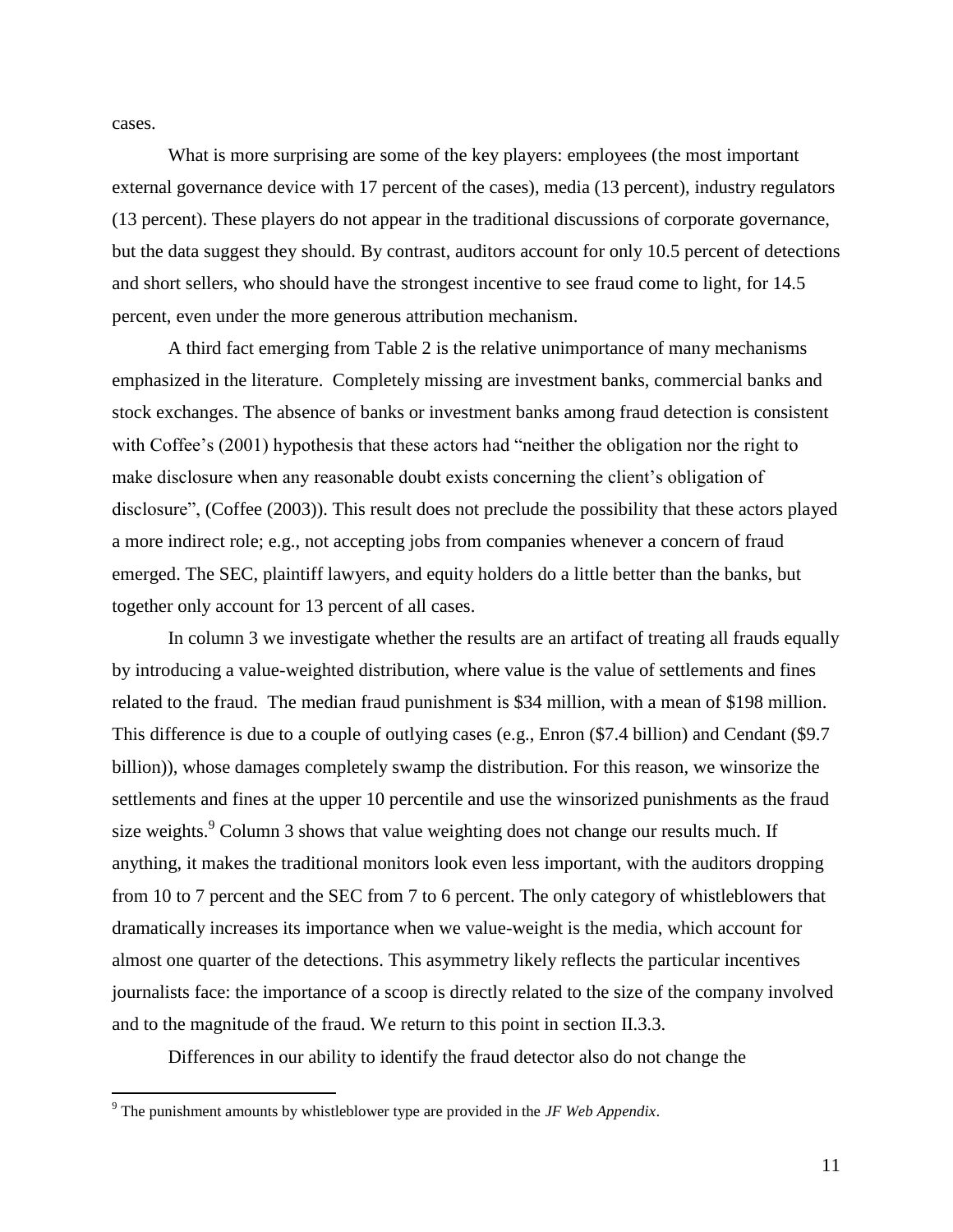distribution. In column 4 we restrict our attention to those cases we have the most confidence in, having classified the case as having a smoking gun (112 of the 152 cases of external whistleblowing). The distribution is almost identical to that in column 2, relieving the concern that our results are driven by subjective calls.

## **II. Making Sense of the Distribution: Theory and Results**

While these descriptive statistics are interesting, they cannot be evaluated outside of a theoretical framework, which we provide below.

## *II.1 Theory: Who Should Blow the Whistle?*

Which external control mechanisms should intervene when the board, management and internal control systems fail to identify and rectify governance shortfalls? The legal and economic literatures offer three main views.

*(i) Legal view: Corporate fraud should be revealed by those mandated to do so; namely, auditors and securities regulators.* 

The legal view of the firm emphasizes the roles of external auditors and the Securities and Exchange Commission (SEC). The Securities Act of 1933 requires all firms subject to the Act to have an annual audit of financial statements. The Securities Exchange Act of 1934 underscores the roles of the audit committee and independent auditors in their financial monitoring role. The second pillar of the legal view is the SEC. According to its web page, the SEC"s primary goals are "promoting the disclosure of important market-related information, maintaining fair dealing, and protecting against fraud".

## *(ii) Private litigation view: Corporate fraud should be exposed by private litigation lawyers.*

Coffee (1986) states that contingent fee payments in security class action cases create large incentives for lawyers to bring cases against companies committing value-relevant fraud. This view has been recently supported by La Porta et al (2006), who show in an international comparison that private enforcement (which they identify with the security class action suits) is more effective than public enforcement in dealing with security law violations.

### *(iii) Financial risk view: Fraud should be revealed by parties with the most payoff at risk;*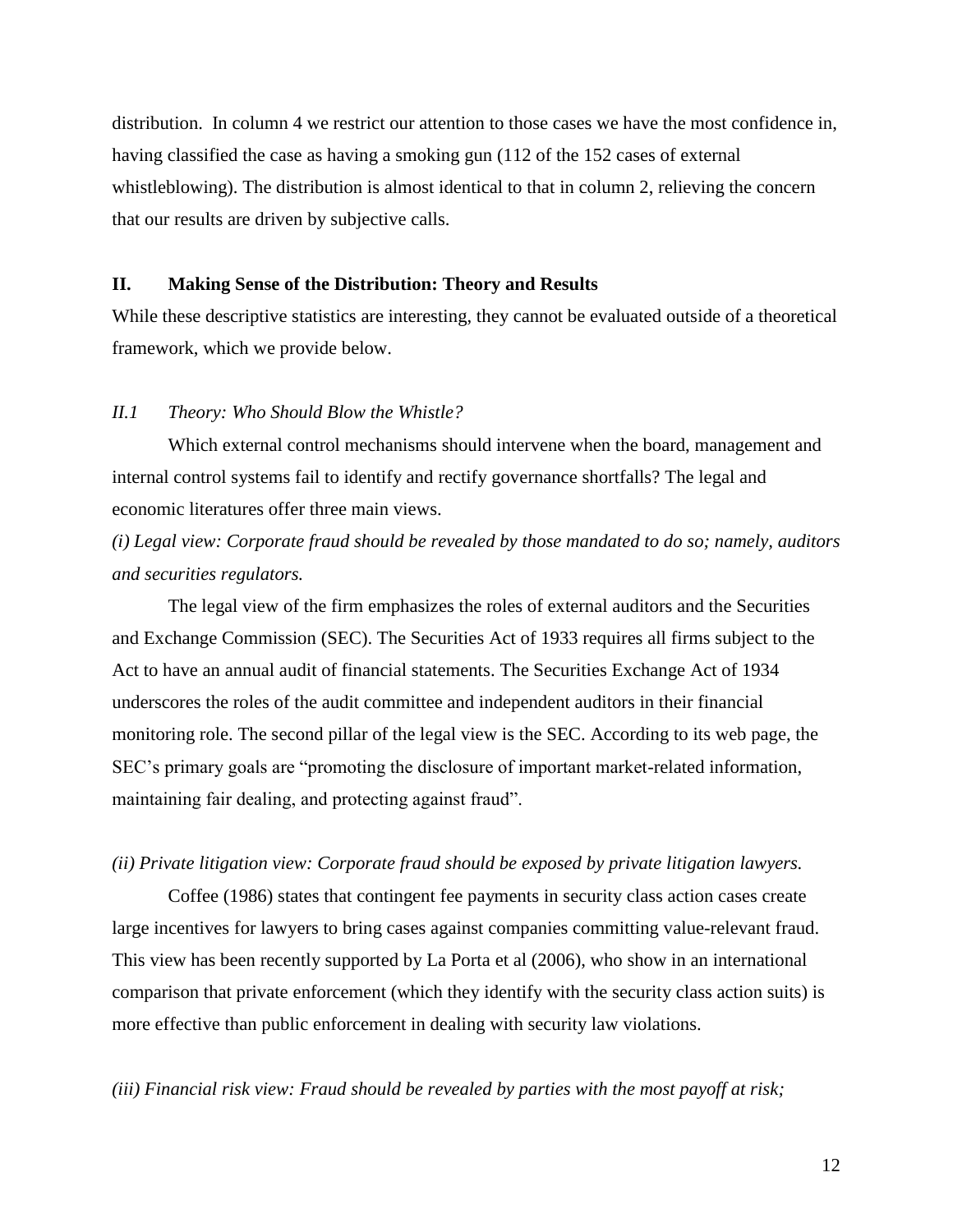### *namely investors and their delegates.*

 $\overline{a}$ 

According to Fama (1990), building on the previous work of Fama and Jensen (1983a, 1983b), it is efficient to insulate most firm stakeholders from risk by providing them with a fixed payoff. As a result, the incentives to monitor and the role for monitoring are left to equity holders, debt holders, and their delegates (auditors, analysts, rating agencies and bankers). In this view, no role for monitoring is expected from stakeholders with fixed-payoff contracts such as employees, suppliers and customers. If employees have significant stock option stakes (Bergman and Jenter, 2007), however, their incentives may be aligned with equity holders and thus they might have incentives to monitor.

While these three theories dominate the current corporate governance discussion, we think they lack some additional factors. First, there are *monetary incentives to reveal the fraud that do not arise from stock ownership*. The most obvious actor fitting this depiction are short sellers, whose positions benefit from the emergence of negative news. A more subtle but equally important case are employees in industries dealing with the government. Thanks to the Federal Civil False Claims Act (also known as the qui tam statute), when the fraud involves a false claim against the government, individuals who bring forward relevant information are entitled to between 15 and 30 percent of the money recovered by the government. This is particularly relevant in healthcare and defense industries, where a large portion of revenues are derived from governmental billings.<sup>10</sup>

A second important factor is *career concerns*. Several potential fraud detectors may derive reputational benefit from blowing the whistle, mostly in the form of better career opportunities. Journalists, analysts, auditors, regulators, and law firms are in this category. Only for law firms, however, the career benefit of blowing the whistle is unequivocal. For all the others besides some career benefits, there might be some costs too. For example, a journalist can be denied access to information if he develops a reputation to expose corporate scandals.

The third missing factor is the *cost of accessing information*, for clearly there are differences in the cost different actors bear to access information about frauds. As Hayek (1945) says, information is diffuse. As a result, certain actors (employees, industry regulators, and analysts) gather a lot of relevant information as a by-product of their normal work. An industry

 $10$  Another possibility is to pursue a suit under the tax laws, but this provision only came into effect in December 2006 and was not in effect during our sample period.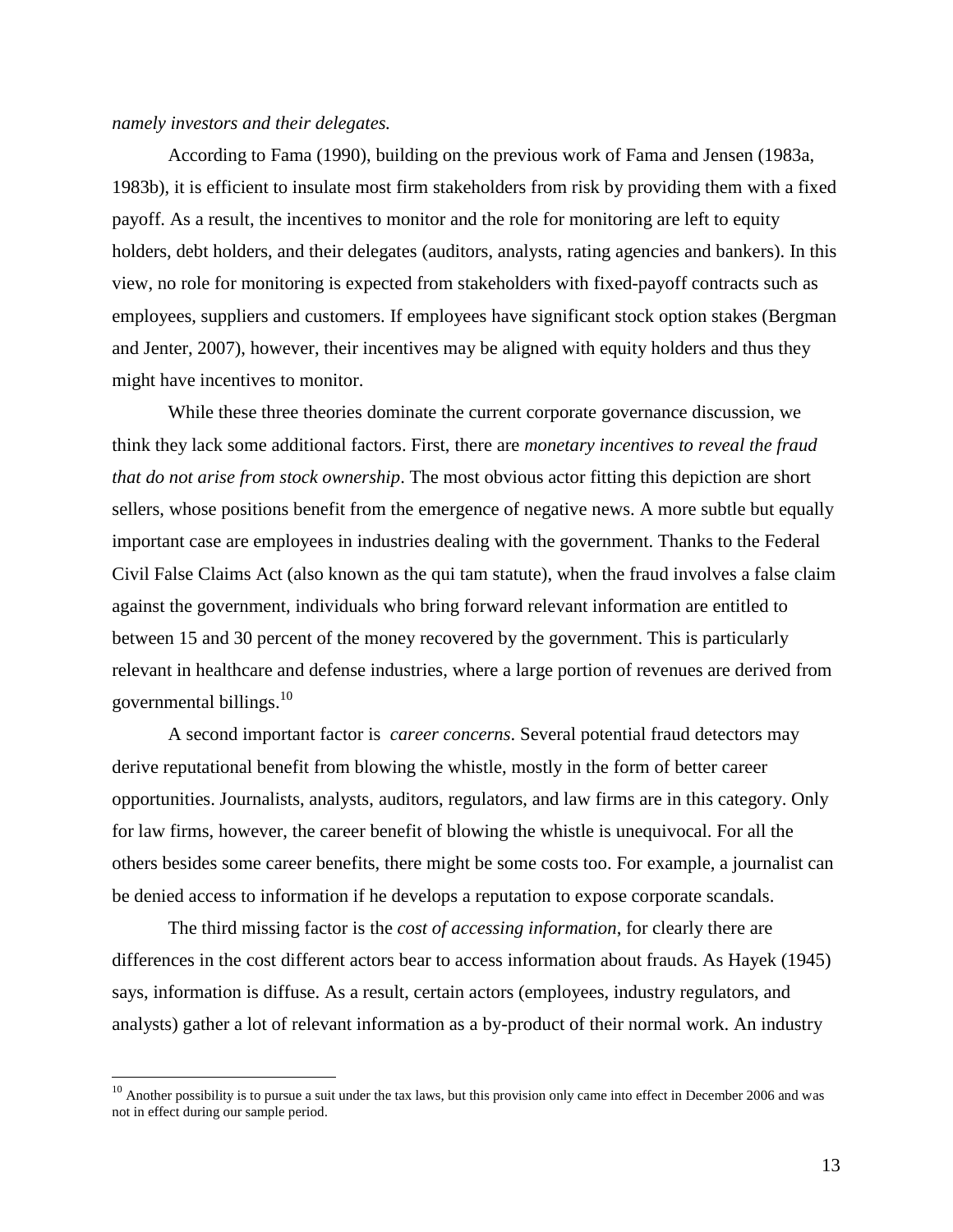regulator, for example, may uncover securities fraud while using its regulatory discovery privilege unrelated to financial matters (e.g., Schein Pharmaceutical). An employee might be confronted with management mis-behavior while trying to maintain operational safety standards (e.g., Northeast Utilities). By contrast, an analyst or a short seller has to delve through details of financial reports and industry trends to uncover misrepresentations (e.g., CVS and CHS Electronics).

## *II.2 Results of Testing Competing Theories of Whistle Blowing*

Which of these views best explains fraud detection? A concern in testing the theories is the question of how we can credit one theory or another with the motivation for whistle blowing. Our identification of the effectiveness of the competing motivations comes from our ability to bundle predicted whistleblowers together and then see which bundles have explanatory power in explaining the distribution.

In Table 3, the dependent variable is a categorical variable identifying the fraud detector for each of the 152 cases. Each case has ten observations, one for each potential type of whistle blower, and the dependent variable identifies the actor responsible for the case in question. We use a conditional logit estimation to control for the unobserved difficulty in discovering and revealing each case via a fraud-case fixed effect. The independent variables are indicators bundling potential whistle blowers together as predicted by theory.

The *Legal View* variable equals unity if the potential whistle blower left-hand side variable is either auditor or the SEC. *Private litigation* equals unity for law firms. *Financial risk* equals unity for analysts, auditors and equity holders. *Monetary rewards* equals unity for short sellers or employees in the health care industry. *Career concerns* equals unity for analysts, auditors, industry regulators, law firms, media, and the SEC. Finally, to create a "*cost of access*" variable we went back to all the cases and identified from where the whistle blower obtained the information – either from private information inside the firm, from regulatory privilege information, or from public information. For only two categories, auditors and employees, did the majority of information come from private internal access. For this reason we set the cost of access of these two categories at zero, and all the others at one.

Table 3 presents the conditional logit estimates for the equal-weighted (Panel A) and value-weighted (Panel B) distributions. The results in column 1 provide little support for the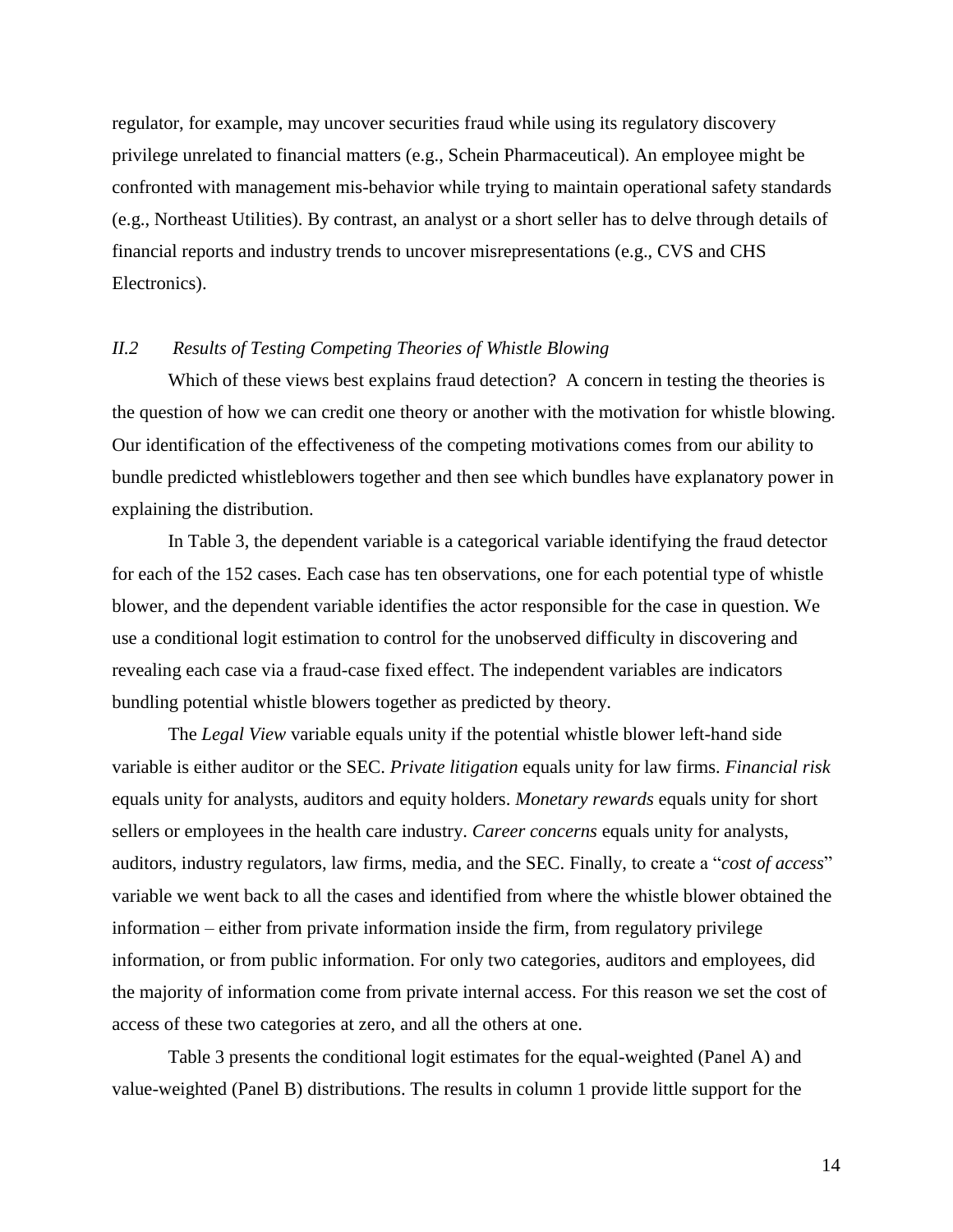legal and private litigation views, as the associated dummies are not positive as predicted but rather negative (and significant). This is not very surprising since in Table 2 we saw that auditors catch a mere 10.5 percent of the cases, while the litigation lawyers catch 3 percent.

One explanation for the relative paucity of auditors is that auditors do not see this as their responsibility. As the CEO of one of the four large accounting firms stated in an interview: "investors seem to expect that an audit is an assurance of a company's financial health. In fact, an audit is an attestation of the accuracy of a company's financial statements, based on information that the company itself provides" (Taub, 2005). Concern over this gap between perception and reality induced the Auditing Standards Board to issue two rulings (SAS 53 in 1988; SAS 82 in 1997) to address shortcomings in the auditors" role in detection of misstatements (Jakubowski, Broce, Stone, and Conner, 2002).

Turning to the weak performance of plaintiffs' lawyers, the fact that they only reveal 3 percent of the cases does not mean that private litigation is useless in preventing fraud. First of all, it could play an important role in punishing who has committed fraud. Second, it could help publicize and make credible the claims made by other whistle blowers. At the very minimum, however, our finding suggests that private litigation alone is not sufficient to stop fraud. It can only work when a web of other mechanisms help bring fraud to light.

Similarly, in column 1 we find no significant effects for the financial risk view variable for either the equally-weighted or the value-weighted distributions.<sup>11</sup>

By contrast, we find strong support for the importance of the other three factors. As expected, detectors with monetary or career incentives are more likely to blow the whistle, as are detectors with better access to information. To conservatively assess the economic magnitude of these effects in column 2 we drop the legal and private litigation dummies, which had significant coefficients in the wrong direction, and focus on the marginal effects, reported in column 3. A potential detector with a monetary incentive is 23 percentage points more likely to blow the whistle. Similarly, career incentives increase the probability of blowing the whistle by 11.5 percentage points. Potential whistle blowers who do not have direct access to information are 15 percentage points less likely to blow the whistle. These effects are robust to value-weighting the

 $\overline{a}$ 

<sup>&</sup>lt;sup>11</sup> This result is robust to excluding the legal and private litigation variables, as we do in column 2 of Panels A and B. To account for the possibility that employees might be motivated in blowing the whistle by their stock ownership, we include in the finance view also the employees in companies where the average stock option holdings per employee is above  $$6,699$  (75<sup>th</sup> percentile). The results do not change.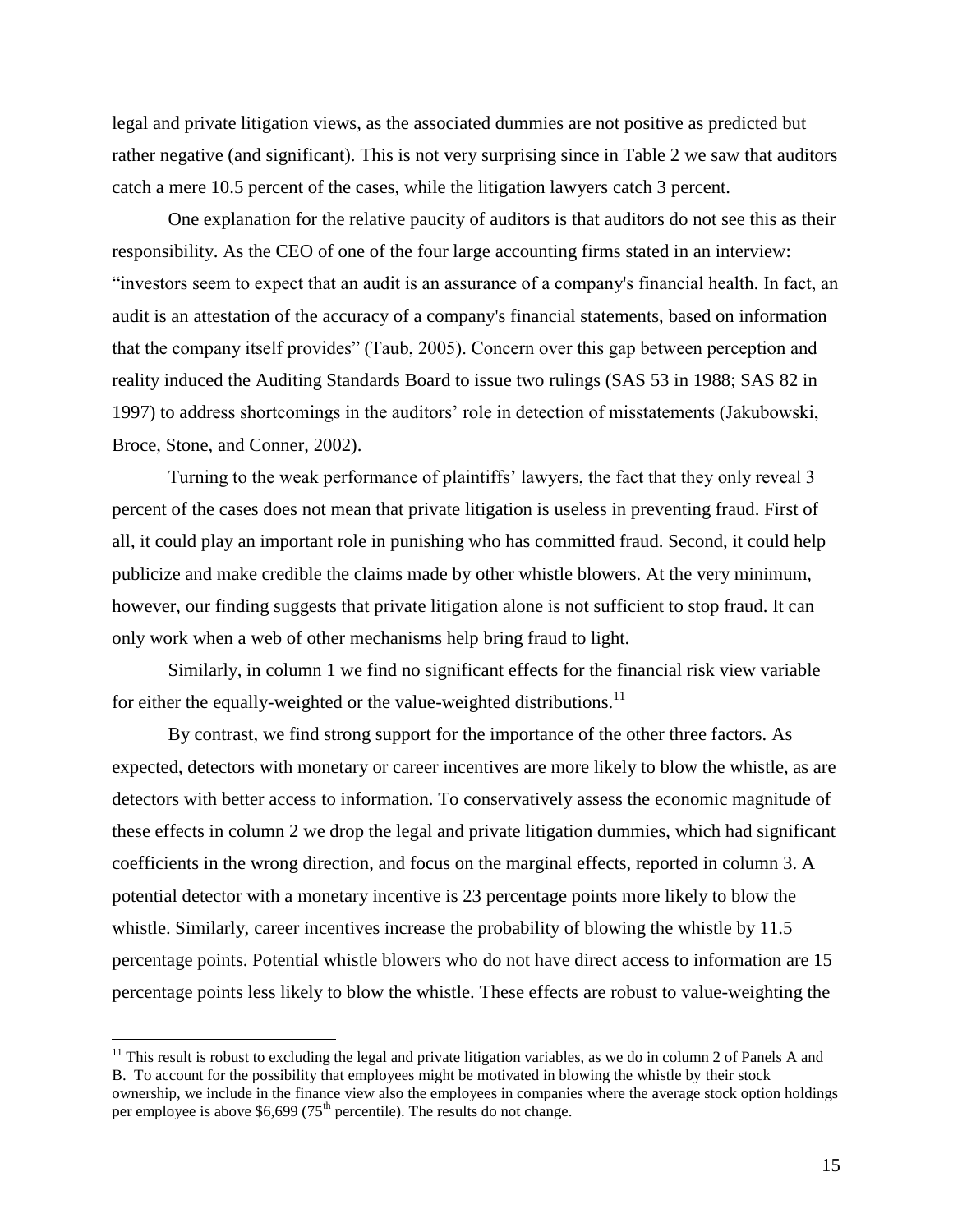observations, except the effect of access cost (Panel B).

Not all analysts, however, have the same incentives and access to information. An all-star analyst could have better access to information than other analysts while a new analyst has more to gain (and less to lose) than an all-star analyst.<sup>12</sup> To explore this hypothesis in column 4 we insert a variable equal to the percentage of analysts following a firm who belong to the *Institutional Investor* All American Analyst ranking (All Star). The variable has a positive effect, suggesting that an analyst is more likely to blow the whistle when the percentage of All Star analysts is higher, but this effect is not statistically significant. The same can be said for the average tenure of the analysts (column 5). If we insert both variables in the regression at the same time (column 6) the results do not change.

This multinomial analysis confirms the descriptive results. The traditional views of fraud detection seem unable to explain the results. To understand who blows the whistle we need to look at the incentives, either monetary (short sellers and whistleblowers" bounties) or reputational (media), and at the cost of gathering the information. These costs seem to represent an important barrier to uncover ordinary fraud, but not very large ones.<sup>13</sup>

## *II.3 Results of Tests for Incentive Payoffs within Whistleblower Types*

Our distributional tests find that reputational and monetary benefits are both associated with the revealing of fraud, but that reputational benefits only matter for big impact cases. In this section, we build on these results and validate them by verifying the existence of these benefits. An advantage of our data is that we can delve into the details of cases and into the careers of individuals revealing fraud. Of the six main fraud detectors we were able to trace the career effects for auditors, analysts, journalists, and employees. We could not do the same, however, for short sellers, since we do not know their identity, and for industry regulators, for whom it proved impossible to trace the career.

Before undertaking this analysis a warning is necessary. Since we do not observe the "dog that did not bark", we have data only for the whistleblowers who choose to speak up. Assuming they behave rationally, these are people for whom the expected benefits of blowing

 $\overline{a}$ 

 $12$  We thank an anonymous referee for this suggestion.

<sup>&</sup>lt;sup>13</sup> Again, we found similar qualitative results and levels of significance when we repeated these tests where we restricted our attention only to the cases we classified as most reliable and had a "smoking gun" classification.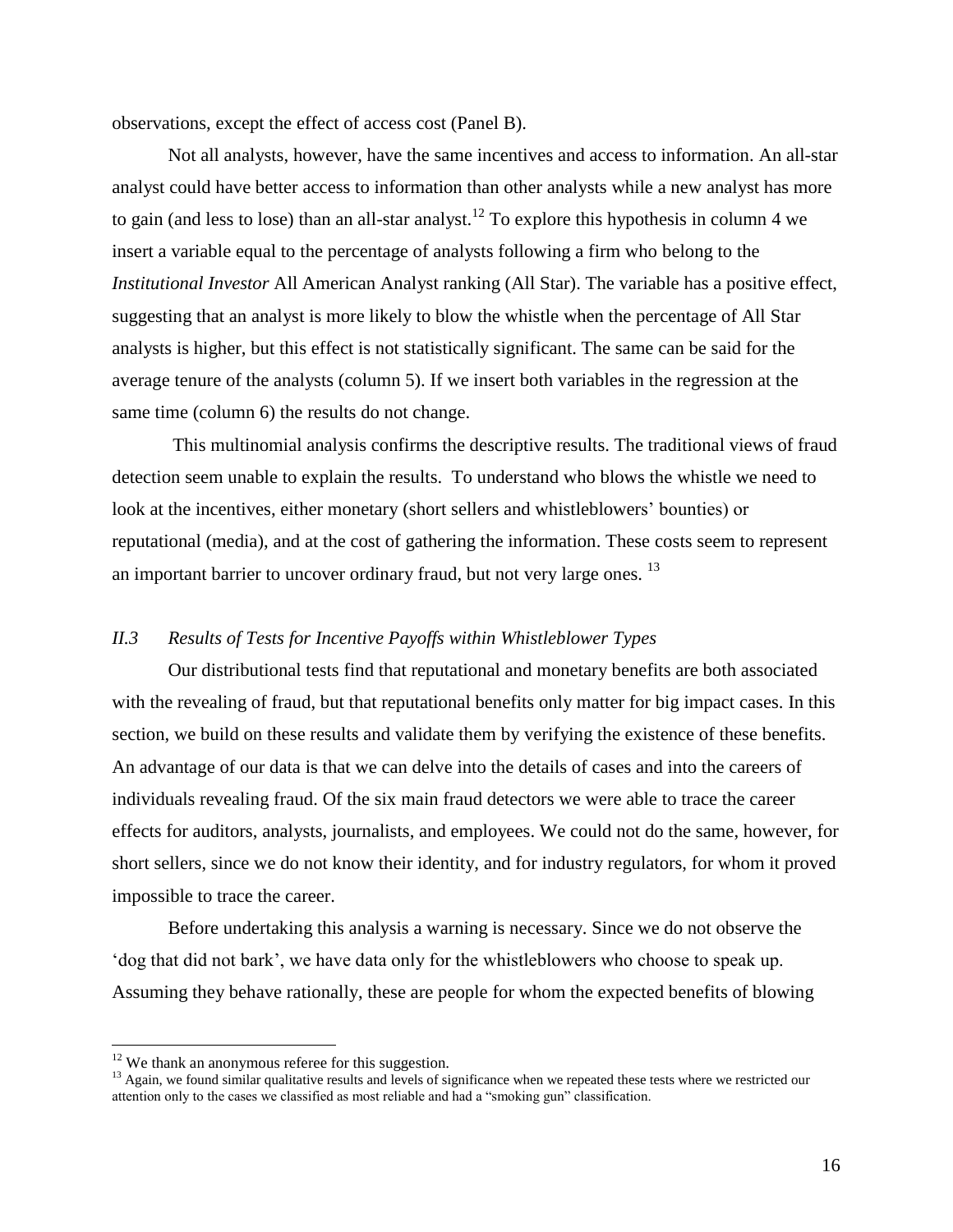the whistle exceeded the expected cost. Hence, the benefits we observe overestimate the average benefit and the costs we observe underestimate the average cost. Nevertheless, this exercise is valuable in so much as it documents the existence of these benefits and costs and is able to point out incentives that are not generally discussed in the traditional corporate governance literature.

### *II.3.1 Auditors*

Almost all of the theories suggest a significant role for auditors: not only are they agents of the board with an oversight mandate, but also have direct access to internal and external information. An auditor has an incentive to report a fraud if he is more likely to retain an account and to gain new account after blowing the whistle.

While these incentives are very powerful in theory, might not be as powerful in practice. Until Sarbanes Oxley auditors were appointed by management and thus were more likely to care about being friendly to management than being loyal to shareholders. For example, the Arthur Andersen partner suspended by the SEC for improper professional conduct in the Waste Management case was subsequently promoted by Arthur Andersen (Brickey, 2004). Academic evidence also supports the weak (if not perverse) incentives for auditors to reveal fraud. Chen and Zhou (forthcoming) show that poorly governed firms choose lower quality auditors. Likewise, Brickey (2004) and Fuerman (2006) document that it was known that the quality of Arthur Andersen"s auditing had deteriorated prior to Enron, yet they did not experience a loss of market share.

To test the role played by incentives in auditor's whistleblowing Table 4 reports evidence on auditor turnovers and new account acquisitions around whistle blowing. We identify auditor turnover from annual report data compiled by Compustat. We also manually code auditor turnover for our fraud cases by doing Factiva searches for auditor turnovers three months subsequent to the revelation.

As Panel A of table 4 reports, auditors that blow the whistle are more likely to lose accounts: 50 percent of whistle blowing auditors lose the firm account in the year of the fraud revelation (or three months subsequent to the revelation, if the fraud occurs in the last quarter). This is very statistically different (at the 1 percent level) from auditors in the overall sample of 1996-2004 Compustat firms with assets greater than \$750 million, who -- excluding Arthur Andersen forced turnovers -- experience on average a 5 percent turnover. This is also very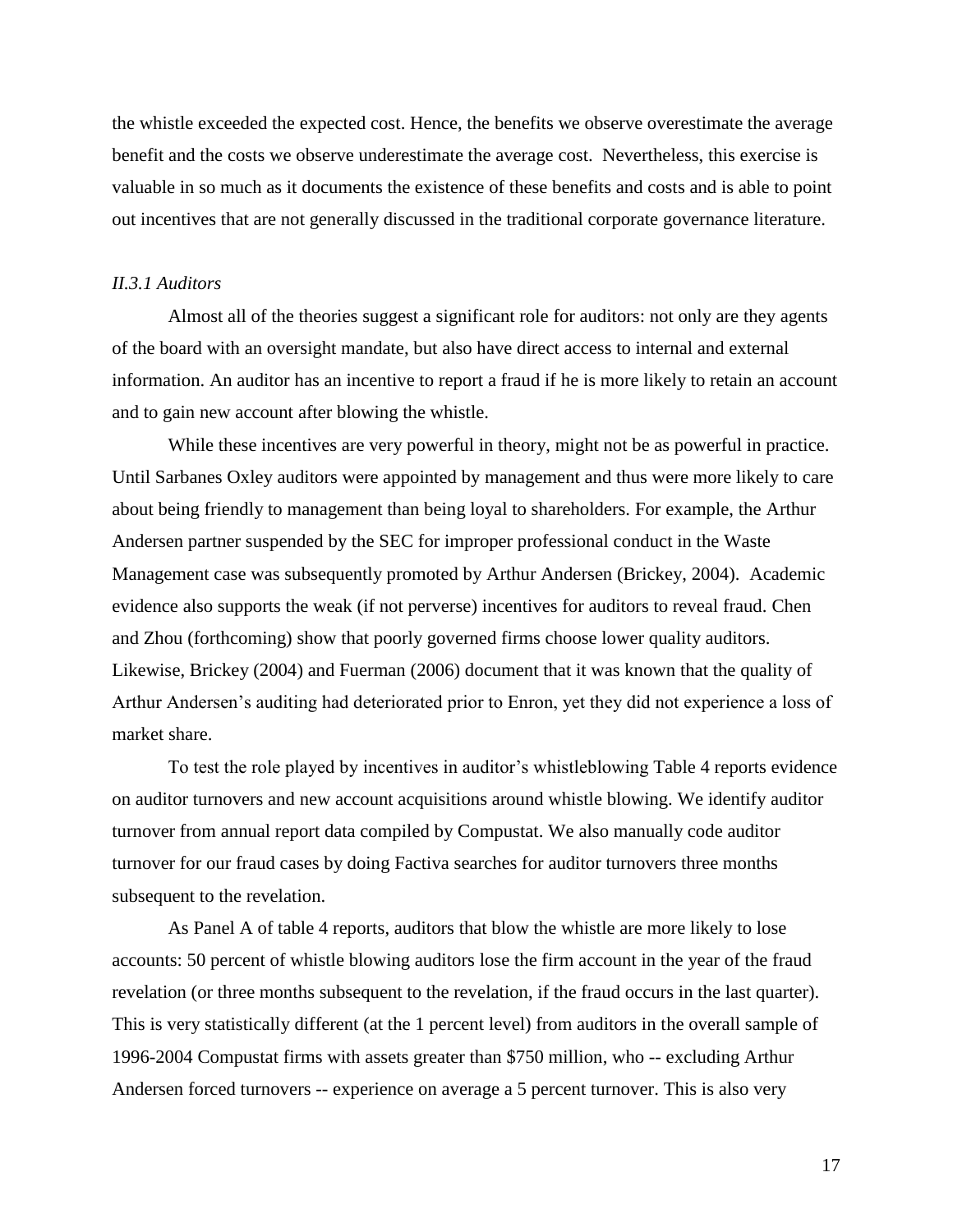statistically different from the 14 to 15 percent turnover of auditors presiding over a fraudcommitting firm but not uncovering or revealing the fraud. Therefore, an auditor of fraudcommitting firm is more likely to be replaced after the fraud comes to light, but this likelihood is much higher if the auditor himself blew the whistle.

Often in the labor literature, it is difficult to separate firings from voluntary resignations. In the case of auditors, however, the SEC requires all filing firms to disclose the cause of the turnover within 5 business days in an  $8 K<sup>14</sup>$ . The firm initiates the replacement in the vast majority of our cases: 91 percent of the cases when an auditor is the whistleblower, 83 percent of the cases when another outside whistleblower, and 91 percent of the cases when the firm is the whistleblower.

This result does not necessarily prove that auditors lose out by whistle blowing since they could gain on the extensive margin by attracting new clients thanks to their enhanced reputation. To test this hypothesis we examine in Table 4C whether a company"s historical association with firms with frauds affects their ability to attract new accounts. Because the demise of Arthur Andersen may have structurally changed the reputational incentives of auditors, we break the sample into two periods  $(1999-2000^{15})$  and  $2001-2003$ ).

We estimate a conditional logit choice model, where the dependent variable is the choice of a new auditing firm among a set of eight<sup>16</sup> and the independent variables are the proportion of prior accounts with frauds (the cumulative number of frauds that took place in auditor client accounts for the three years prior to the turnover divided by the firms market share), the proportion of prior accounts that required restatements (not all frauds resulted in financial restatements) , the proportion of prior accounts in which the auditor itself did the whistle blowing, as well as a dummy if an auditor is a Big Five/Big Four firm.

Both before (columns 1 and 2) and after (columns 3 and 4) the demise of Arthur Andersen we find that auditors overseeing firms where a fraud comes to light suffer in terms of reputation. Specifically, we find that a one standard deviation increase in the normalized number of large firm frauds (equivalent to 3.6 more frauds over three years) results in a 4.8% less

 $\overline{a}$ 

<sup>&</sup>lt;sup>14</sup> We thank an anonymous referee for suggesting this test.

<sup>&</sup>lt;sup>15</sup> By focusing on these years, we take advantage of having a rolling three year prior window to measure fraud detection reputation for our data starting in 1996. Of the roughly 2,400 large companies in each of 1999 and 2000, we observe a total of 290 auditor turnovers.

<sup>&</sup>lt;sup>16</sup> Arthur Andersen; Deloitte & Touche; Ernst & Young; Grant Thornton; McGladrey & Pullen; Peat, Marwick, Main; PriceWaterhouseCoopers; and other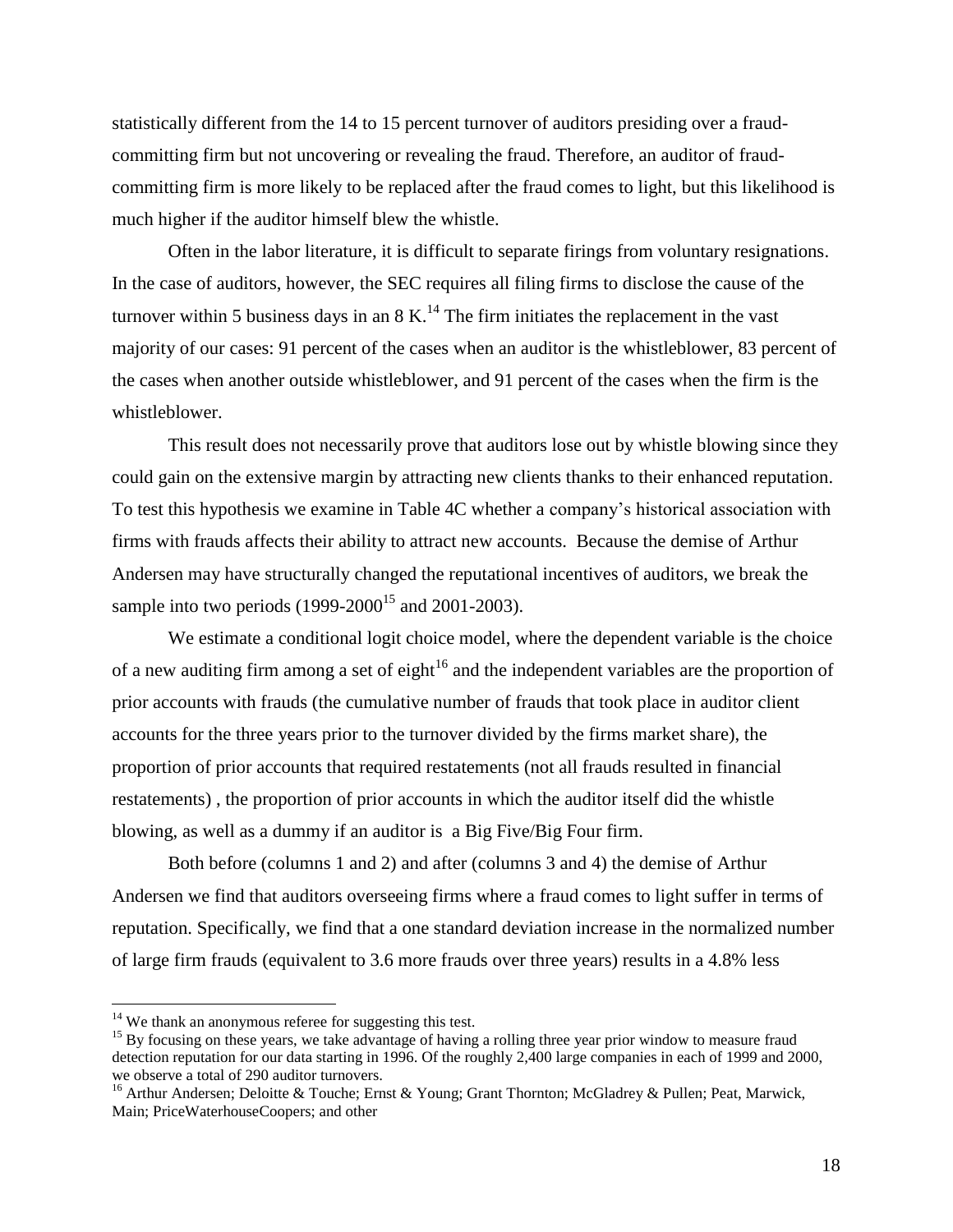likelihood of attracting a new turnover client (0.048=20.3 $*0.0024$ ). Firms where the frauds require restatements fare even worse, with one standard deviation more accounting frauds producing an additional 3.5 percentage point decline in likelihood of attracting a new client.<sup>17</sup>

Columns (3) and (4) repeat the analysis for the 368 accounts that have become available as a result of the demise of Arthur Andersen, finding that a one standard deviation higher count of prior frauds have an 8.5% less likelihood of attracting an Arthur Andersen client. In this sample period, we have enough observations with whistleblowing auditors so we can add the proportion of companies in which an auditor blew the whistle. Consistent with positive reputation effects, whistle blowing has a positive effect on the probability of gaining new account, but this effect is not statistically significant.

To summarize, we find very weak evidence of auditor"s incentives to blow the whistle. Auditing a fraudulent company is bad for reputation, but conditional on doing so, bringing this information to light has no benefit for an auditor: it is likely to cost him the account and it does not make him gain new ones.

## *II.3.2 Financial Analysts*

 $\overline{a}$ 

The finance and career concern views suggest a significant role for analysts in fraud detection. As agents of investors holding residual claims (for both equity and debt), they specialize in interpreting company information into insightful analysis. While analysts do not receive direct monetary compensation for revealing fraud, they can benefit indirectly: through enhanced reputation and career prospects (e.g. Fama (1980), Hong and Kubik (2003)).<sup>18</sup>

At the same time, analysts" incentives to reveal fraud may be reduced by the potential conflict of interest between the analysis they do and the investment banking services their companies offer (e.g. Michaely and Womack (1999)). Their incentives to reveal fraud may also be significantly reduced or eliminated by their tendency to herd.<sup>19</sup> Finally, before regulation FD

<sup>&</sup>lt;sup>17</sup> We also investigated whether our finding of a negative reputation effect from frauds could be driven by a change in the composition of clients by interacting the cumulative number of frauds variable with proxies for the quality of clients. The interactions are not significant and we continue to find negative and significant coefficient on frauds suggesting our results are not driven by a change in the type of clients.

 $18$  Consistent with such career concerns in the analyst industry, Hong and Kubik (2000), for example, report that good forecast records are rewarded by upward mobility to higher-tiered brokerage houses, and the maintenance of jobs in top-tier brokerage houses.

<sup>&</sup>lt;sup>19</sup> Scharfstein and Stein (1990) for example identify a "share the blame" effect whereby costs are greater in being different and incorrect, than in being incorrect like everyone else. This herding based bias is greater when analysts are young, and there is uncertainty about their ability.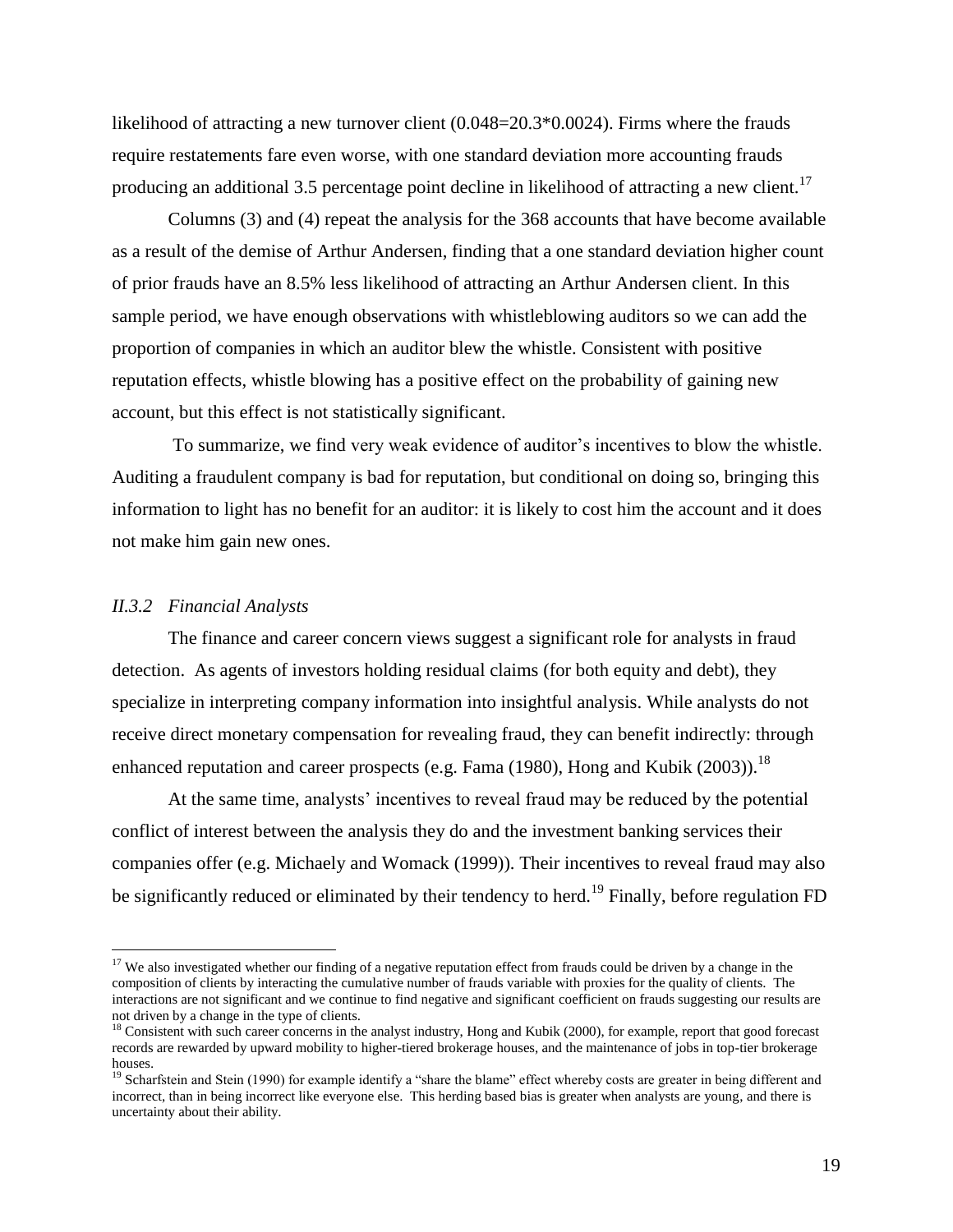analysts might have had incentives to develop a good reputation vis-à-vis the companies they followed to gain privileged access to soft information.

To test the analysts' career benefits of whistleblowing we focus on two observable indicators of their career prospects used by Hong and Kubik (2000). The first measure is the *Institutional Investor* All American Analyst ranking. Every year the magazine *Institutional Investor* ranks analysts whom buy-side money managers see as best in their industry. The top ranked in each category (All Stars) are actively sought by investment banks and receive the highest salaries (Hong and Kubik (2003)). Our second measure of career advancement is the ranking of the investment bank where an analyst works. Hong and Kubik (2003) document a "well-defined hierarchy of prestige" among investment banks. If whistle blowing promotes careers, we would expect that analysts who blew the whistle should be more likely to become "All Star" analysts and more likely to move to a higher-tier investment bank (gauged by Hong and Kubik"s hierarchy variable, updated to cover our extended sample period).

To properly compare the whistle blowing analysts we benchmark with all the other analysts from I/B/E/S covering the same firm at the time the fraud was revealed. We then trace where these analysts worked and the All Star status both before and two years after a fraud was revealed. We exclude from the analysis the analysts who leave the industry because this movement could indicate either a promotion (e.g., to join a hedge fund) or a demotion from the profession (e.g. spending "more time with their families", Hong and Kubik, 2003).

Table 5 presents our results. Panel A shows that whistleblowers are significantly more likely to be All Star's (50 percent versus 9.8 percent) and work in high-tier investment banks (60 percent versus 38 percent) at the time they blow the whistle. The differences are strikingly large, suggesting perhaps that whistle blowing is only credible when a person has first achieved credibility.

The raw promotion and demotion probabilities reported in Panel B show that analysts who blow the whistle are more likely to be promoted and less likely to be demoted than nonwhistleblowers, but neither of these differences is statistically significant. The lack of impact could be that univariate tests ignore other variables that affect promotion and demotion.

For this reason, Panel C presents a multivariate setting, where we estimate a logit with company fixed effects, controlling for analysts" experience in the regression. We can perform this analysis only for the All Star measure, since no whistleblowers move in investment bank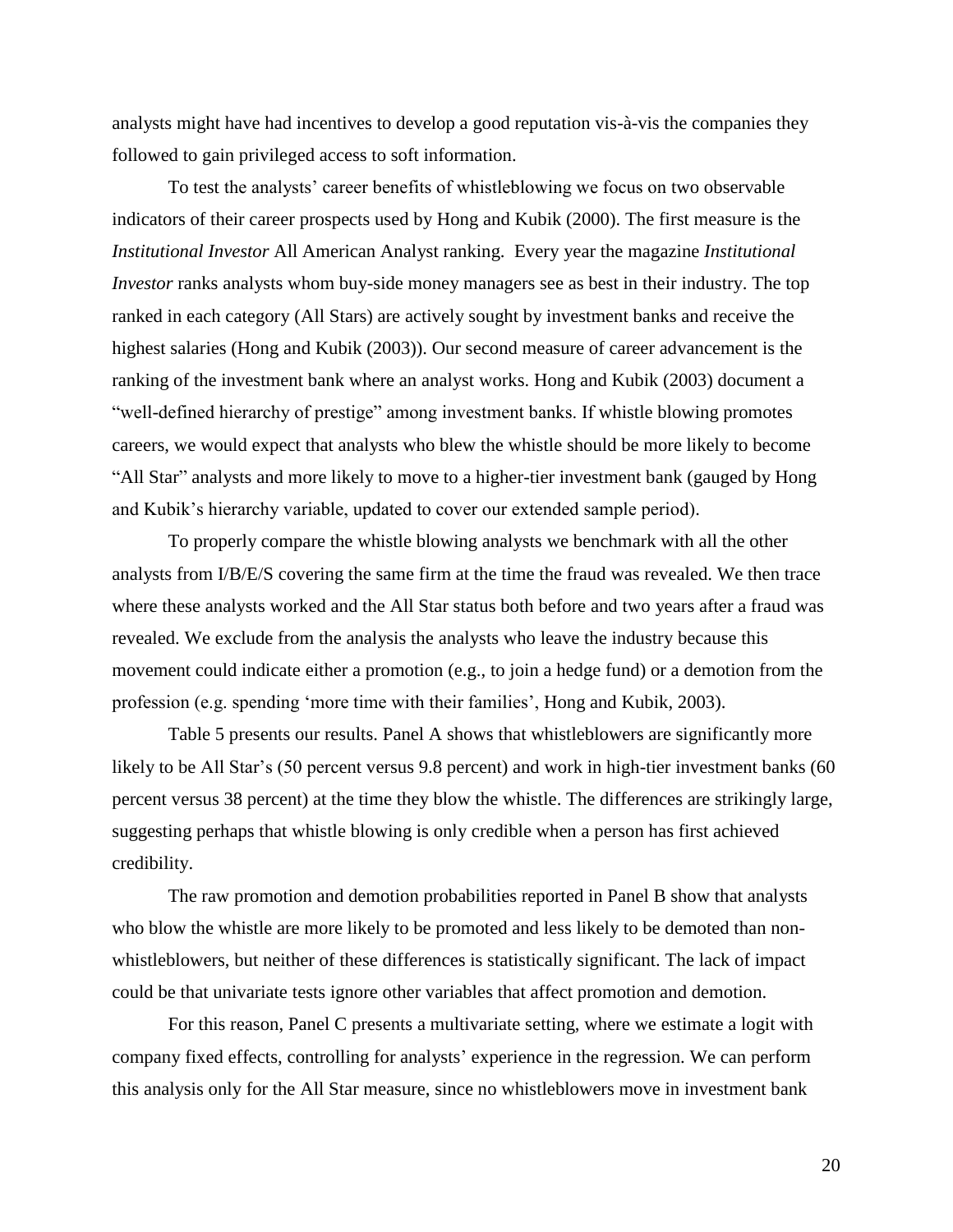ranking, which by itself is an indication of lack of positive career effects. Panel C reinforces the univariate result that whistle blowing analysts are no more likely to be promoted. However, over the two years following the fraud revelation, the probability that a whistle blowing analyst is demoted is 45 percent less likely than that for non-whistle blowing analysts following the same firms. (This is the economic effect of the logit coefficient -2.562.) Although this is a small sample result, we feel that the inference is fairly intuitive: whistle blowing is done by successful analysts who do not worry about recourse from companies for bringing bad news to light.

## *II.3.3 Media*

 $\overline{a}$ 

Journalists are similar to analysts, in the sense that they collect and analyze information for their clients (the readers). They also have an incentive to build a reputation of being nice visà-vis companies in order to cultivate their sources (Dyck and Zingales (2003)). And as with analysts, there may also be a conflict arising from the fact that the companies in their stories often make direct payments to their employers (e.g. advertising).

The main difference between journalists and analysts is that journalists are much less specialized than analysts and thus potentially have access to less company and industry specific information. On the upside, however, journalists might benefit more from revelation of fraud, because a scoop may help establish their career and reputation.

As Table 6A shows, 10 of the 11 cases reported by daily news outlets are published in the *Wall Street Journal* or the *New York Times.* Similarly, *Business Week* and *Fortune* account for 5 of the 6 cases identified by magazines. As for analysts, whistle blowing by journalists takes place primarily at the most prestigious media outlets. As for analysts, this result can be due to the fact that only the most reputable publications have the credibility to blow the whistle. An alternative hypothesis is that only very established media with a diversified advertising base can afford to alienate potential (or actual) advertisers. The pressure faced by *Fortune* when it was about to publish the first negative report on Enron gives credibility to this hypothesis.<sup>20</sup> Finally, it could be that secret tipping of journalists by company insiders only takes place at the most prestigious media outlets.

<sup>20</sup> As reported in the *New York Times*, "Her questions were so pointed that Enron's chief executive, Jeffrey K. Skilling, called her unethical for failing to do more research. Three Enron executives flew to New York in an unsuccessful effort to convince her editors that she was wrongheaded. Enron's chairman, Kenneth L. Lay, called Fortune's managing editor, Rik Kirkland, to complain that Fortune was relying on a source who stood to profit if the share price fell." Felicity Barringer, "10 Months Ago, Questions on Enron Came and Went With Little Notice," 28 January 2002, Page 11, Column 1.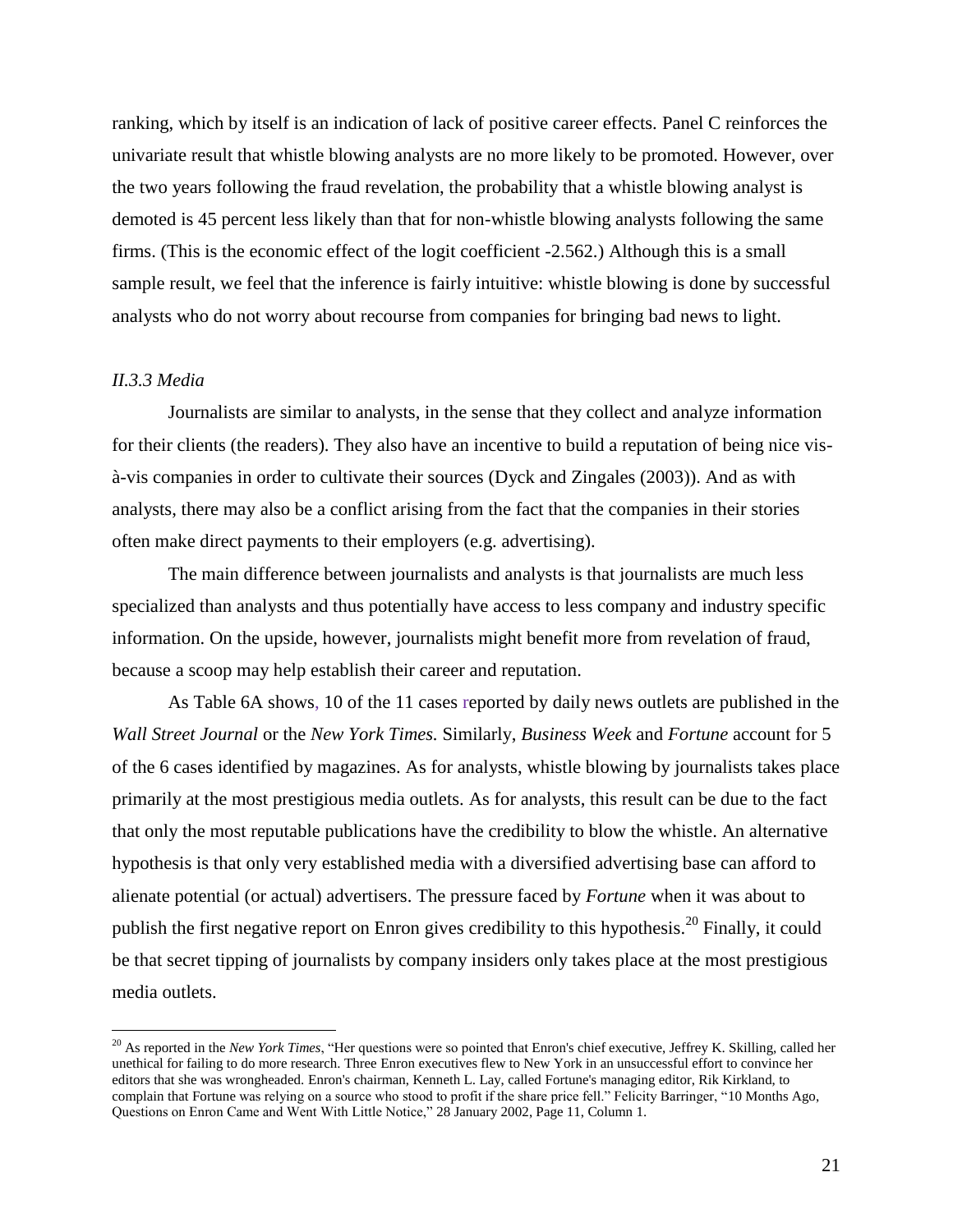A preliminary indication that whistle-blowing might contribute positively to journalists" reputation is the fact that in the vast majority of cases (75 percent), the journalist presenting the information identifies him or herself by name. This contrasts with the situation for employees, as we describe below.

In Table 7 we go further and test whether whistle-blowing enhances a journalist's career. We first identify a matching sample of journalists that were in a similar position as the whistleblower at the time. We then track the career of the whistleblower and of the matching sample to test whether whistle blowing produced a significant change in promotion or demotion probabilities.

To identify a comparison set of non-whistle blowing journalists for every journalist who writes a whistle blowing article, we gather from *News Media Yellow Book* all the names of journalists in the same position (for example business reporter) who write for the same newspaper at the same time. This matching procedure creates a sample of 154 comparisons for the 17 whistle blowers. For all these journalists we track their employer, the desk they work at, and their job title one year and three years after the quarter the journalist wrote the article. We then provided all of this information to a third party with expertise in journalism who classified the career changes using a three point scale to identify promotions (+1), no change or change to an equivalent job (0), or demotion  $(-1)^{21}$ 

Panel A reports the distribution of career advancement for journalists who blew the whistle and for the comparison set. Whistle blowing journalists are never demoted within one year (6 percent are demoted within three years) of bringing the fraud to light in contrast with a demotion probability of 12 (26) percent for non-whistle blowers. Whistleblowers are promoted 18 (24) percent of the time in contrast to the 10 (22) percent promotion probability for nonwhistleblowers. To summarize these different career paths in Panel B we average the -1 (demotion),  $0$  (no change),  $+1$  (promotion) scoring. We find a positive mean movement for whistleblowers that is significantly different than the negative mean movement for nonwhistleblowers, both at the 1 year and at the 3 year horizon.<sup>22</sup> While we do not want to overstate these results, given the limited data and rough career advancement coding, the results are

 $\overline{a}$ 

 $21$  Discussions with journalists suggested that this procedure that incorporates three dimensions of status (outlet, desk, position) and allows an experienced journalist to weight these dimensions was superior to a simpler procedure focusing just on one dimension or a fixed weighting on dimensions.

 $22$  The result gives the same result as an ordered logit test or a distribution transition matrix test.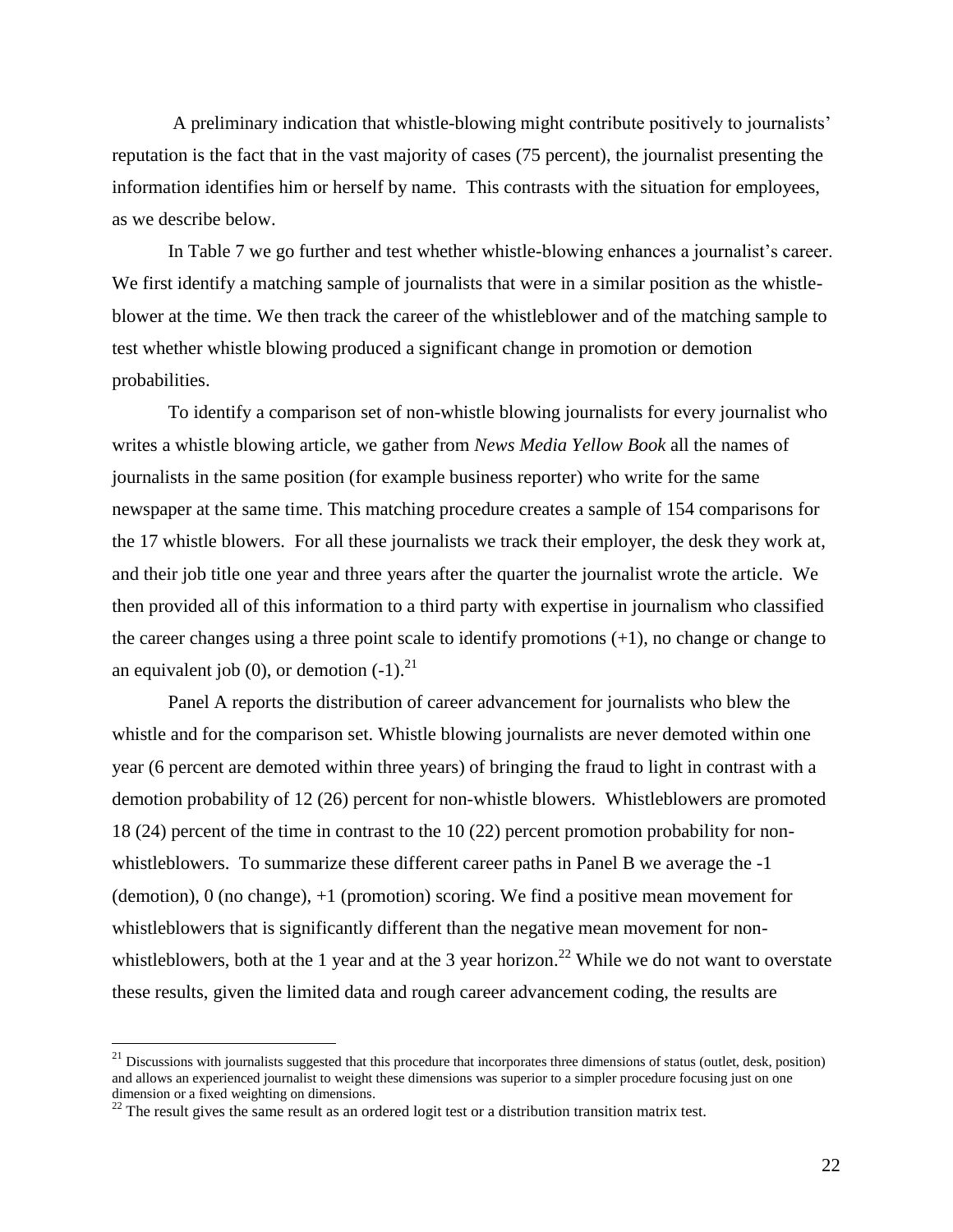consistent with positive incentives for media bringing frauds to light.

## *II.3.4 Employees*

 $\overline{a}$ 

Employees clearly have the best access to information. Few, if any, fraud can be committed without the knowledge and often the support of several of them. Some might be accomplices, enjoying some of the benefits of the fraud, but most are not. What are the incentives and disincentives they face in exposing the fraud? To answer this question we look in details to the 27 cases of employee whistle blowing in our sample.<sup>23</sup>

Table 8 provides a summary. In 37 percent of the cases, the whistle blower conceals his identity. This is a clear sign that the expected reputational costs exceed the expected reputational benefits. This impression is confirmed by the data on the cases where the identity of the whistleblower was revealed. In spite of being selected cases (for which the expected benefit of revealing should exceed the expected cost), we find that in 82 percent of cases, the whistleblower was fired, quit under duress, or had significantly altered responsibilities. In addition, many employee whistleblowers report having to move to another industry and often to another town to escape personal harassment. The lawyer of James Bingham, a whistleblower in the Xerox case, sums up Jim"s situation as: "Jim had a great career, but he'll never get a job in Corporate America again." Even according to a law firm seeking to sell its services to potential whistleblowers, the consequences to being the whistleblower include distancing and retaliation from fellow workers and friends, personal attacks on one"s character during the course of a protracted dispute, and the need to change one's career.<sup>24</sup> This is an aspect rarely emphasized in the literature. Not only is the honest behavior not rewarded by the market, but it is penalized. Why employers prefer loyal employees to honest ones is an interesting question that deserves separate study.

Given these costs, however, the surprising part is not that most employees do not talk; it is that some talk at all. Table 8 tries to give a sense of what motivates them. In 29 percent of the cases where the identity of the whistleblowers is known, we observe a *qui tam* lawsuit. Such

 $^{23}$  Bowen. Call and Rajgopal (2007) provide further examination of employee incentives surrounding whistle blowing. They first collect whistleblower allegations arising from OSHA collection of such allegations following the passage of SOX. This part of the sample is likely to include more frivolous complaints as the sample is not subject to the same judicial scrutiny as class action law suits. The second part of their sample arises from any press allegations that connected a financial fraud with employee whistleblowing, a procedure different from our own.

<sup>&</sup>lt;sup>24</sup> See the statements on the website quitam.com which is organized by the Bauman and Rasor Group.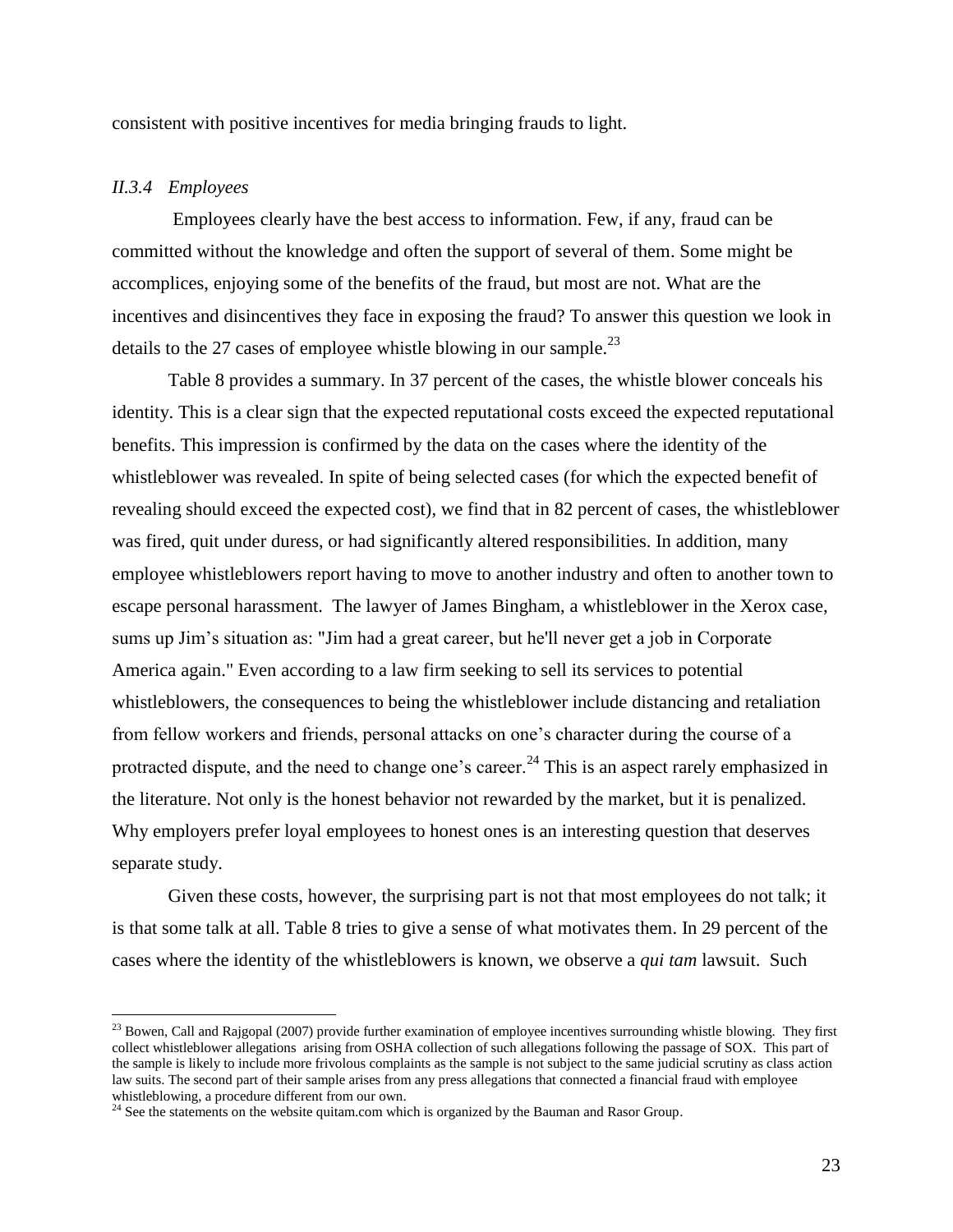suits arise from the Federal Civil False Claims Act, revised in 1986, whereby individuals revealing fraud committed against the U.S. government can collect 15 to 30 percent of the money recovered by the government. In our sample, three *qui tam* cases that have already settled rendered whistleblowers with rewards of \$35 million, \$35 million, and \$70 million. More generally, the outcome of *qui tam* suits can be very uncertain and very delayed in time (5 and 10 years in these cases), but the expectation is that these rewards might have been an important factor in leading the employee to talk. Other potential monetary incentives are hard to find.<sup>25</sup>

Another motivation for whistle blowing could be the desire to avoid a potential liability. This seems to be relevant in 35 percent of the cases. A similar, but distinct, case is the one of ICG, where the newly appointed CEO resigned a few months after beginning his job, while forcing the firm to reveal its mis-doings. This is a clear example of whistle blowing aimed at preserving reputation. Yet, we do not observe any evidence of this behavior among subordinates. As the case of Sharon Watkins at Enron suggests, the best way to avoid the reputational loss is to change job as soon as possible, without whistle blowing.

 Finally, the revelation of information by employees is highly associated with wrongful dismissal suits (29 percent of the identified cases). It is unclear whether these are cases where the employee is fired for blowing the whistle internally or whether whistle blowing is a form of revenge for a dismissal that is (or is perceived to be) unjust.

## *II.3.5 Testing Money Incentives in Whistle Blowing*

 $\overline{a}$ 

As a test of the effect of monetary incentives on whistle-blowing, we exploit the fact that *qui tam* lawsuits are not available in all industries but only in the very few industries where the government is a significant customer. Table 9 compares the distribution of whistleblowers between the healthcare industry, which is a significant buyer of government services, and all other industries. Consistent with this incentive having a significant impact, we find that employees reveal the fraud in 41 percent of cases in the healthcare industry but only 14 percent

<sup>25</sup> This point is illustrated by the case of Ted Beatty, outlined in the *Wall Street Journal*, who tried but failed to profit by selling short the stock (only stopping when he realized he was violating insider-trading rules), by giving information to a short seller (failing to elicit a payment), by giving information to plaintiff attorney (receiving only a small consulting contract), by giving information to newspaper in exchange for payment (paper refused to pay), and giving information to government (would not hire as consultant*). "* Informer's Odyssey: The Complex Goals And Unseen Costs Of Whistle-Blowing --- Dynegy Ex-Trainee Encounters Short-Sellers and Lawyers, Fears Being Blackballed --- Seeking Justice and a Payday," by Jathon Sapsford and Paul Beckett, 25 November 2002*,The Wall Street Journal.*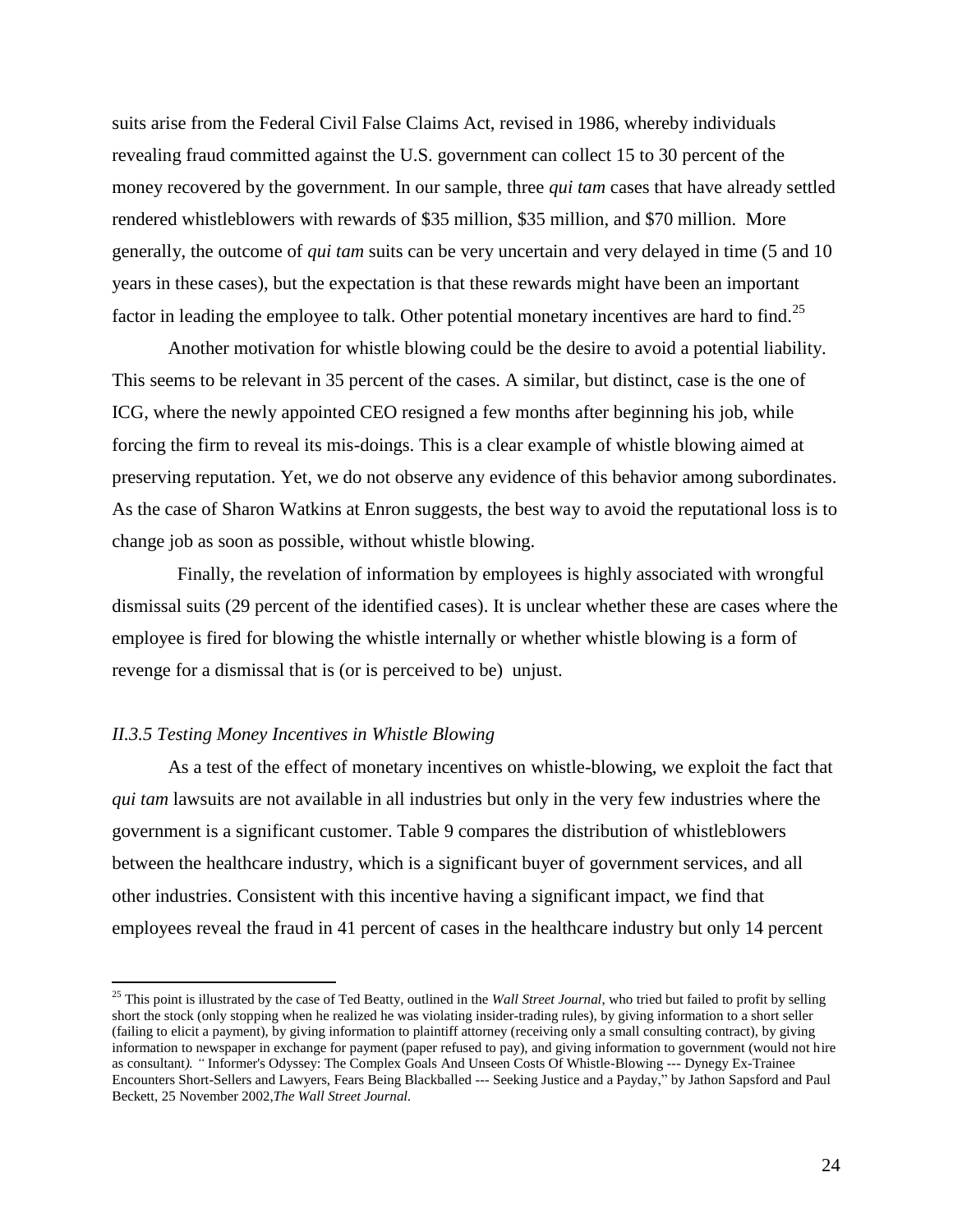in industries where the *qui tam* suits are not available. A proportion test confirms that these shares of the distribution are different at the 1 percent confidence level.

There are, however, at least three other possible explanations for our findings. First, heightened monetary incentives might create a free option for the employees, leading to an excessive amount of false claims.<sup>26</sup> If true, such an argument would completely change the policy implications of our results. To test this hypothesis we compare the frequencies of frivolous suits (suits dismissed or settled for less than 3 million) in the healthcare industry to that in other industries (where they are not clearly present). We find that the percentage of frivolous suits (panel B) is *lower* in the healthcare industry. Hence, there is no evidence that having stronger monetary incentives to blow the whistle leads to more frivolous suits.

A second explanation consistent with our finding more employee whistle blowing in healthcare comes from Bowen, Call, and Rajgopal (2007). Bowen et al find that employee whistle blowing is more likely in firms in 'sensitive' industries, which they defined as including pharmaceuticals, healthcare, medicine, the environment, oil, utilities and banks. Not surprisingly, these are regulated industries. To ensure that our results come from monetary incentives and not from heightened moral sensitivity in these regulated industries, we set up a simple logit framework in which we estimate that probability that the whistleblower is an employee as a function of the industry. The results are presented in Table 9C.

Column 1 just reproduces a test similar to the proportion test, including only the healthcare dummy as a predictor of employee whistle blowing. The marginal effects reported suggest that among our fraud-committing firms, those in the healthcare industry have 0.271 higher probability of having an employee as the whistleblower. The second column captures the "sensitivity" of industry by including a dummy variable for regulated industries, defined by the SIC codes listed in Table 1. We do not find any statistical evidence that employees in regulated industries are more likely to be whistleblowers.

A third possibility is that the healthcare industry might have a flatter organizational structure, so that the employees are more likely to observe the executives" action and so more likely to become informed that a fraud occurs.<sup>27</sup> To address this concern we obtain Rajan and Wulf"s (2006) measure of depth (verticality) of hierarchies by industry. When we insert this

 $\overline{a}$ 

 $^{26}$  Bowen, Call and Rajgopal (2007) provide a more extended discussion of this issue and related literature.

<sup>&</sup>lt;sup>27</sup> We thank an anonymous referee for this suggestion.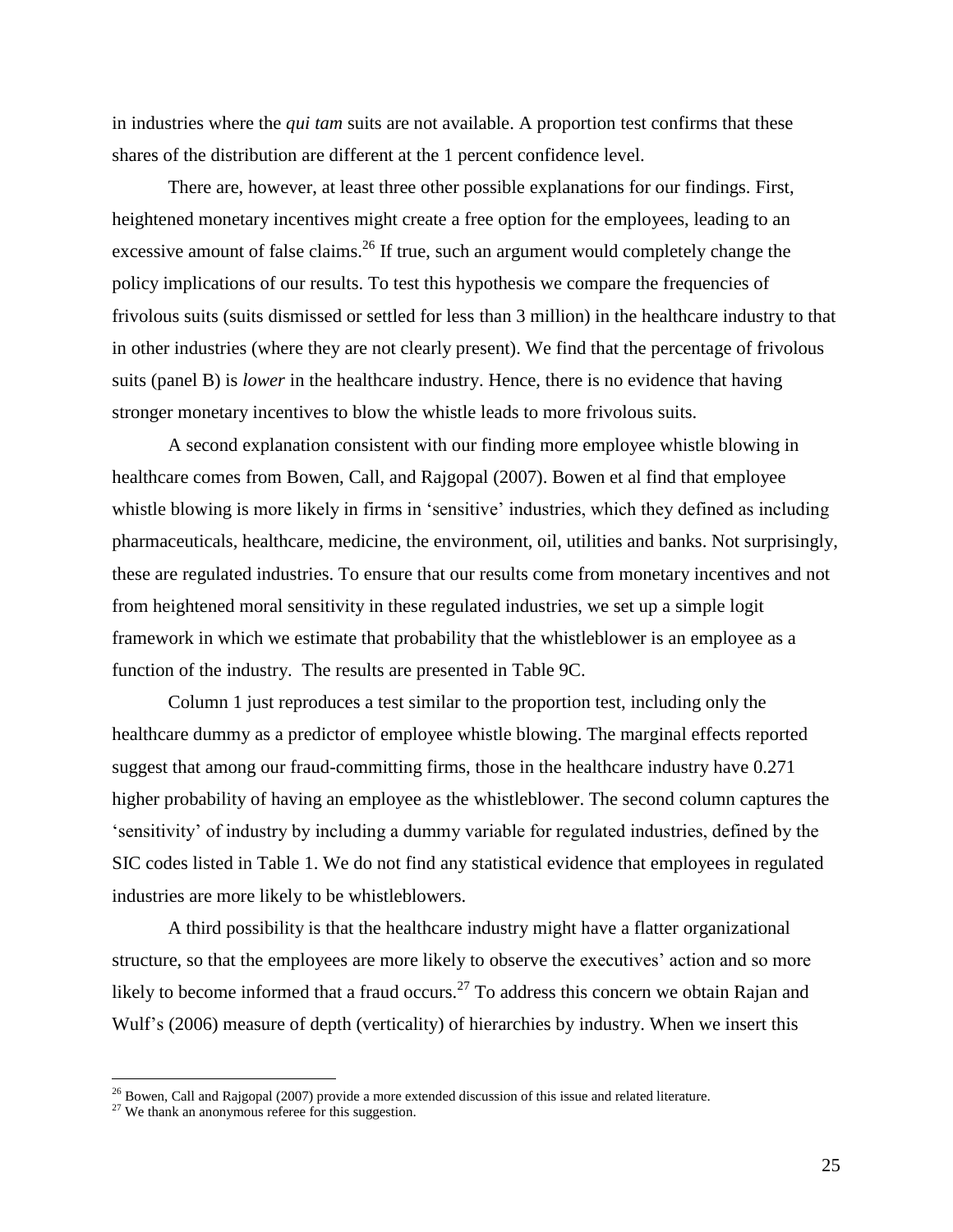measure in the regression (column 3), we find that indeed more vertical hierarchies are less likely to have employees blowing the whistle. But this effect does not change the magnitude and significance of the healthcare dummy, increasing our confidence that the monetary incentives available in healthcare drive this result. Finally, in column 4 we include both the regulated and the industry organization depth measures, again finding a significant effect for healthcare.<sup>28</sup>

## *II.3.6 Summary*

 $\overline{a}$ 

Overall, our analysis of whistleblowers' incentives suggests that positive reputational and career incentives tend to be weak, except for journalists. For this category, however, the incentives exist only for very large frauds in very famous companies. We cannot expect the media to act as effective monitor in smaller companies and for smaller and more technical violations. Monetary incentives seem to work well, without the negative side effects often attributed to them, but they are limited to a very specific set of cases. By contrast, we identify significant costs of whistle blowing for employees. Before drawing any conclusion on what could be done to improve fraud detection, it is interesting to see how the pattern of whistle blowing has responded to the various regulatory changes in incentives that followed the Enron scandal.

## *II.4 Impact of Regulatory Changes for Incentives*

Thus far we have considered the whole period 1996 to 2004 as homogenous. But there have been a number of regulatory changes leading up to and following the Enron and WorldCom scandals. In 2000, Regulation Fair Disclosure was approved, making it impossible for analysts to have private conversations with top executives of the firms they follow. According to the proponents of this measure, this change should have increased analysts" independence, making them more likely to reveal fraud. According to the opponents, this change could reduce analysts" incentives to search for information, making them less likely to reveal fraud. In late 2001 and early 2002, the Enron Scandal and the collapse of Arthur Andersen increased the risk faced by auditors and thus their incentives to speak up.

In July 2002, the Sarbanes Oxley act was passed, introducing a vast array of changes. SOX made SEC involvement more politically appealing by providing that SEC civil penalties be

 $28$  These findings are also robust to the use of various controls for characteristics of the fraud.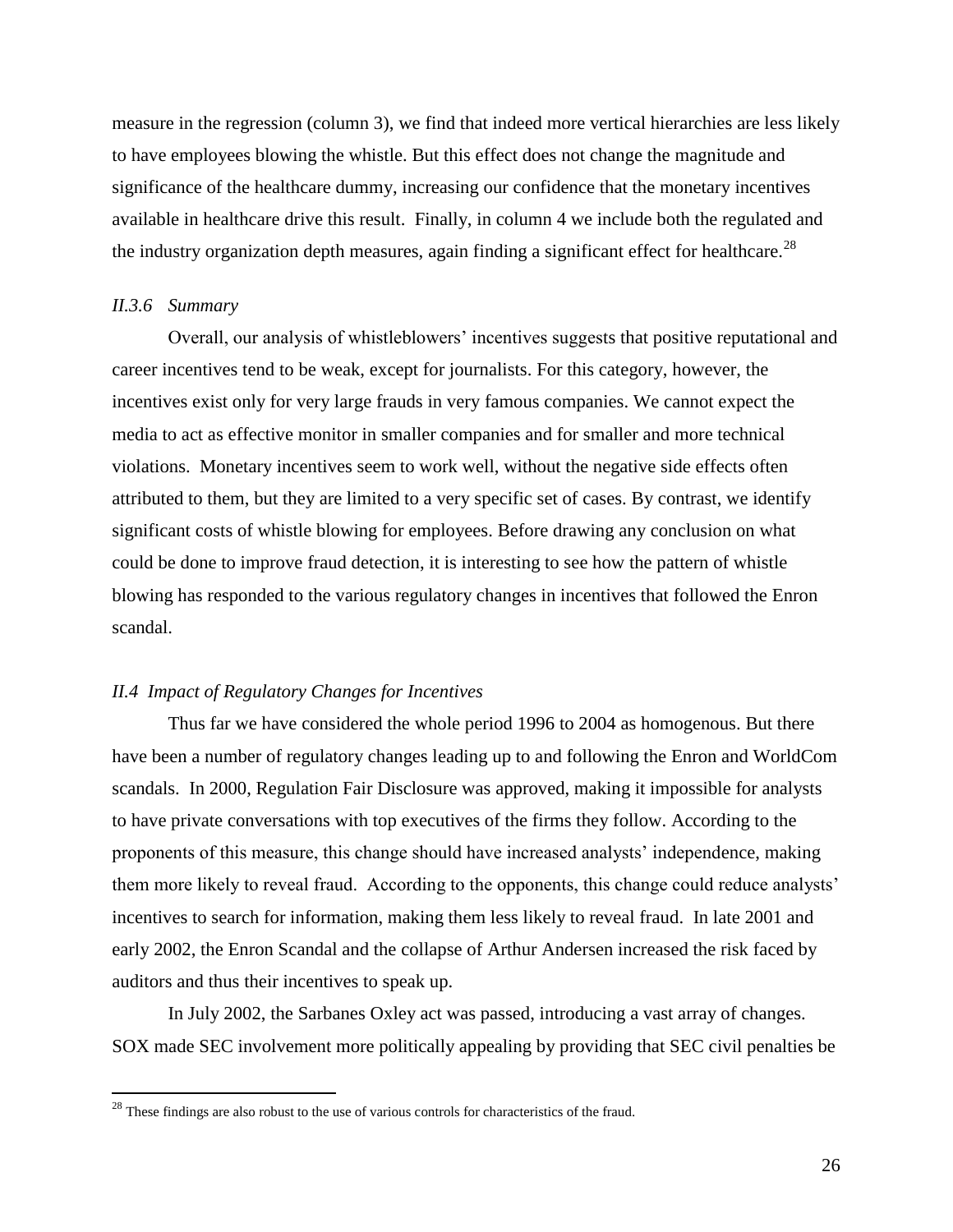used to compensate investors that were victims of securities fraud. It also made SEC involvement more feasible by significantly increasing its budget. SOX dramatically changed auditors' incentives by introducing a ban on consulting work done by audit firms, by requiring auditors hiring and firing to be a decision of the audit committee that is now required to be composed only of independent directors, and by introducing section 404, which enhances the monitoring of the internal control systems.

SOX also altered the cost of whistle blowing for the employees. Section 301 requires audit committees of publicly traded companies to establish procedures for "the confidential anonymous submission by employees of the issuer of concerns regarding questionable accounting or auditing matters." It also enhances protections for employees against being fired for coming forward with such information. Finally, in April 2003 the New York Attorney General reached a settlement with ten of the nation's top investment firms aimed at promoting the independence of equity research. If this Global Research Settlement achieved its goal, the analysts should have become more independent and thus active in revealing fraud.

Since all of these changes took place almost simultaneously, it is impossible to separate the effect of each of them. It is possible, however, to see whether the relative frequency of the different type of whistleblowers changed according to the net changes in their relative incentives.

Table 10 reports the frequency of the different type of whistleblowers before and after SOX (which we take as the middle point of all these changes). The biggest change is for auditors. Prior to SOX, auditors accounted for just 6 percent of fraud detected by external actors, and focused exclusively on frauds requiring financial restatements. Post SOX, they account for 24 percent of cases, and their activity is spread across not only financial restatement cases, but also those cases not involving restatements. One possible explanation for this broader scope is auditors' increased exposure to liability for a firm's fraudulent activity. Another is that auditors become more aware of fraudulent activity as a result of their responsibility in evaluating internal controls per SOX section 404. A third explanation is that auditors become more sensitive to shareholders' needs because independent directors on the audit committee appointed them. Our data do not allow us to distinguish among these interpretations.

We do not observe much change in the role of analysts, while there is a surge in the SEC interventions, which go from a mere 5 percent of the cases, to 10 percent. Interestingly, if we look at the equal weighted numbers, the media seem to play more of a role in the second part of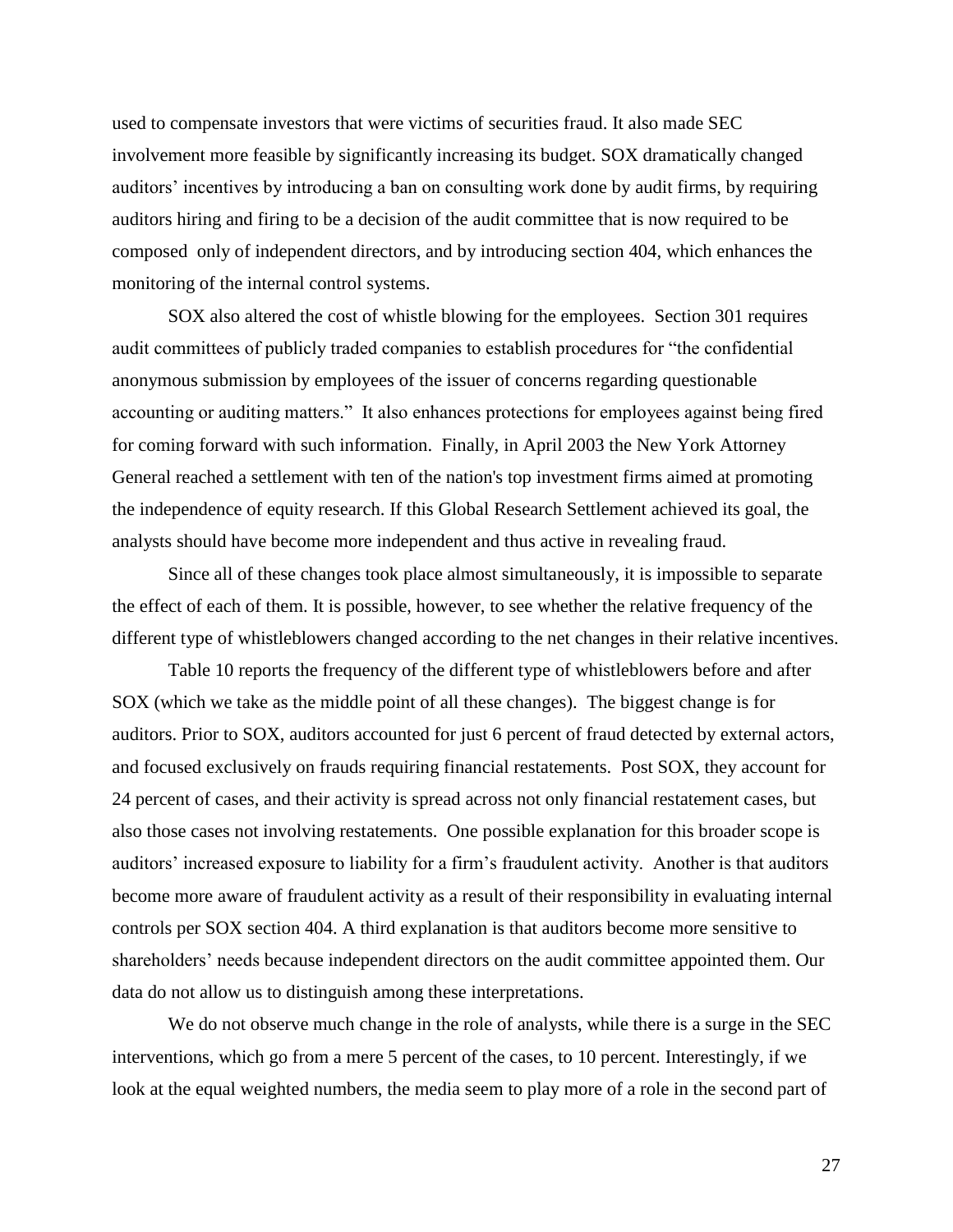the period. If we look at the value-weighted number we do not see this trend. A possible explanation is that following the major scandals, there was a period of heightened awareness of the readers about the scandals, which lead journalists to pursue even smaller cases. We expect this effect to be temporary.

The final point from Table 10 is that the percentage of employee whistleblowers drops from 18 to 13 percent, suggesting that SOX"s protection for whistleblowers has not increased employees' incentives to come forward with cases of fraud.<sup>29</sup> One possible explanation is that rules which strengthen the protection of the whistleblowers' current jobs offer only a small reward relative to the extensive ostracism whistleblowers face. Additionally, just because jobs are protected does not mean that career advancements in the firm are not impacted by whistle blowing. Another explanation could be that job protection is of no use if the firm goes bankrupt after the revelation of fraud. Given the limited amount of time since the regulatory changes in our sample, we cannot tell whether these changes in the patterns of whistle blowing are permanent or have temporarily crowded out the oversight of other actors.

### **III. Conclusions**

 $\overline{a}$ 

The main result emerging from our analysis is that in the United States fraud detection relies on a wide range of, often improbable, actors. No single one of them accounts for more than 20 percent of the cases detected. These findings suggest that to improve corporate governance abroad one needs to adopt a broader view than implied by the legal or private litigation approaches to corporate governance. It is insufficient to replicate U.S. institutions of private enforcement such as class action suits or of public enforcement such as the SEC (together they account for only 10 percent of the revelation of frauds by external actors). Rather, the US relies on a complex web of market actors that complement each other. Unfortunately, reproducing such a complex system abroad is much more difficult than copying a single legal institution.

The second main result is that the incentives for the existing network of whistleblowers are weak. Auditors, analysts, and employees do not seem to gain much and, in the cases of employees, seem to lose outright from whistle blowing. The two notable exceptions who benefit

 $29$  This is not to say that the legislation has not influenced employee whistle blowing by other measures. Bowen, Call and Rajgopal (2007) report, for example, 137 cases of alleged financial frauds from employee whistle blowing arising from their inquiries to OSHA offices that are mandated to oversee SOX whistleblower provisions. This sample, unlike ours, does not limit cases to those where there has been judicial scrutiny and where there are significant financial settlements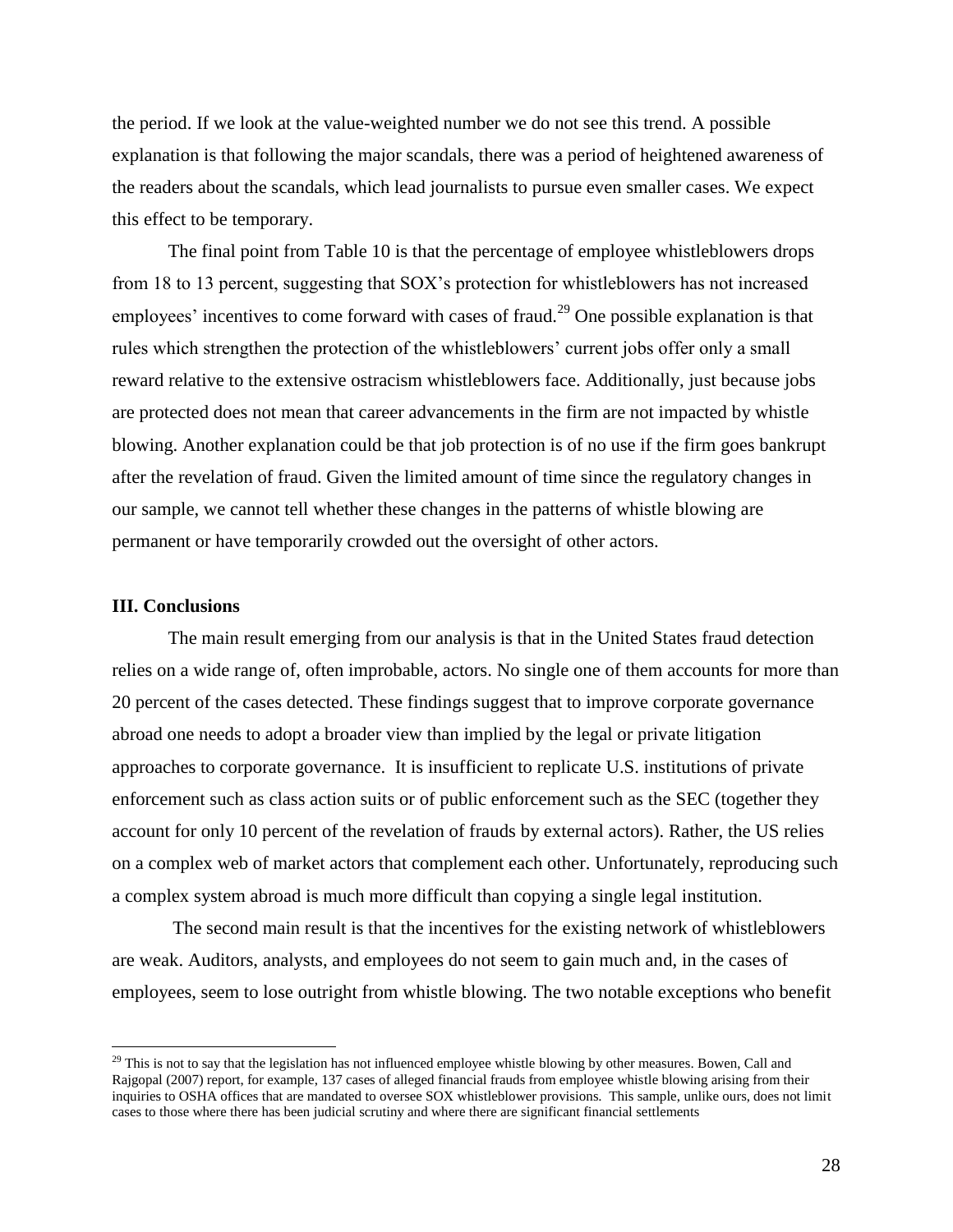from whistle blowing are journalists involved in large cases and employees who have access to a *qui tam* suit.

A natural implication of our findings is that the use of monetary rewards providing positive incentives for whistle blowing is the possibility of expanding the role for monetary incentives. As the evidence in the healthcare industry shows, such a system appears to be able to be fashioned in a way that does not lead to an excessive amount of frivolous suits. The idea of extending the *qui tam* statue to corporate frauds (i.e. providing a financial award to those who bring forward information about a corporate fraud) is very much in the Hayekian spirit of sharpening the incentives of those who are endowed with information. This proposal is consistent with a recent IRS move, which instituted a form of *qui tam* statue for whistleblowers in tax evasion cases.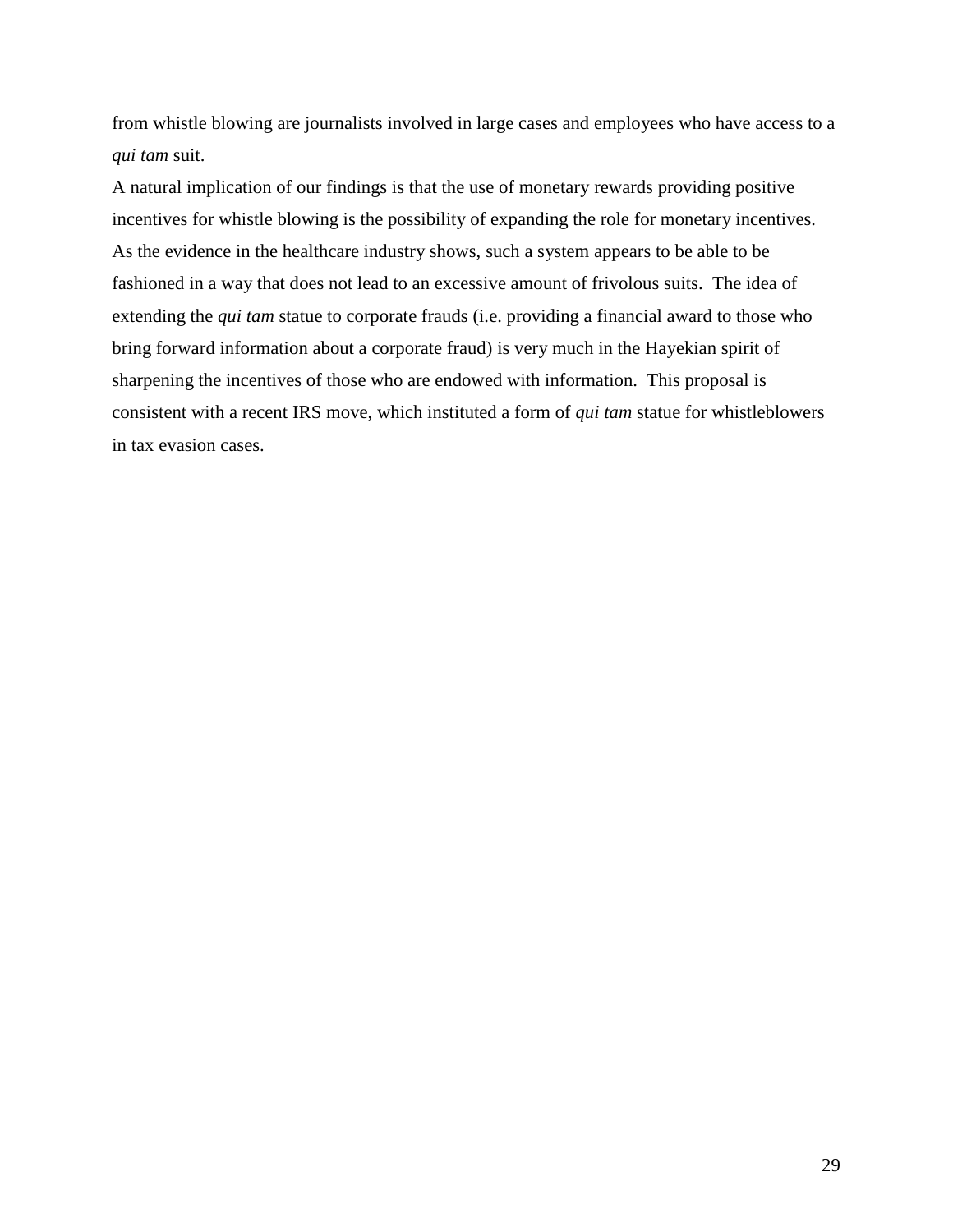## **References**

Bergman, Nittai and Dirk Jenter, 2007, ["Employee Sentiment and Stock Option Compensation"](http://scripts.mit.edu/~nbergman/docs/Employee-Sentiment.pdf), *Journal of Financial Economics,* Vol. 84.

Black, Bernard, 2001, "The Legal and Institutional Preconditions for Strong Securities Markets," *UCLA Law Review*, 48 (1), 781-855.

Bowen, Robert, Andrew Call and Shiva Rajgopal, 2007, "Whistle-Blowing: Target Firm Characteristics and Economic Consequences," *University of Washington Working Paper*

Brickey, Kathleen F., 2004, "Anderson's Fall From Grace" *Washington University Law Quarterly*, 81 (4):917-960.

Burns, Natasha and Simi Kedia, 2006, "The Impact of Performance-Based Compensation on Misreporting," *Journal of Financial Economics* 79: 35-67.

Chen, Ken Y. and Zhou, Jian, Audit Committee, Board Characteristics and Auditor Switch Decisions by Andersen's Clients. Contemporary Accounting Research, Forthcoming.

Choi, Stephen J., 2007, "Do the Merits Matter Less after the Private Securities Litigation Reform Act?" *Journal of Law, Economics and Organization, 598.*

Choi, Stephen J., Karen K. Nelson and A.C. Pritchard, 2008, "The Screening Effect of the Securities Litigation Reform Act," *Journal of Empirical Legal Studies*, forthcoming.

Coffee, John, 1986, "Understanding the Plaintiff's Attorney: The Implications of Economic Theory for Private Enforcement of Law through Class and Derivative Actions," *Columbia Law Review*, 669-727.

Coffee, John, 2001, "The Acquiescent Gatekeeper: Reputational Intermediaries, Auditor Independence and the Governance of Accounting," *Columbia Law and Economics Working Paper* No 191.

Coffee, John C., 2003, "The Attorney as Gatekeeper: An Agenda for the Sec". Columbia Law and Economic Working Paper No. 221.

Diamond, Douglas and Verrecchia, Robert, 1987, "Constraints on Short-Selling and Asset Price Adjustment to Private Information," *Journal of Financial Economics* 18(2): 277-311.

Dyck, Alexander and Luigi Zingales, 2003, "Media and Asset Prices," Working paper

Efendi, Jap, Anup Srivastava, and Edward Swanson, 2007, "Why Do Corporate Managers Misstate Financial Statements? The Role of in-the-Money Options and Other Incentives," *Journal of Financial Economics,* 85 (3): 667-708.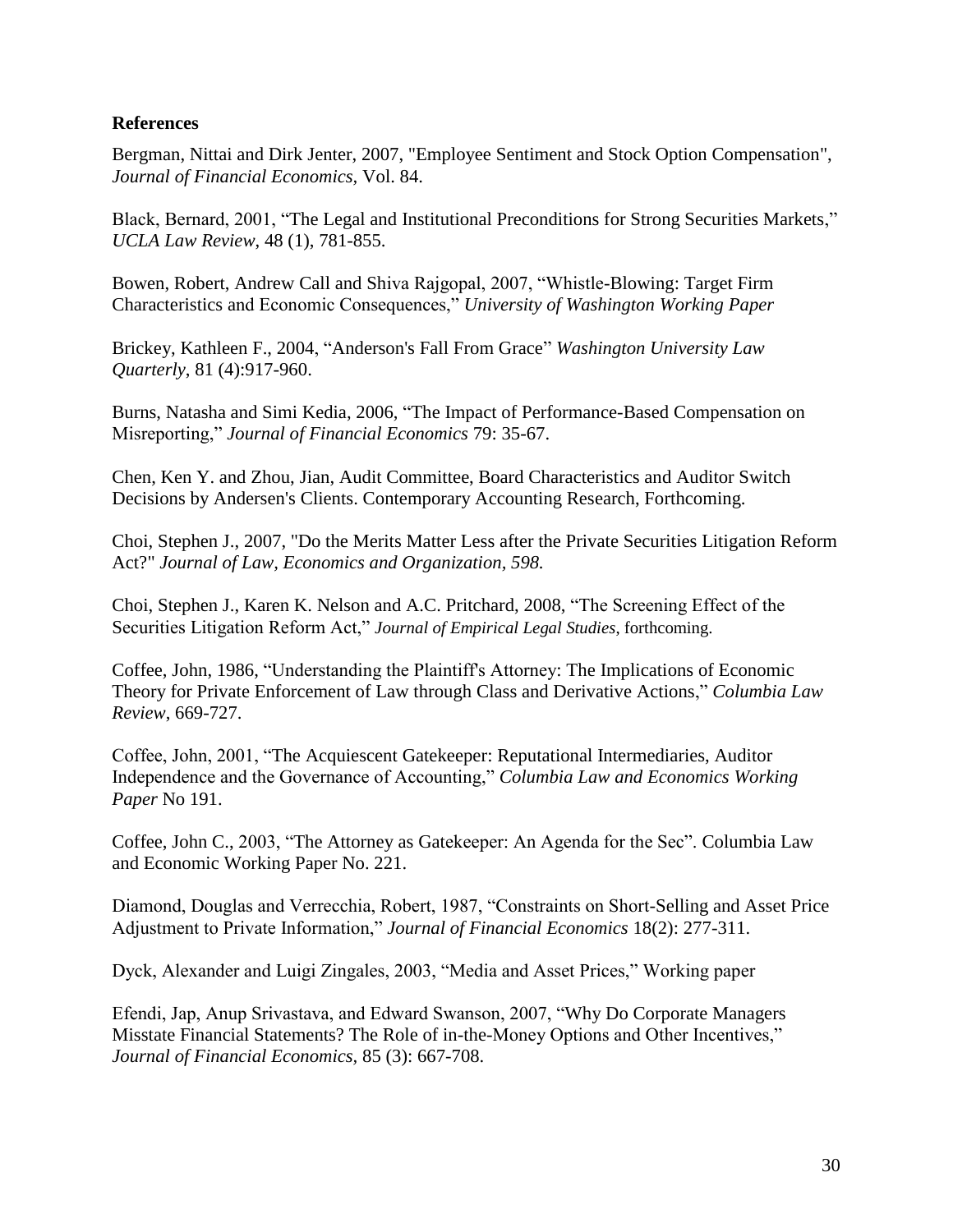Fama, Eugene, 1980. "Agency Problems and the Theory of the Firm," *Journal of Political Economy*, 88 (2): 288-307.

Fama, Eugene, 1990,"Contract Costs and Financing Decisions," *J*o*urnal of Business*, 63 (1 Part 2): S71-S91.

Fama, Eugene, and Michael Jensen, 1983a ["Separation of Ownership and Control,](http://www.jstor.org/stable/725104)" *[Journal of](http://www.jstor.org/action/showPublication?journalCode=jlaweconomics)  [Law and Economics](http://www.jstor.org/action/showPublication?journalCode=jlaweconomics)*, 26 (2): 301-325.

Fama, Eugene, and Michael Jensen, 1983b ["Agency](http://www.jstor.org/stable/725104) Problems and Residual Claims," *[Journal of](http://www.jstor.org/action/showPublication?journalCode=jlaweconomics)  [Law and Economics](http://www.jstor.org/action/showPublication?journalCode=jlaweconomics)*, 26 (2): 327-349.

Fuerman, Ross D., 2006, "Comparing the Auditor Quality of Arthur Andersen to that of the Big 4," *Accounting and the Public Interest*, 6 (1): 135-161.

General Accounting Office, 2002, "Financial Statement Restatements: Trends, Market Impacts, Regulatory Responses, and Remaining Challenges," 03-018.

Griffin, Paula, Joseph Grundfest and Micael Perino, 2001, "Stock Price Response to News of Securities Fraud Litigation: Market Efficiency and the Slow Diffusion of Costly Information," *Stanford Law and Economics Olin Working Pape*r No. 208.

Grundfest, Joseph A., 1995, "Why Disimply?" *Harvard Law Review*, 108: 740-741. Hayek, Friedrich, 1945, "The Use of Knowledge in Society," *American Economic Review*, 34 (4): 519-530.

Heron, Randall A., and Erik Lie, 2007, "Does Backdating Explain the Stock Price Pattern around Executive Stock Option Grants?", *Journal of Financial Economics* 83: 271-295.

Hong, Harrison, and Jeffrey D. Kubik, 2003, "Analyzing the Analysts: Career Concerns and Biased Earnings Forecasts," *Journal of Finance*, vol. 58, no. 1, February 2003, pp. 313-51

Jakubowski, Stephen T., Patricia Broce, Joseph Stone, and Carolyn Conner, 2002, "SAS 82's Effects on Fraud Discovery," *CPA Journal*, February 2002 Issue

Johnson, Marilyn F., Karen K. Nelson and A.C. Pritchard, 2003, "Do the Merits Matter More? Class Actions under the Private Securities Litigation Reform Act." *Journal of Law, Economics, and Organization,* 23 (3).

Karpoff, Jonathan, D. Scott Lee and Gerald S. Martin, forthcoming, "The Costs to Firms of Cooking the Books," *Journal of Financial and Quantitative Analysis*.

Karpoff, Jonathan, and Xiaoxia Lou, 2008, "Do Short Sellers Detect Overpriced Firms? Evidence from SEC Enforcement Actions," *University of Washington Working Paper*.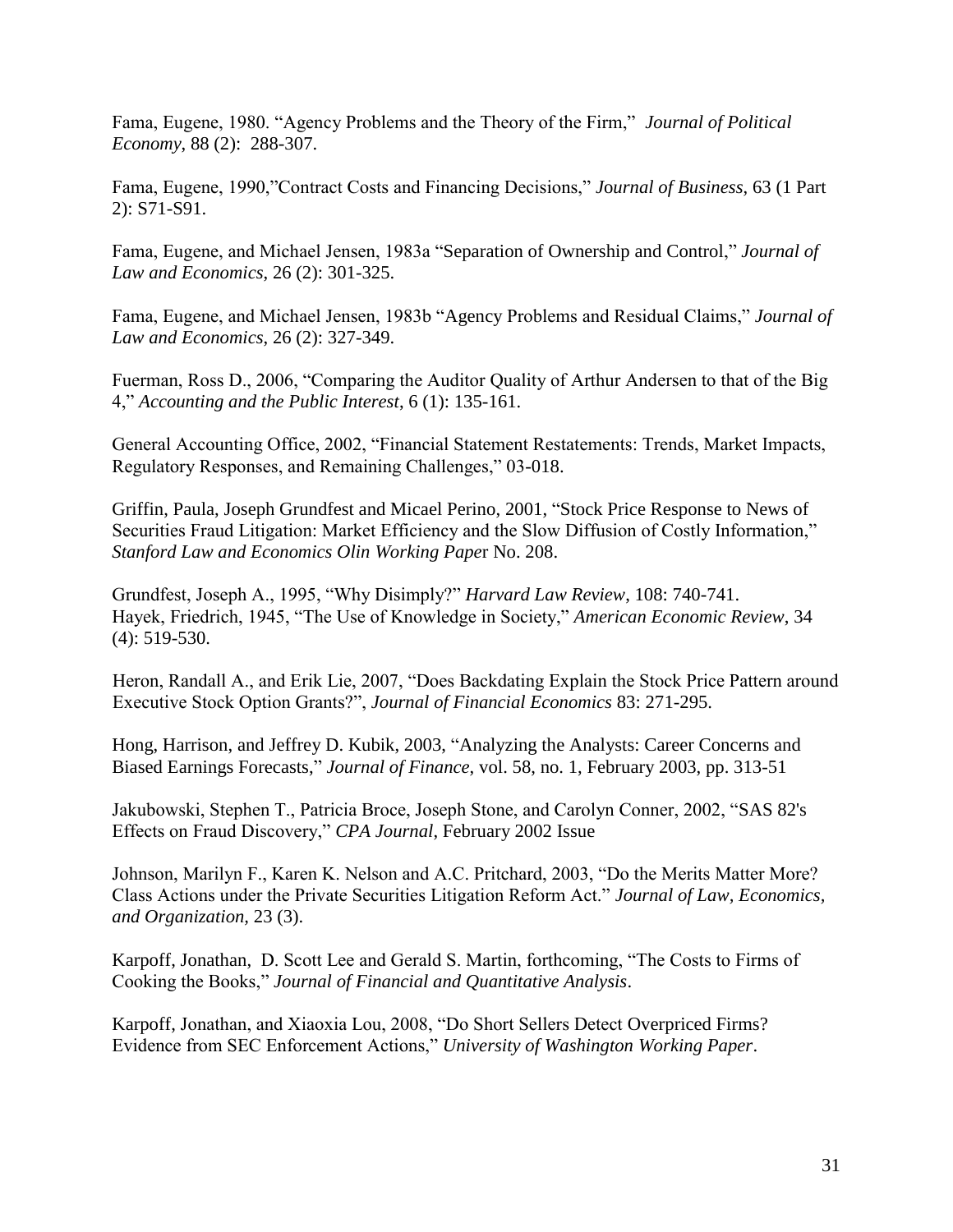Karpoff, Jonathan, D. Scott Lee and Gerald S. Martin, forthcoming, ["The Consequences to](http://papers.ssrn.com/sol3/papers.cfm?abstract_id=1012730)  [Managers for Cooking the Books"](http://papers.ssrn.com/sol3/papers.cfm?abstract_id=1012730) *Journal of Financial Economics*.

La Porta, Rafael, Florencio Lopez-de-Silanes, and Andrei Shleifer, 2006, "What Works in Securities Laws," *Journal of Finance*, 61, 1-33.

Lamont, Owen, 2003, "Go Down Fighting: Short Sellers Versus Firms," *Working Paper.*

Lie, Erik, 2005, "On the Timing of CEO Stock Option Awards," *Management Science* 51, 802- 810.

Michaely, Roni and Kent L. Womack, 1999, "Conflict of Interest and the Credibility of Underwriter Analyst Recommendations," *Review of Financial Studies* 12, 653-686.

Miller, Gregory S. 2006, "The Press as a Watchdog for Accounting Fraud." *Journal of Accounting Research* 44, no. 5 (December): 1001-1033.

Palmrose, Zoe-Vonna, and Susan W. Scholz, 2004, "The Circumstances and Legal Consequences of Non-GAAP Reporting: Evidence from Restatements," *Contemporary Accounting Research*. 21(1) (Spring): 139-180.

Rajan, Raghuram, and Julie Wulf, 2006," The Flattening Firm: Evidence from Panel Data on the Changing Nature of Corporate Hierarchies," *Review of Economics and Statistics*, 88 (4): 759- 773.

Richardson, Scott, Irem Tuna and Min Wu, 2002, "Predicting Earnings Management: The Case of Earnings Restatements," *Working Paper.*

Scharfstein, D. and J. Stein, 1990, "Herd Behavior and Investment, *The American Economic Review*, June 1990.

Taub, Stephen, 2005, "The Auditor-Investor ''Expectation Gap,'' *CFO.com*, October 17, 2005.

Thompson, Robert and Hillary Sale, 2003, "Securities Fraud as Corporate Governance: Reflections Upon Federalism," *Vanderbilt Law Review,* 56 (3): p859-910.

Watts, Ross and Jerold Zimmerman, 1983, "Agency Problems, Auditing, and the Theory of the Firm: Some Evidence" *Journal of Law and Economics*, 26 (3): 613-633.

Winston, Clifford, 1998, "U.S. Industry Adjustment to Economic Deregulation," *Journal of Economic Perspectives*," 12(3): 89-110.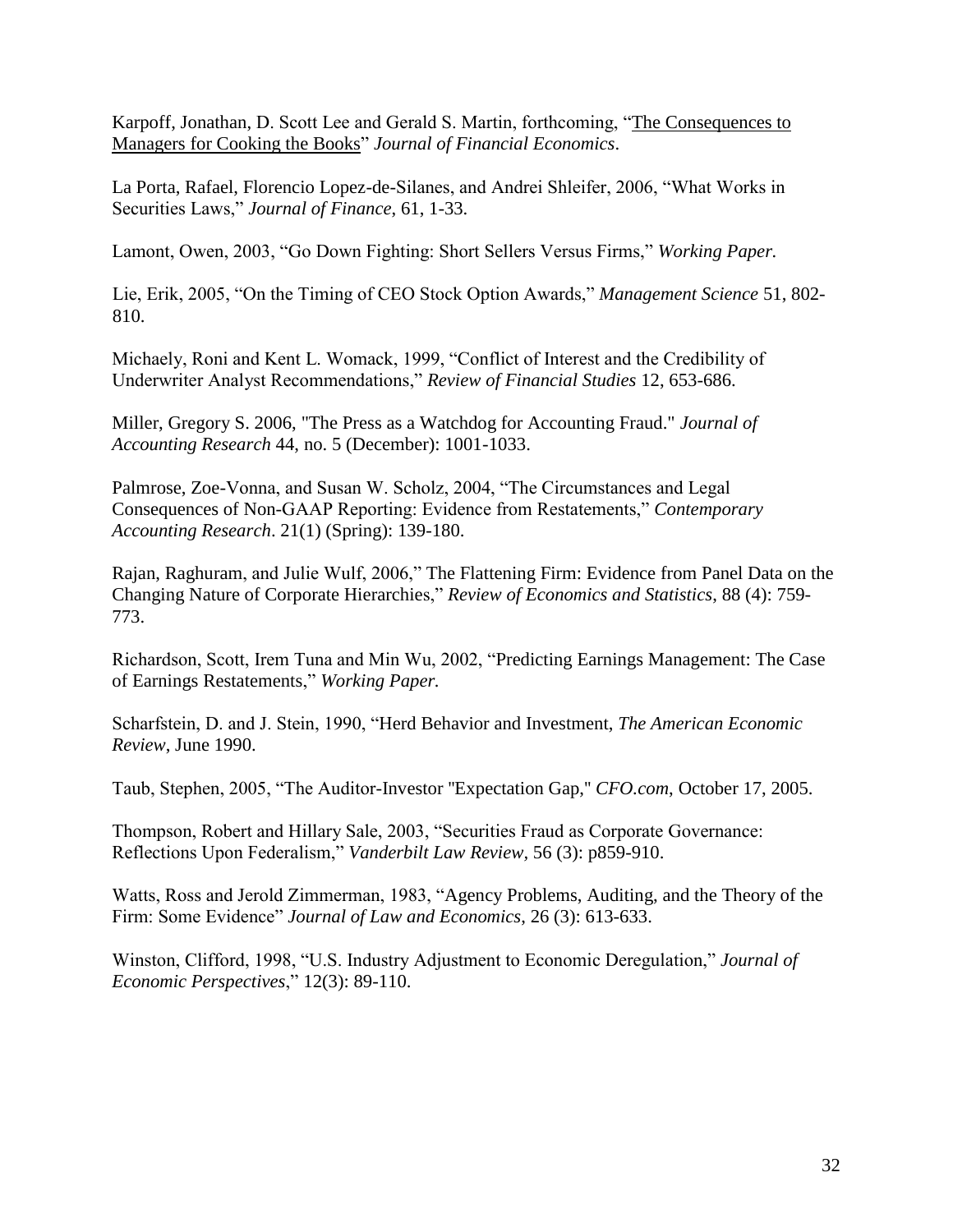## **Figure 1: Event Study around the Whistle Blowing Date**

For each company, we consider the time interval from the beginning of the class action period (the date at which the fraud allegedly began) until one year after the end of the class action period We regress stock returns on the S&P500 returns and an indicator variable marking the date of the news article which reported on the fraud detection for each firm. We then repeat the regression thirty times, changing the event date in each of the regression such that we have run the single day event study for all dates from the news article date minus fifteen days to the news article date plus fifteen days. Figure 1 A reports the estimates of the event dummy using an OLS regression, while Figure 1B reports the estimates using a median regression.







Panel B: Median regression estimates

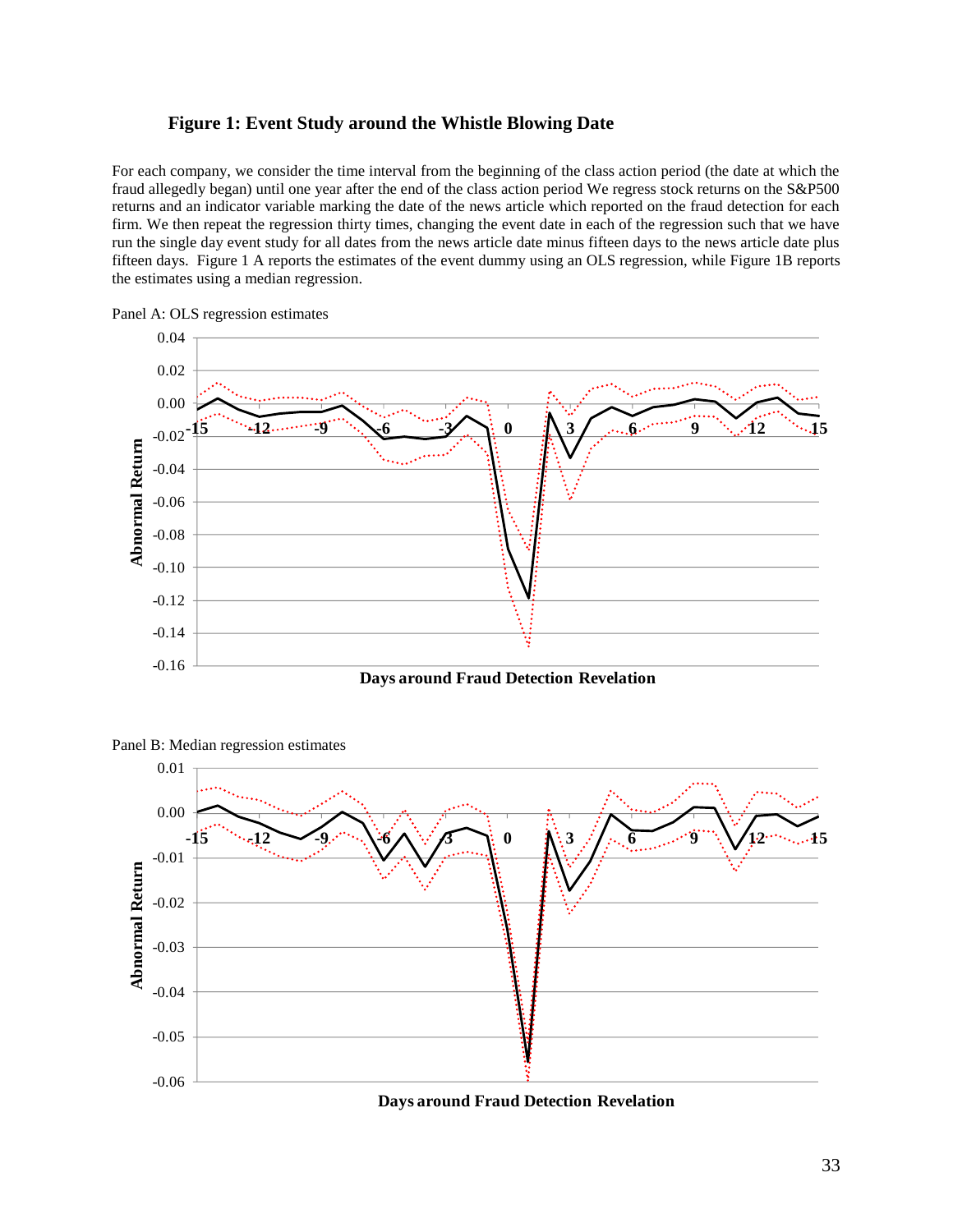## **Table 1: Data Definition and Sources**

This table identifies the main variables used in our analysis, defines the variables, and provides the sources.

| Variable                                         | <b>Description</b>                                                                                                                                                                                                                                                                                                                                                                                                                                                                                                                                                                                                                                                                                                                                                                                                                   | Sources                                                                                                                                      |
|--------------------------------------------------|--------------------------------------------------------------------------------------------------------------------------------------------------------------------------------------------------------------------------------------------------------------------------------------------------------------------------------------------------------------------------------------------------------------------------------------------------------------------------------------------------------------------------------------------------------------------------------------------------------------------------------------------------------------------------------------------------------------------------------------------------------------------------------------------------------------------------------------|----------------------------------------------------------------------------------------------------------------------------------------------|
| Detector of<br>Fraud                             | The actor first identifying the fraud based on reading the legal case and an average of 800 articles from Factiva in a window<br>from 3 months before the class action period to settlement. Detector categories include: auditor, analyst, equity holder, short<br>seller, media, clients & suppliers, financial market regulators, non-financial market regulators, employees and lawyers. Media<br>is credited only when the story does not indicate another actor as the source. Financial market regulators are the SEC and<br>stock exchanges. Non-financial regulators include industry regulators (e.g. FERC, FAA, FDA) and government agencies.                                                                                                                                                                             | Security Class Action filings<br>available from Stanford<br>Securities Class Action<br>Database, Articles in Factiva.                        |
| Settlements<br>and Fines                         | The sum of the settlement amount paid to shareholders in the class action lawsuit, any fines or settlements paid to the SEC,<br>criminal or civil courts by the firm, its insurance, or its officer/directors, and any fines or settlements paid to the courts or<br>regulators by the firm's agents (auditors and investment banks) regarding the impropriety.                                                                                                                                                                                                                                                                                                                                                                                                                                                                      | Security Class Action filings in<br><b>Stanford Securities Class Action</b><br>Database, SEC, Factiva articles.                              |
| Assets                                           | The dollar value of assets in the year prior to the revelation of the fraud.                                                                                                                                                                                                                                                                                                                                                                                                                                                                                                                                                                                                                                                                                                                                                         | Compustat                                                                                                                                    |
| Fraud<br>Duration                                | The class period defined in the final court-certified security class action suit. We restrict the maximum duration to 3 years, to<br>avoid changes in duration possibly arising from changing rules with the passage of Sarbanes-Oxley in July of 2002.                                                                                                                                                                                                                                                                                                                                                                                                                                                                                                                                                                              | <b>Stanford Securities Class Action</b><br>Database                                                                                          |
| Financial<br>Restatement<br>Dummy                | Value of 1 given for filing a 10-Q/A or 10-K/A filing or an 8-K which referred to restatement information [116 cases];<br>announcing an intention to restate its financials but did not as a result of bankruptcy (e.g. Enron) [7 cases]; taking a one-time<br>accounting-related charge [6 cases]; or having accounting-related investigations for ongoing cases [3 cases].                                                                                                                                                                                                                                                                                                                                                                                                                                                         | SEC filings, GAO report on<br><b>Financial Statement</b><br>Restatements.                                                                    |
| Short<br>Interest                                | The total number of shares investors have sold short but have not yet bought back. This information is available monthly from<br>Bloomberg. We normalize short interest by the total number of outstanding shares for each company.                                                                                                                                                                                                                                                                                                                                                                                                                                                                                                                                                                                                  | Bloomberg.                                                                                                                                   |
| Investment<br>Bank Tier of<br>Equity<br>Analysts | We identify equity analysts by combining information in the detailed file of analyst forecasts and recommendations from<br>I/B/E/S. We collect information on both equity analyst whistleblowers and analysts in the same firms who did not blow the<br>whistle. We follow Hong and Kubik (2003) and classify the tier of the investment bank where the analyst is employed for the<br>period immediately prior to blowing the whistle and for the subsequent two years. Hong and Kubik (2003) report a well<br>established hierarchy that they capture by identifying as top tier the 10 biggest brokerage houses by year, measured by the<br>number of analysts employed. We use their ranking, where available, and update.                                                                                                       | Analyst information from<br>I/B/E/S. Investment Bank<br>information from Hong and<br>Kubik (2003) and Vault<br><b>Investment Bank Guide.</b> |
| All-Star<br>Analysts                             | We identify equity analysts by combining information in the detailed file of analyst forecasts and recommendations from<br>I/B/E/S. We collect information on both equity analyst whistleblowers and analysts in the same firms who did not blow the<br>whistle. We identify whether an analysis is an All-American All-Star analyst using the annual survey in Institutional Investor<br>magazine. We identify the ranking immediately prior to blowing the whistle (taking into account the lag between surveys<br>being collected and the rankings being published), and in the next two subsequent years.                                                                                                                                                                                                                        | Analyst information from<br>I/B/E/S. Institutional Investor<br>Magazine.                                                                     |
| Media Status<br>Change<br>Indicator              | Takes the value 1 for a promotion, 0 for no change in status, and -1 for a demotion for the set of whistle blowing journalist and<br>peers, identified as reporters at the same news outlet with a similar status at the time. For example, an Accounting Reporter in<br>the Business Day Desk is considered a peer to a Wall Street Reporter in the Business Day Desk for the New York Times. In<br>some cases, the reporter has a unique position in the desk she/he belongs in. A peer in this case is someone who holds the<br>same title but belongs in a different desk. Change in status is defined both 1 and 3 years after publishing of the article. The<br>original classification of journalists with a similar status, and subsequent changes is based on an independent classification by<br>an established journalist | News Media Yellow Book                                                                                                                       |
| <b>Health Care</b>                               | Include drug, drug proprietaries and druggists sundries (SIC 5122), and healthcare providers (8000-8099), and healthcare                                                                                                                                                                                                                                                                                                                                                                                                                                                                                                                                                                                                                                                                                                             | Industries identified in Winston                                                                                                             |
| Dummy                                            | related firms in Business Services.                                                                                                                                                                                                                                                                                                                                                                                                                                                                                                                                                                                                                                                                                                                                                                                                  | $(1998)$ and others.                                                                                                                         |
| Regulated<br>Firms                               | Includes healthcare (above) plus financials (SIC 6000-6999), transportation equipment (SIC 3700-3799), transportation,<br>communications, electric, gas and sanitary services (SIC 4000-4999)                                                                                                                                                                                                                                                                                                                                                                                                                                                                                                                                                                                                                                        | Industries identified in Winston<br>$(1998)$ and others.                                                                                     |
| Organization<br>Depth                            | This variable captures the organizational depth by industry.                                                                                                                                                                                                                                                                                                                                                                                                                                                                                                                                                                                                                                                                                                                                                                         | Rajan and Wulf (2006).                                                                                                                       |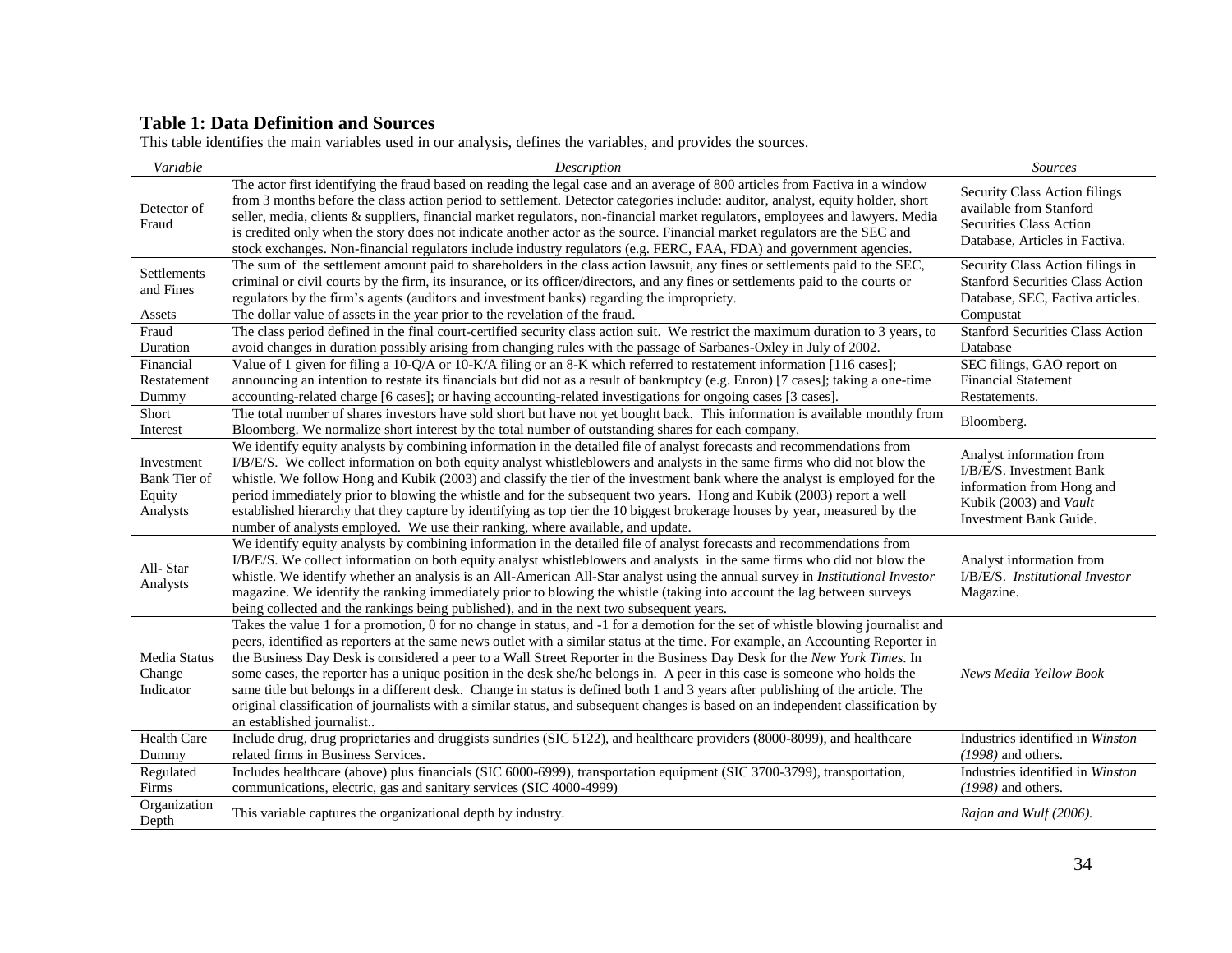## **Table 2: Who Detects Corporate Fraud?**

We identify a case as one of *internal* governance when the revealer of fraud is firm management (e.g., via a press release or resignation) or the board of directors. Column 1 is the original coding. In Column 2 we recode the fraud detector to a short-seller when short selling activity prior to revelation is above 3 standard deviations over the prior three month average. Column 3 adjusts column 2 to reflect a value weighting of cases, where the weights are the adjusted value of the sum of settlements and fines. The adjustment is the winsorized settlement value. For the few cases that have not settled or where the settlement amount was not made public, we use the median settlement amount. The final column presents, for robustness, we use just the cases we identify as a "smoking gun" See the internet appendix for further information on reclassifications, settlements and fines and smoking gun classifications..

|                                                   |                            | Data adjusted  | Data adjusted  | Robustness:         |
|---------------------------------------------------|----------------------------|----------------|----------------|---------------------|
|                                                   | Raw<br><b>Distribution</b> | for short      | for short      | <b>Smoking Guns</b> |
|                                                   |                            | activity       | activity       | Only                |
|                                                   | equal weight)              | (equal weight) | (value weight) | (equal weight)      |
| <b>Fraud Detector</b>                             | (1)                        | (2)            | (3)            | (4)                 |
| <b>Internal Governance</b>                        | $\overline{74}$            | 64             | 60             | n/a                 |
|                                                   | $(34.3\%)$                 | $(29.6\%)$     | $(27.9\%)$     |                     |
| <b>External Governance</b>                        | 142                        | 152            | 156            | 112                 |
|                                                   | $(65.7\%)$                 | $(70.4\%)$     | $(72.1\%)$     |                     |
| <b>Total Cases</b>                                | 216                        | 216            | 216            | 112                 |
|                                                   | $(100\%)$                  | $(100\%)$      | $(100\%)$      | $(100\%)$           |
| <b>Fraud Detectors Within External Governance</b> |                            |                |                |                     |
| Analyst                                           | 24                         | 21             | 24.1           | 18                  |
|                                                   | $(16.9\%)$                 | $(13.8\%)$     | $(15.9\%)$     | $(16.1\%)$          |
| Auditor                                           | 16                         | 16             | 11.3           | 13                  |
|                                                   | $(11.3\%)$                 | $(10.5\%)$     | $(7.4\%)$      | $(11.6\%)$          |
| <b>Client or Competitor</b>                       | 9                          | 7              | 2.7            | 4                   |
|                                                   | $(6.3\%)$                  | $(4.6\%)$      | $(1.8\%)$      | $(3.6\%)$           |
| Employee                                          | 26                         | 26             | 25.6           | 21                  |
|                                                   | $(18.3\%)$                 | $(17.1\%)$     | $(16.8\%)$     | $(18.8\%)$          |
| <b>Equity Holder</b>                              | 5                          | 5              | 5.3            | 5                   |
|                                                   | $(3.5\%)$                  | $(3.3\%)$      | $(3.5\%)$      | $(4.5\%)$           |
| Industry Regulator, Gvt Agency or                 | 20                         | 20             | 14.1           | 17                  |
| Self Regulatory Organization                      | $(14.1\%)$                 | $(13.2\%)$     | $(9.3\%)$      | $(15.2\%)$          |
| Law Firm                                          | 5                          | 5              | 3.5            | $\overline{2}$      |
|                                                   | $(3.5\%)$                  | $(3.3\%)$      | $(2.3\%)$      | $(1.8\%)$           |
| Media (incl. academic publications)               | 22                         | 20             | 35.7           | 13                  |
|                                                   | $(15.5\%)$                 | $(13.2\%)$     | (23.5%)        | $(11.6\%)$          |
| <b>SEC</b>                                        | 10                         | 10             | 8.6            | 8                   |
|                                                   | $(7.0\%)$                  | $(6.6\%)$      | $(5.7\%)$      | $(7.1\%)$           |
| Short-seller                                      | 5                          | 22             | 21.2           | 11                  |
|                                                   | $(3.5\%)$                  | $(14.5\%)$     | $(13.9\%)$     | $(9.8\%)$           |
| <b>External Governance Total Cases</b>            | 142                        | 152            | 152            | 112                 |
|                                                   | $(100\%)$                  | $(100\%)$      | $(100\%)$      | $(100\%)$           |

#### *Panel A - Distribution of Fraud Detectors*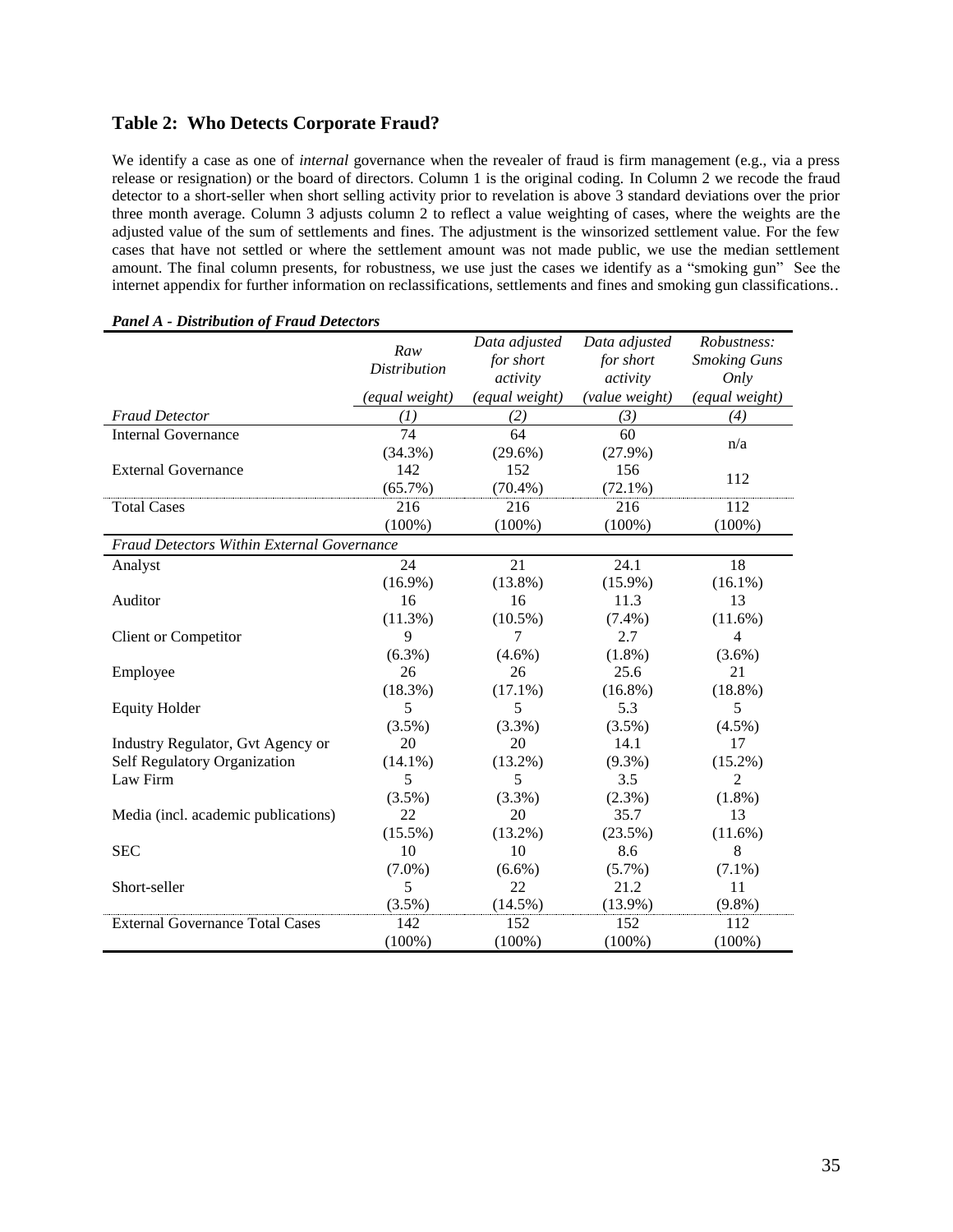## **Table 3: Results among Competing Theories of Who Blows the Whistle**

The table reports conditional logit tests of fraud detection theories, where the dependent variable is an indicator for being the fraud detector for that case with case fixed effects. Panel A reports equal-weighted tests, and Panel B, value-weighted. Robust standard errors are in parentheses. \*\*\*, \*\*, and \* indicate significance at the 1% 5% and 10% levels respectively. The *mfx* columns report marginal effects for significant variables in the previous column.

| Dependent Variable: Choice of Fraud Detector Among 10 Types |             |             |            |             |             |             |
|-------------------------------------------------------------|-------------|-------------|------------|-------------|-------------|-------------|
| <i>Theories:</i>                                            | (1)         | (2)         | (3)<br>mfx | (4)         | (5)         | (6)         |
| Legal View                                                  | $-0.962***$ |             |            |             |             |             |
|                                                             | (0.308)     |             |            |             |             |             |
| Private Litigation                                          | $-1.460***$ |             |            |             |             |             |
|                                                             | (0.470)     |             |            |             |             |             |
| <b>Financial Risk</b>                                       | $-0.183$    | $-0.167$    |            | $-0.268$    | $-0.290$    | $-0.315$    |
|                                                             | (0.213)     | (0.216)     |            | (0.232)     | (0.241)     | (0.244)     |
| <b>Monetary Rewards</b>                                     | $1.065***$  | $0.949***$  | 0.230      | $0.934***$  | $0.937***$  | $0.933***$  |
|                                                             | (0.290)     | (0.273)     |            | (0.280)     | (0.280)     | (0.281)     |
| <b>Career Concerns</b>                                      | $1.047***$  | $0.464**$   | 0.115      | $0.453**$   | $0.453**$   | $0.451**$   |
|                                                             | (0.249)     | (0.201)     |            | (0.211)     | (0.213)     | (0.214)     |
| <b>External Access</b>                                      | $-0.953***$ | $-0.596***$ | $-0.148$   | $-0.671***$ | $-0.685***$ | $-0.700***$ |
|                                                             | (0.239)     | (0.205)     |            | (0.214)     | (0.221)     | (0.221)     |
| All Star Analyst %                                          |             |             |            | $1.374**$   |             | 1.165       |
|                                                             |             |             |            | (0.681)     |             | (0.871)     |
| <b>Analyst Tenure</b>                                       |             |             |            |             | $0.062*$    | 0.026       |
|                                                             |             |             |            |             | (0.037)     | (0.049)     |
| <b>Observations</b>                                         | 1,520       | 1,520       |            | 1,480       | 1,480       | 1,480       |
| Pseudo R-Squared                                            | 0.059       | 0.027       |            | 0.031       | 0.029       | 0.031       |

*Panel A: Equal Weighted*

## *Panel B: Value Weighted*

|                         | Dependent Variable: Choice of Fraud Detector Among 10 Types |            |            |            |            |            |  |  |
|-------------------------|-------------------------------------------------------------|------------|------------|------------|------------|------------|--|--|
| <i>Theories:</i>        | (1)                                                         | (2)        | (3)<br>mfx | (4)        | (5)        | (6)        |  |  |
| Legal View              | $-1.529***$                                                 |            |            |            |            |            |  |  |
|                         | (0.539)                                                     |            |            |            |            |            |  |  |
| Private Litigation      | $-1.993***$                                                 |            |            |            |            |            |  |  |
|                         | (0.676)                                                     |            |            |            |            |            |  |  |
| <b>Financial Risk</b>   | $-0.172$                                                    | $-0.169$   |            | $-0.282$   | $-0.503$   | $-0.503$   |  |  |
|                         | (0.346)                                                     | (0.369)    |            | (0.426)    | (0.456)    | (0.459)    |  |  |
| <b>Monetary Rewards</b> | $1.412***$                                                  | $1.203***$ | 0.266      | $1.211***$ | $1.210***$ | $1.210***$ |  |  |
|                         | (0.445)                                                     | (0.413)    |            | (0.418)    | (0.424)    | (0.424)    |  |  |
| Career Concerns         | $1.573***$                                                  | $0.741**$  | 0.183      | $0.748**$  | $0.751**$  | $0.751**$  |  |  |
|                         | (0.403)                                                     | (0.324)    |            | (0.337)    | (0.358)    | (0.358)    |  |  |
| <b>External Access</b>  | $-1.097***$                                                 | $-0.456$   |            | $-0.521$   | $-0.659*$  | $-0.659*$  |  |  |
|                         | (0.403)                                                     | (0.354)    |            | (0.381)    | (0.393)    | (0.394)    |  |  |
| All Star Analyst %      |                                                             |            |            | 1.033      |            | $-0.043$   |  |  |
|                         |                                                             |            |            | (1.032)    |            | (1.444)    |  |  |
| <b>Analyst Tenure</b>   |                                                             |            |            |            | 0.102      | 0.104      |  |  |
|                         |                                                             |            |            |            | (0.066)    | (0.083)    |  |  |
| <b>Observations</b>     | 1,520                                                       | 1,520      |            | 1,480      | 1,480      | 1,480      |  |  |
| Pseudo R-Squared        | 0.097                                                       | 0.033      |            | 0.035      | 0.040      | 0.040      |  |  |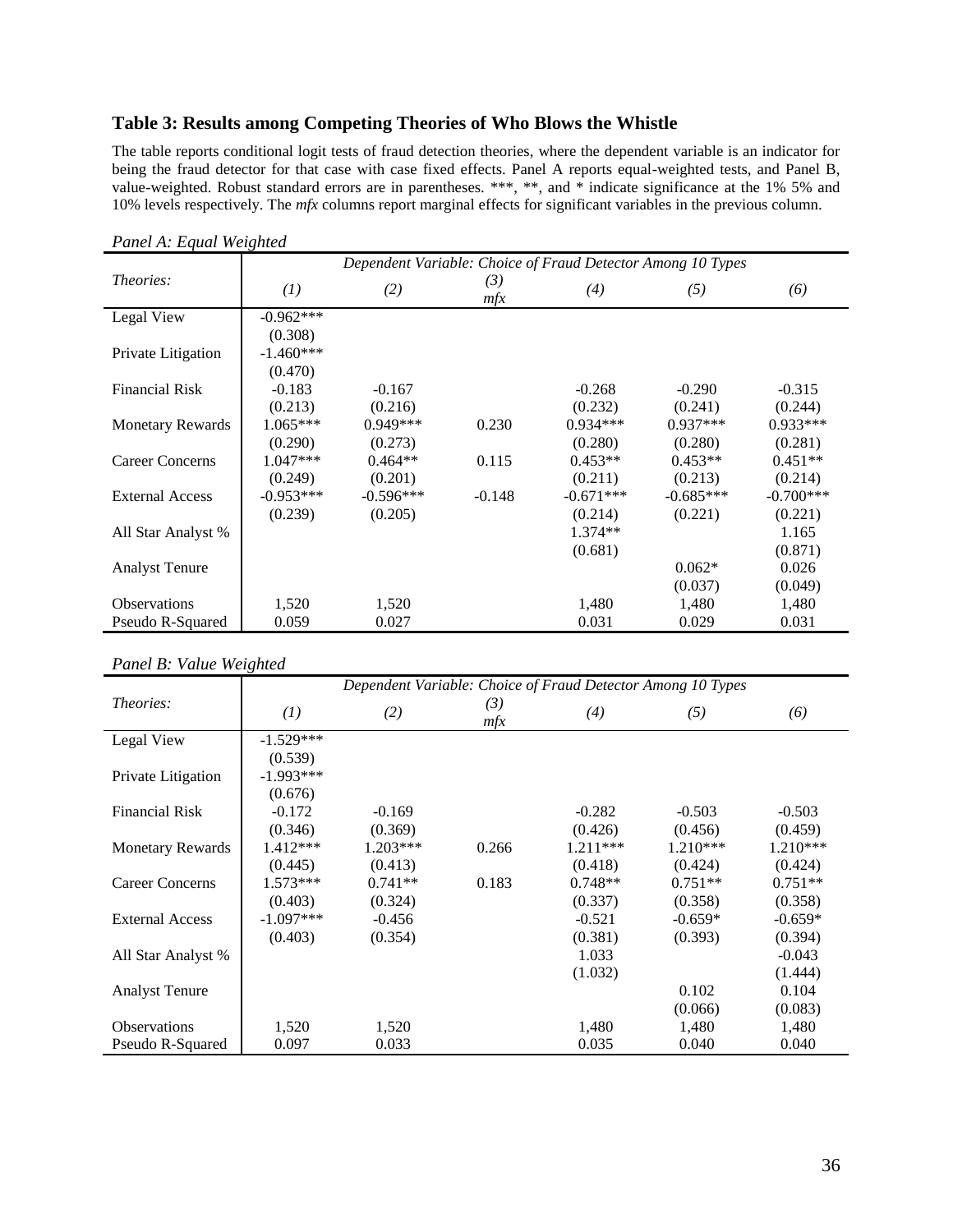## **Table 4: Auditors' Turnover**

The  $1<sup>st</sup>$  row of Panel A reports the turnover of auditors in the sample of all large firms (more than \$750 million in assets) during the sample period, excluding Arthur Andersen clients during 2001-2002. The next two rows report the turnover of auditors for the fraud firms, separately for the fraud being revealed by internal ( $2^{nd}$  row) and external ( $3^{rd}$ ) row) mechanisms. The 4<sup>th</sup> row reports the turnover of auditors in the subset of our fraud firms where the whistle blower was the auditing firm. The third column of panel A reports the p-value from a simple binomial test that the probability of turnover is different from the all firms row 1. Panel B reports the summary statistics for the independent variables. Panel C presents the results of a conditional logit of the choice of new auditor following auditor turnover. The first two columns limit the analysis to turnovers in 1999 and 2000. Columns labeled 3 and 4 limit the sample to the selection of auditor in 2002 for clients of Arthur Andersen as of 2000. The columns labeled *mfx* report the marginal effects from the prior column for the significant coefficients. Standard errors are in parentheses. \*\*\*, \*\*, and \* indicate significant differences at the 1% 5% and 10% levels respectively.

#### *Panel A*

| Turnover in:                         | <i>trequency</i> | <i><b>Observations</b></i> | <i>p-value for difference from row 1</i> |
|--------------------------------------|------------------|----------------------------|------------------------------------------|
| All Large Firms 1996-2004            | 0.052            | 20,171                     |                                          |
| Fraud Firms, Internal 1996-2004      | 0.141            | 64                         | 0.006                                    |
| Fraud Firms, External 1996-2004      | 0.147            | 136                        | 0.000                                    |
| <b>Auditor Whistle Blowing Firms</b> | 0.500            | 16                         | 0.000                                    |

| <b>Panel B</b>                      |       |                               |                                |           |  |
|-------------------------------------|-------|-------------------------------|--------------------------------|-----------|--|
|                                     |       | 1999 & 2000 Turnovers         | 2002 Arthur Anderson Turnovers |           |  |
|                                     |       | Sample of 290 Auditor Changes | Sample f 356 Auditor Changes   |           |  |
| 3 Prior Year Cumulates of:          | Mean  | Std. Dev.                     | Mean                           | Std. Dev. |  |
| Frauds in Auditing Firm Clients     | 7.00  | 3.58                          | 26.3                           | 5.66      |  |
| <b>Accounting Frauds in Clients</b> | 4.52  | 2.25                          | 15.7                           | 3.73      |  |
| Whistle Blowing by Auditor          | $- -$ | $- -$                         | 0.913                          | 0.250     |  |
| Frauds / Market Share               | 39.4  | 20.4                          | 110.9                          | 56.7      |  |
| Accounting Frauds / Market Share    | 25.7  | 13.7                          | 66.0                           | 34.8      |  |
| Whistle Blowing / Market Share      | $- -$ |                               | 3.99                           | 3.92      |  |

#### *Panel C*

| Conditional Logit<br>Estimation                     | Choice of New Auditor Turnovers<br>1999 & 2000 |           |                      | Arthur Andersen Clients' Auditor Choice<br><i>in 2002</i> |                        |           |                       |          |
|-----------------------------------------------------|------------------------------------------------|-----------|----------------------|-----------------------------------------------------------|------------------------|-----------|-----------------------|----------|
|                                                     | (1)                                            | mfx       | (2)                  | mfx                                                       | (3)                    | mfx       | (4)                   | mfx      |
| <b>Proportion Frauds</b>                            | $-0.016**$<br>(0.006)                          | $-0.0033$ | $-0.011*$<br>(0.006) | $-0.0024$                                                 | $-0.005***$<br>(0.001) | $-0.0004$ | $-0.022**$<br>(0.011) | $-0.002$ |
| Proportion<br><b>Accounting Frauds</b>              |                                                |           | $-0.012*$<br>(0.007) | $-0.0026$                                                 |                        |           | 0.024<br>(0.020)      |          |
| <b>Proportion Frauds</b><br>Where Whistle<br>Blower |                                                |           |                      |                                                           |                        |           | 0.033<br>(0.041)      |          |
| Big $5/4$                                           | $2.10***$<br>(0.331)                           |           | $2.28***$<br>(0.338) |                                                           | $4.47***$<br>(0.515)   |           | $4.61***$<br>(0.523)  |          |
| Observations                                        | 2,320                                          |           | 2,320                |                                                           | 2,208                  |           | 2,208                 |          |
| Pseudo $R^2$                                        | 0.073                                          |           | 0.076                |                                                           | 0.221                  |           | 0.227                 |          |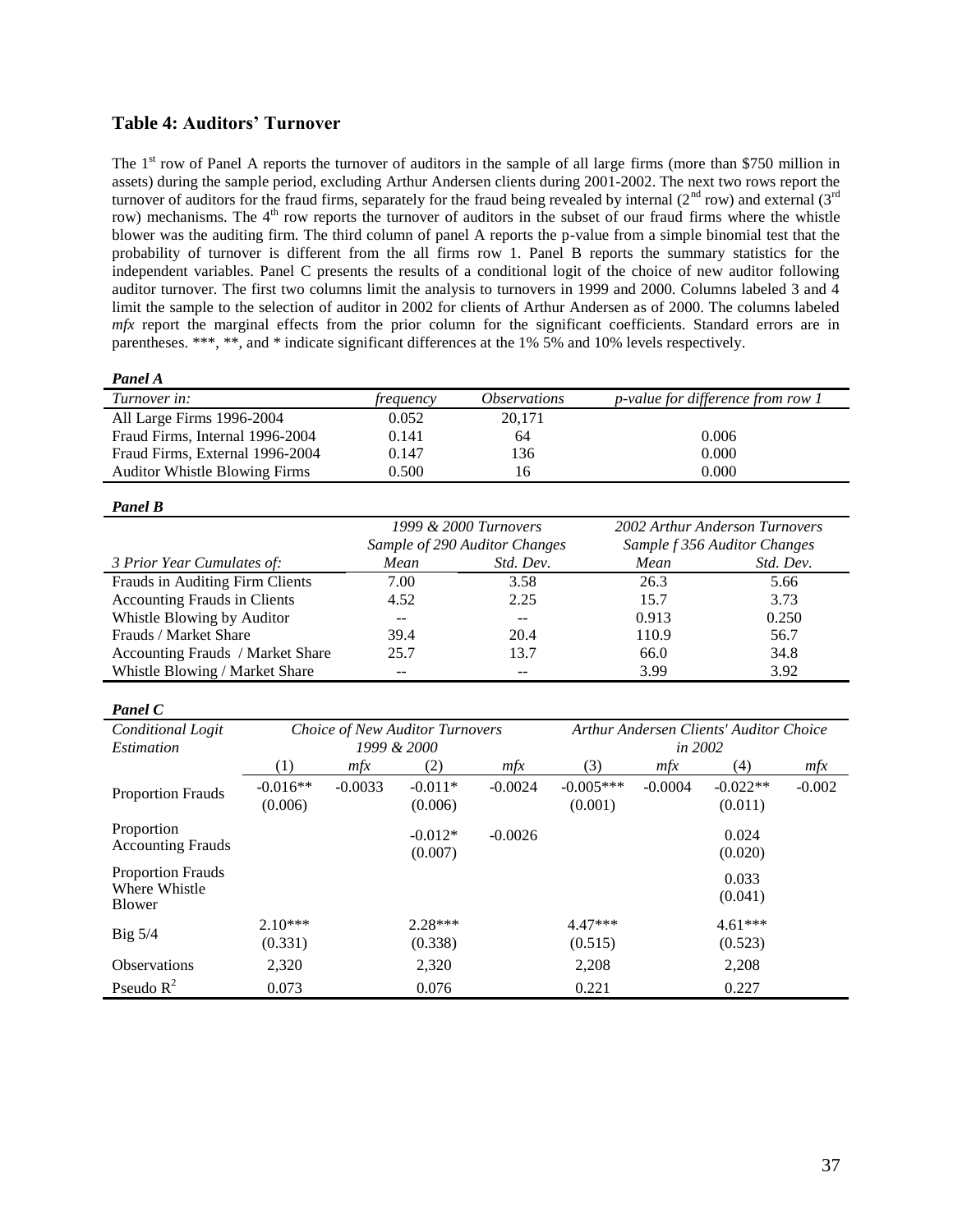## **Table 5: Do Analysts Who Blow the Whistle Advance their Careers?**

This table provides statistics and tests for differences in the promotion and demotion probabilities between sell-side equity analysts who blow the whistle and analysts in the firms where a whistle was blown that do not blow the whistle. All Star rankings are derived from Institutional Investor rankings. Ranking of I-banks follows classification in Hong and Kubik, applied to our sample period. See Table 1 for further information. Analyst information is from I/B/E/S. In panel C columns 1-2, the dependent variable takes the value 1 if the analyst became an All Star following the whistle being blown, and was not before hand and zero otherwise. In panel C columns 3-4 the dependent variable takes the value 1 if the analyst loses an All Star ranking following the whistle being blown. Regressions include company fixed effects. Robust standard errors are presented in parentheses. \*\*\*, \*\*, and \* indicate significant differences at the 1% 5% and 10% levels respectively.

|                                         | Whistleblower | Non-Whistleblower | p-value (diff) |
|-----------------------------------------|---------------|-------------------|----------------|
| Pre-Period All Star Analyst             | 50%           | 9.8%              | $0.000***$     |
| Pre-Period Employed at High Tier I-Bank | 60%           | 38%               | $0.053**$      |
| <b>Observations</b>                     | 20            | 397               |                |

*Panel A – % of Highly Ranked Analyst among all I/B/E/S Analysis Covering Fraud-Committing Firms*

|                                |         | Whistleblower | Non-Whistleblower | p-value (diff) |
|--------------------------------|---------|---------------|-------------------|----------------|
| All Star Analyst               |         |               |                   |                |
| Promoted to All Star in:       | l year  | 10.0%         | 4.5%              | 0.419          |
|                                | 2 years | 12.5%         | 5.4%              | 0.398          |
| Demoted from All Star in:      | 1 year  | 20.0%         | 18.4%             | 0.912          |
|                                | 2 years | 22.2%         | 50.0%             | 0.138          |
| I-Bank Ranking                 |         |               |                   |                |
| Promoted to High Tier I-Bank:  | 1 year  | 0             | 1.0%              | 0.783          |
|                                | 2 years | 0             | 3.8%              | 0.604          |
| Demoted from High Tier I-Bank: | vear    | 0             | 4.3%              | 0.466          |

2 years 0 8.5% 0.339

*Panel B – Career Advancement of I/B/E/S Analysts Covering Fraud Firms*

#### *Panel C – Logit Test of Advancement Difference for All Star Analysts*

| Dependent Variable: | Promoted |           | <b>Demoted</b> |            |
|---------------------|----------|-----------|----------------|------------|
|                     | 1 Year   | 2 Years   | 1 Year         | 2 Years    |
| Whistleblower       | 0.921    | 0.871     | 0.618          | $-2.562**$ |
|                     | (1.540)  | (1.522)   | (1.653)        | (1.286)    |
| Experience          | 0.528    | $0.920**$ | $-0.630$       | 0.030      |
|                     | (0.395)  | (0.411)   | (0.681)        | (0.525)    |
| Pseudo R-Squared    | 195      | 155       | 20             | 34         |
| <b>Observations</b> | 0.104    | 0.173     | 0.149          | 0.155      |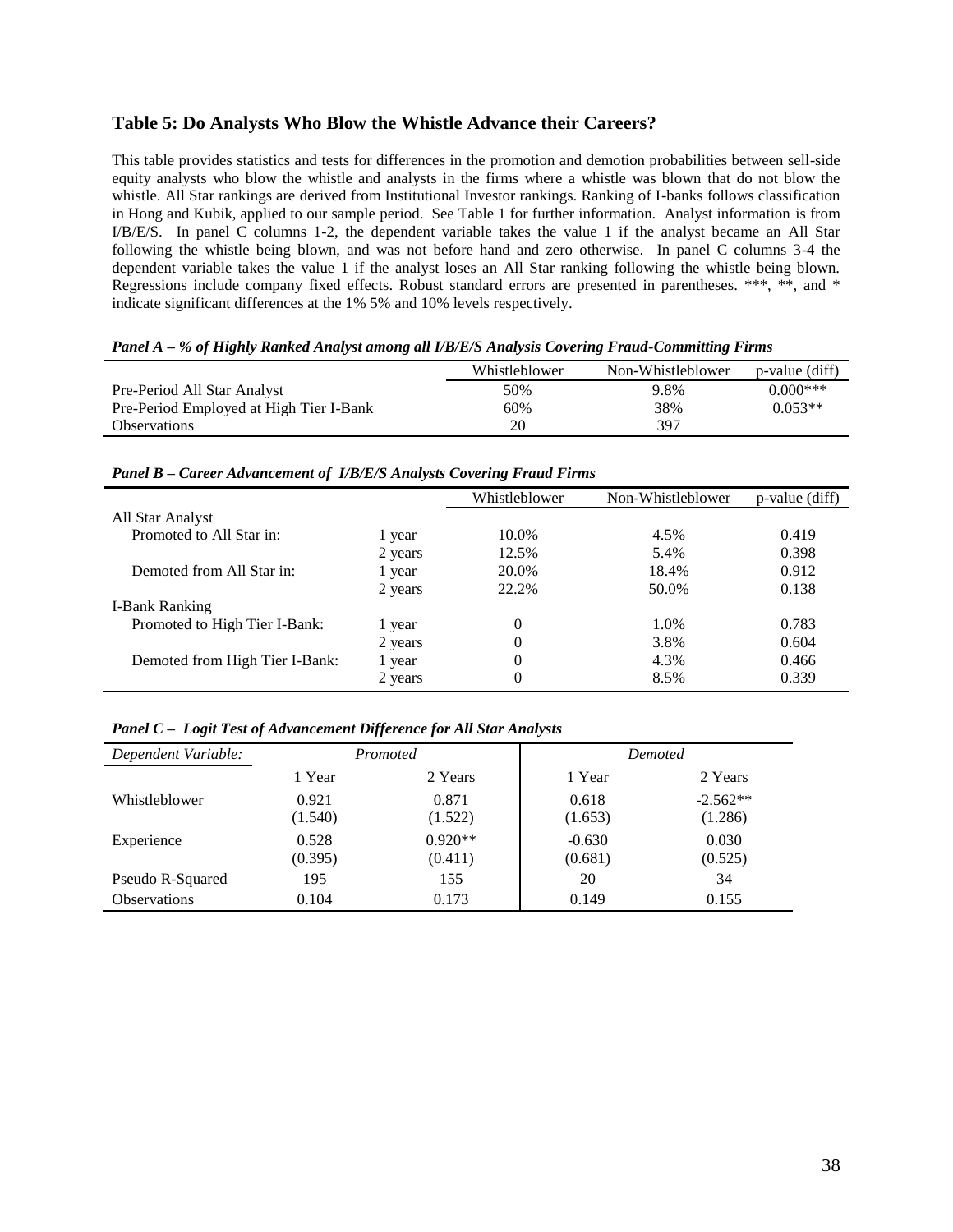# **Table 6: Who in the Media Detects Fraud?**

For each case in which the media is the fraud detector, the table records the newspaper or journal that reveals the fraud, the reporter(s) of the article, and the page on which the article appears.

| Company                      | News Outlet                | Reporter                                        | <b>Article Location</b>                 |
|------------------------------|----------------------------|-------------------------------------------------|-----------------------------------------|
| <b>AOL TimeWarner</b>        | <b>New York Times</b>      | Gretchen Morgenson                              | Page 1, Business                        |
| <b>Computer Associates</b>   | <b>New York Times</b>      | Alex Berenson                                   | Page 1, Business                        |
| Halliburton                  | <b>New York Times</b>      | Alex Berenson and Lowell<br>Bergaman            | Page 1, Business                        |
| Sprint                       | <b>New York Times</b>      | David Cay Johnston                              | Page 25, Section 1                      |
| <b>Ascend Communications</b> | San Francisco Chronicle    | Herb Greenberg                                  | Page 1, Business                        |
| <b>Broadcom</b>              | <b>Wall Street Journal</b> | Molly Williams                                  | Page C11, Heard on the<br><b>Street</b> |
| <b>Cardinal Health</b>       | Wall Street Journal        | Jonathan Weil                                   | Page C1, Heard on the<br>Street         |
| Enron                        | <b>Wall Street Journal</b> | Jonathan Weil                                   | Page T1 - regional front<br>page of WSJ |
| E.W. Blanch                  | Wall Street Journal        | Deborah Lohse                                   | Page A10                                |
| Qwest                        | <b>Wall Street Journal</b> | Deborah Solomon, Steve<br>Liesman, Denis Berman | Pages A1, B6                            |
| Raytheon                     | <b>Wall Street Journal</b> | N/A                                             |                                         |
| AT&T                         | <b>Business Week</b>       | Robert Barker                                   | Investor column (p. 264)                |
| Bausch & Lomb                | <b>Business Week</b>       | Rochelle Sharpe                                 | Page 87                                 |
| <b>Silicon Graphics</b>      | <b>Business Week</b>       | Robert Hof, Ira Sager,<br>Linda Himelstein      | <b>Cover Story</b>                      |
| Apria Healthcare             | Fortune                    | Erick Schonfeld                                 | Page 114                                |
| Sunbeam                      | <b>Barrons</b>             | Jonathan Laing                                  | Page 17                                 |
| Cambrex                      | <b>Chemical Reporter</b>   | N/A                                             | N/A                                     |
| Long Island Lighting         | Daily Electricity Reporter | N/A                                             | N/A                                     |
| <b>Bristol Myers Squibb</b>  | Cancer Letter              | N/A                                             | N/A                                     |
| Cumulus Media                | Inside Radio               | N/A                                             | N/A                                     |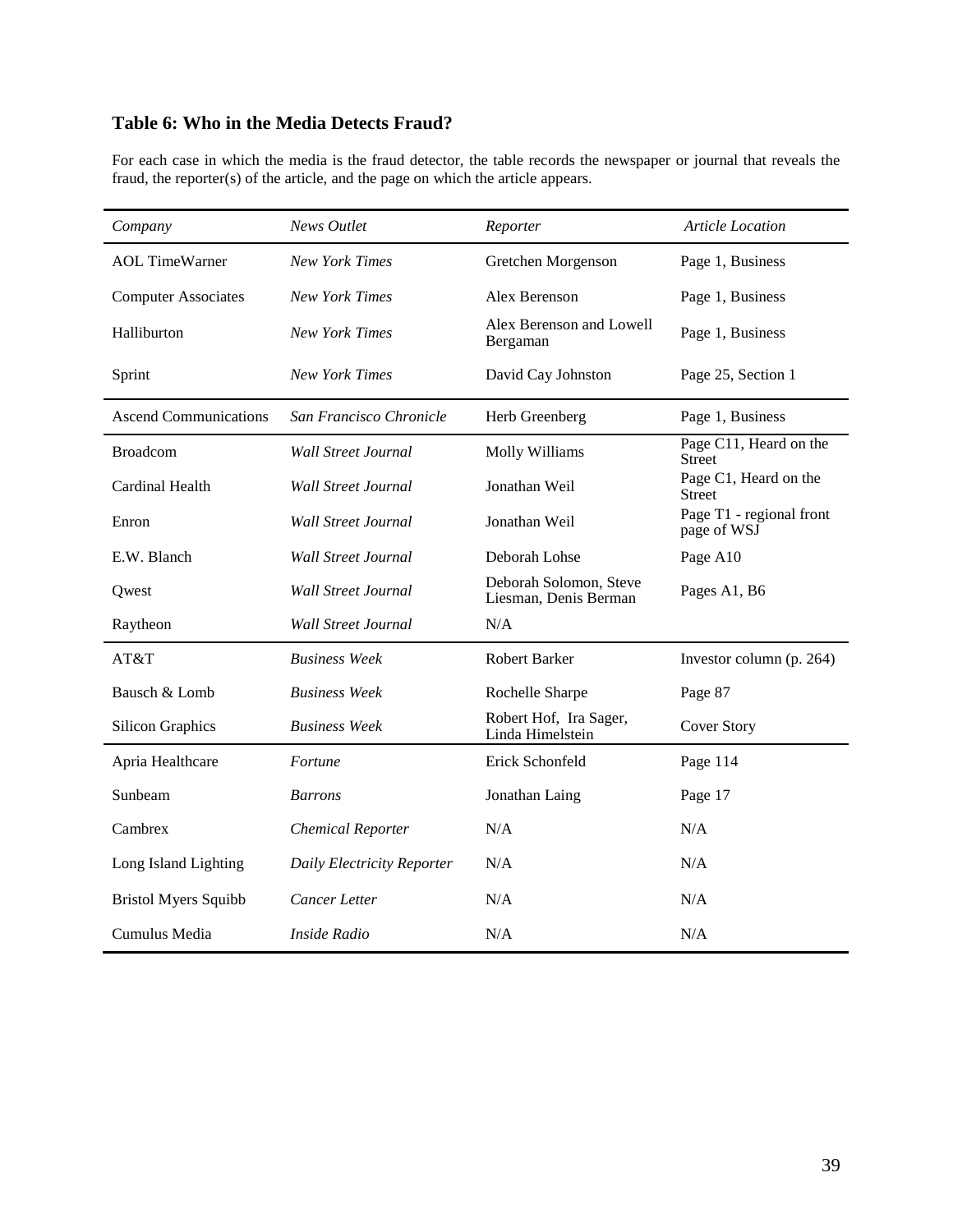## **Table 7: Do Journalists Who Blow the Whistle Advance their Careers?**

This table provides statistics and tests for differences in the promotion and demotion probabilities between reporters who blow the whistle identified in Table 7 and reporters with a similar status at the same time in the same media outlet who did not blow the whistle. See Table 1 for further details about peer construction. Panel A reports the movement distribution, where movement is categorized as being movement to a lower job, staying in the same job or equivalent job, or moving to a higher job. Panel B tests whether the mean movement is different for the whistleblower and non-whistleblower samples. An F-test is used to allow for weighting the peers such that there is one peer and one whistleblower for each case. \*\*, and \* indicate significant differences at the 5% and 10% levels respectively.

|                |               | year post-fraud                        | 3 years post-fraud |                       |  |
|----------------|---------------|----------------------------------------|--------------------|-----------------------|--|
|                | Whistleblower | Non-<br>Whistleblower<br>Whistleblower |                    | Non-<br>Whistleblower |  |
| Lower Job      | $(0\%)$       | 18<br>(12%)                            | (6%)               | 39<br>(26%)           |  |
| Equivalent Job | 14<br>(82%)   | 120<br>(78%)                           | 12<br>(71%)        | 80<br>(53%)           |  |
| Higher Job     | $18\%)$       | 16<br>$(10\%)$                         | 4<br>(24%)         | 33<br>(22%)           |  |

#### *Panel A: Distribution of Career Promotions & Demotions*

### *Panel B: Test for Difference in Mean Movement*

(Mean Movement is coded +1=promoted, 0=no change, -1=demoted)

| 1 year post-fraud |                                                                              |                       | 3 years post-fraud                                                            |                       |  |
|-------------------|------------------------------------------------------------------------------|-----------------------|-------------------------------------------------------------------------------|-----------------------|--|
|                   | Whistleblower                                                                | Non-<br>Whistleblower | Whistleblower                                                                 | Non-<br>Whistleblower |  |
| Mean Movement     | 0.153                                                                        | $-0.086$              | 0.289                                                                         | $-0.083$              |  |
|                   | Ho: Whistle - NonWhistle $= 0$<br>$F(1, 167) = 2.75*$<br>$Prob > F = 0.0990$ |                       | Ho: Whistle - NonWhistle $= 0$<br>$F(1, 167) = 3.99**$<br>$Prob > F = 0.0475$ |                       |  |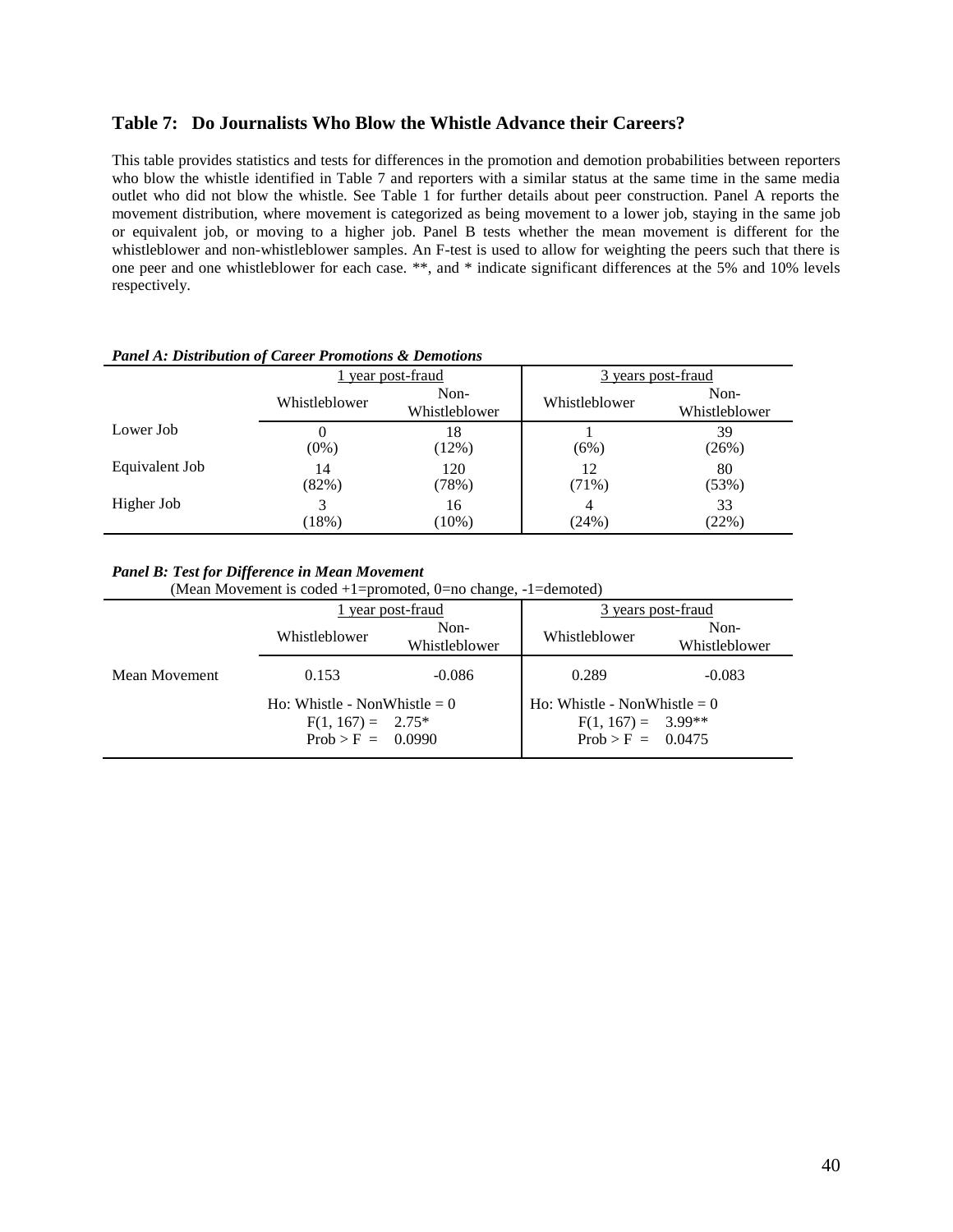## **Table 8: What are the Costs and Benefits for Employee Whistle Blowing?**

The table indicates for each employee whistleblower the following information: company (column 1); the whistleblower name and position (column 2); whether the whistleblower was terminated, quit, or was given a job with significantly reduced responsibility (column 3); other costs claimed by the employee (column 4); whether a lawsuit filed with potential for damages including the type of lawsuit (column 5); whether an outcome to the lawsuit (column 6); and other possible benefits of whistle blowing (column 7). The table first reports results for whistleblowers where the name of the whistleblower was revealed and below this results for whistleblowers that remain unnamed.

|                                                            |                                                   | Costs                                             |                                                                                                     | <b>Benefits</b>                                         |                                 |                                                                |
|------------------------------------------------------------|---------------------------------------------------|---------------------------------------------------|-----------------------------------------------------------------------------------------------------|---------------------------------------------------------|---------------------------------|----------------------------------------------------------------|
| Company                                                    | Whistleblower.<br>Position                        | Terminated, Quit,<br>or Reduced<br>Responsibility | Other Costs                                                                                         | <b>Filed Lawsuit</b><br>with Potential for<br>Damages   | Positive Outcome<br>of Lawsuit  | <b>Other Possible Benefits</b>                                 |
| (I)                                                        | (2)                                               | (3)                                               | (4)                                                                                                 | (5)                                                     | (6)                             | (7)                                                            |
| Named Whistleblowers                                       |                                                   |                                                   |                                                                                                     |                                                         |                                 |                                                                |
| Apria Healthcare                                           | Mark Parker, branch<br>manager                    | Yes                                               |                                                                                                     | Yes - qui tam,<br>wrongful<br>dismissal                 | No - government<br>doesn't join | Vengeance                                                      |
| <b>Citizens Utilities</b>                                  | Robert Arnold, project<br>manager                 | Yes                                               |                                                                                                     | Not clear. State<br>filed lawsuit, gets<br>lower rates. |                                 |                                                                |
| Columbia HCA<br>Healthcare / Olsten<br>$[2 \text{ cases}]$ | Donald McLendon.<br>executive of acquired<br>firm | Yes                                               | Couldn't find other job, financial<br>stress                                                        | Yes - qui tam                                           | Yes - \$35 million              | Avoid potential legal<br>liability                             |
| Dynegy                                                     | Ted Beatty,<br>management trainee                 | Yes                                               | Couldn't find other job, forced to<br>leave hometown, home broken<br>into, threats and intimidation | N <sub>o</sub>                                          |                                 | Vengeance                                                      |
| Endocare                                                   | Joseph Hafemann,<br>corporate controller          | Yes                                               |                                                                                                     | No                                                      |                                 | Avoid potential legal<br>liability                             |
| <b>GTECH Holdings</b>                                      | David Armitage,<br>engineer                       | N <sub>o</sub>                                    |                                                                                                     | No                                                      |                                 | Vengeance                                                      |
| Healthsouth                                                | Weston Smith, vice<br>president                   | Yes                                               | Sentenced to 27 months, forced to<br>pay \$6.9 million                                              | N <sub>o</sub>                                          |                                 | Avoid potential legal<br>liability                             |
| <b>ICG</b>                                                 | Carl Vogel, CEO                                   | Yes                                               | Left within month after forcing<br>firm to reveal concerns about<br>fraud and accounting.           | N <sub>0</sub>                                          |                                 | Maintained reputation -<br>within year hired CEO<br>elsewhere. |
| <b>JDN</b> Realty                                          | William Kerley, CFO                               | No                                                | Alleged loss of \$19 million<br>including legal and job loss costs                                  | Yes-wrongful<br>dismissal suit                          | Yes - \$2.3 million             |                                                                |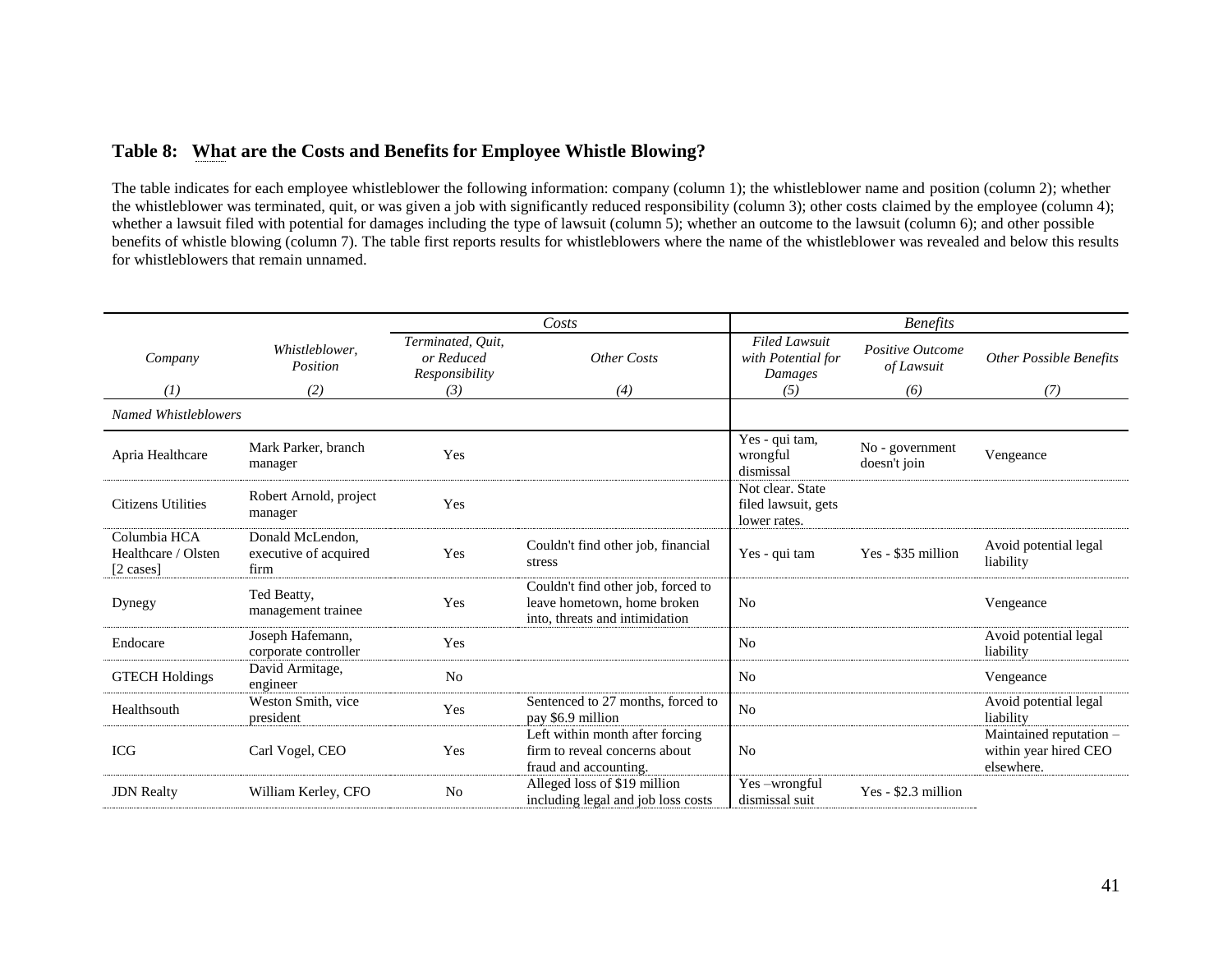| Northeast Utilities                  | George Galatis,<br>engineer                            | Yes            | "If I had it to do over again," says<br>Galatis, "I wouldn't." Alienated<br>by co-workers. | Yes - payment to<br>leave likely | Yes - settlement<br>amount not<br>revealed       | On cover of Time<br>magazine       |
|--------------------------------------|--------------------------------------------------------|----------------|--------------------------------------------------------------------------------------------|----------------------------------|--------------------------------------------------|------------------------------------|
| Olsten                               | Donald McLendon.<br>executive                          | Yes            | Lost job, couldn't find other job,<br>alienated from employees.                            | $Yes - qui tam$                  | Yes - \$35 million,<br>significant time<br>delay |                                    |
| Quorum                               | Jim Alderson                                           | Yes            | Lost job. Moved to 5 towns in<br>next 10 years.                                            | Yes - qui tam                    | Yes - \$70 million                               |                                    |
| Rite Aid                             | Joseph Speaker, senior<br>finance executive            | N <sub>0</sub> | Left firm a year later.                                                                    | N <sub>0</sub>                   |                                                  |                                    |
| Service Corporation<br>International | Charles Albert and<br>Thomas Chaney                    | Yes            |                                                                                            | Yes-wrongful<br>dismissal suit   | No information                                   |                                    |
| Solectron                            | Ronald Sorisho,<br>division CFO                        | Yes            |                                                                                            | Yes-wrongful<br>dismissal suit   | No information                                   | Avoid potential legal<br>liability |
| Xerox                                | James Bingham,<br>assistant treasurer                  | Yes            | " never get a job in Corporate"<br>America again," Bingham's<br>lawyer.                    | Yes-wrongful<br>dismissal suit   | No information                                   | Avoid potential legal<br>liability |
| <b>Unnamed Whistleblowers</b>        |                                                        |                |                                                                                            |                                  |                                                  |                                    |
| Allegheny Energy                     | Unnamed executives                                     | Unknown        |                                                                                            |                                  |                                                  |                                    |
| America West                         | Unionized maintenance<br>workers                       | Unknown        |                                                                                            |                                  |                                                  | Improve employment<br>conditions   |
| Cendant                              | Accounting staff<br>integrating newly<br>acquired firm | Unknown        |                                                                                            |                                  |                                                  | Avoid potential legal<br>liability |
| <b>Enterasys Networks</b>            | <b>Unnamed</b> finance<br>executive                    | Unknown        |                                                                                            |                                  |                                                  |                                    |
| Footstar                             | Corporate Accounting<br>group                          | Unknown        |                                                                                            |                                  |                                                  | Avoid potential legal<br>liability |
| Nicor                                | Anonymous letter                                       | Unknown        |                                                                                            |                                  |                                                  |                                    |
| PhyCor                               | Doctors who are<br>employees                           | Unknown        |                                                                                            |                                  |                                                  | Improve employment<br>conditions   |
| Symbol<br>Technologies               | Unknown letter to SEC                                  | Unknown        |                                                                                            |                                  |                                                  |                                    |
| <b>Tenet Healthcare</b>              | Unnamed employee                                       | Unknown        |                                                                                            |                                  |                                                  |                                    |
| <b>Union Pacific</b>                 | Union action                                           | Unknown        |                                                                                            |                                  |                                                  | Improve employment<br>conditions   |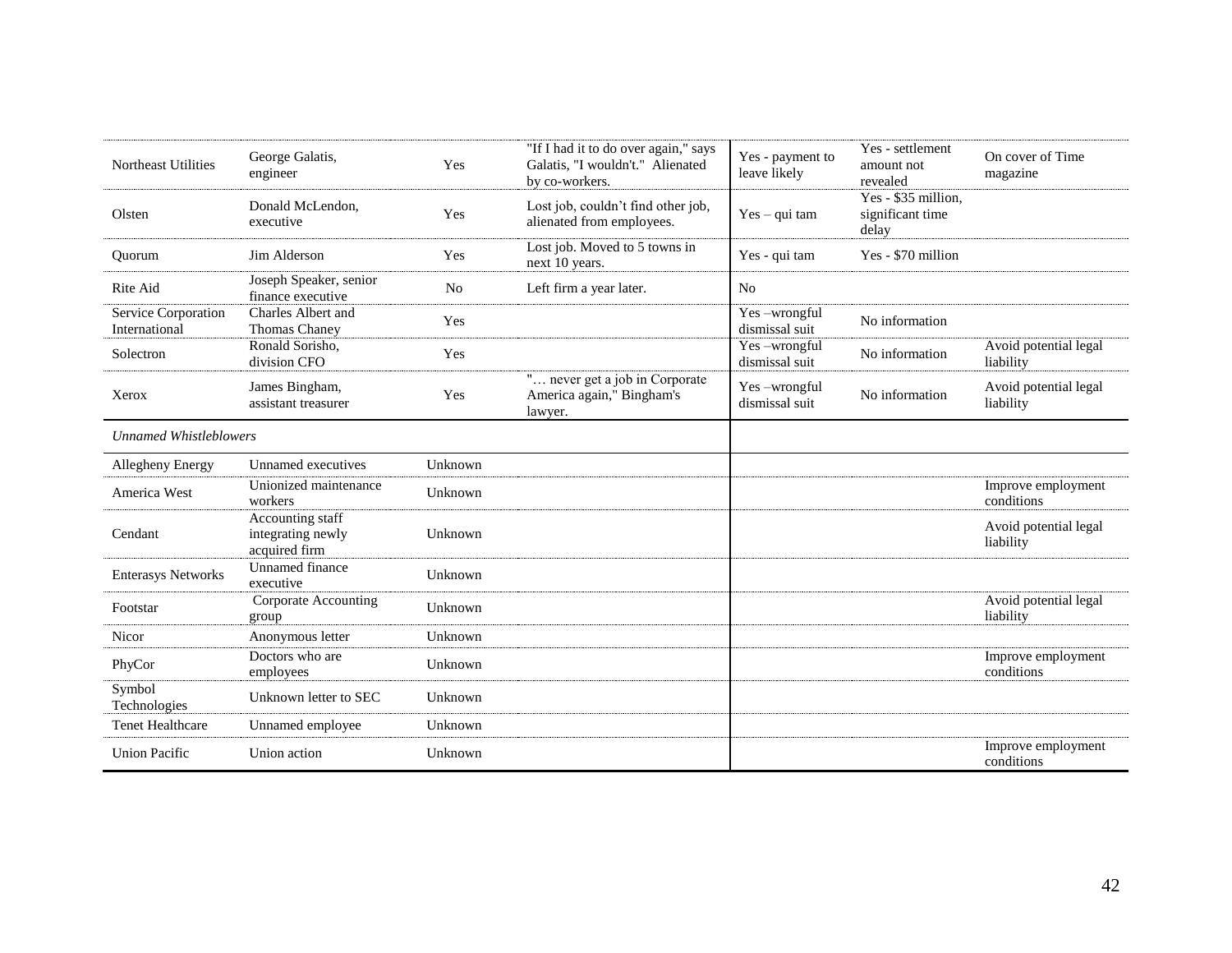#### **Table 9: Do Monetary Incentives Impact Employee Whistle Blowing?**

This table reports differences in fraud detection between healthcare industries and non-healthcare industries. In healthcare government purchasing creates the potential for employees to use the *qui tam* statute and derive a monetary benefit from whistle blowing. Panel A reports differences in the distribution of fraud detectors based on our sample of all external whistleblowers. Panel B reports the dismissal rates of suits over our sample period across healthcare and non-healthcare industries based on data from Stanford Securities Class Action Clearinghouse. Panel C tests whether employee whistle blowing is more likely in industries where monetary incentives exist as a result of qui tam suits, where the dependent variable takes the value 1 if the fraud detector is an employee and 0 otherwise. Table 1 provides definitions for the industries included in healthcare and regulated dummies. The measure of organizational depth is the Rajan-Wulf measure (2006). \*\*\*, \*\*, and \* indicate significant differences at the 1% 5% and 10% levels respectively.

| Panel A - Distribution of Fraud Detectors by Healthcare or Other Industries                          |                 |                                              |                          |                           |  |  |  |
|------------------------------------------------------------------------------------------------------|-----------------|----------------------------------------------|--------------------------|---------------------------|--|--|--|
|                                                                                                      | Non-Healthcare  |                                              |                          | Healthcare                |  |  |  |
|                                                                                                      | Count           | Freq %                                       | Count                    | Freq %                    |  |  |  |
| Analyst                                                                                              | 20              | 14.8%                                        | 1                        | 5.9%                      |  |  |  |
| Auditor                                                                                              | 14              | 10.4%                                        | $\overline{c}$           | 11.8%                     |  |  |  |
| Client or Competitor                                                                                 | 7               | 5.2%                                         | $\overline{\phantom{a}}$ | $\overline{a}$            |  |  |  |
| Employee                                                                                             | 19              | 14.1%                                        | 7                        | 41.2%                     |  |  |  |
| <b>Equity Holder</b>                                                                                 | $\overline{4}$  | 3.0%                                         | $\mathbf{1}$             | 5.9%                      |  |  |  |
| <b>Industry Regulator</b>                                                                            | 17              | 12.6%                                        | 3                        | 17.7%                     |  |  |  |
| Law firm                                                                                             | 5               | 3.7%                                         | $\overline{\phantom{a}}$ | $\overline{a}$            |  |  |  |
| Newspaper                                                                                            | 17              | 12.6%                                        | 3                        | 17.7%                     |  |  |  |
| <b>SEC</b>                                                                                           | 10              | 7.4%                                         | $-$                      | $\overline{a}$            |  |  |  |
| Short-seller                                                                                         | 22              | 16.3%                                        | $\overline{\phantom{a}}$ | $-$                       |  |  |  |
| Total                                                                                                | 135             |                                              | 17                       |                           |  |  |  |
| Proportions Test Null: Proportion (employee, non-healthcare) - Proportion (employee, healthcare) = 0 |                 |                                              |                          |                           |  |  |  |
|                                                                                                      | difference      | $-27.1%$                                     | P-value                  | 0.005                     |  |  |  |
| Panel B - Frivolous Suits By Healthcare or Other Industries                                          |                 |                                              |                          |                           |  |  |  |
|                                                                                                      | Original Sample | Dismissed as Frivolous<br><b>Fraud Cases</b> |                          | Percentage Frivolous      |  |  |  |
| Healthcare                                                                                           | 30              | 17                                           | 13                       | 36.7%                     |  |  |  |
| Non-Healthcare                                                                                       | 471             | 199                                          | 272                      | 57.8%                     |  |  |  |
| <b>Total Sample</b>                                                                                  | 501             | 216                                          | 285                      | 56.9%                     |  |  |  |
| Panel C - Is Employee Whistle Blowing more Common in Healthcare?                                     |                 |                                              |                          |                           |  |  |  |
| Logit Estimates: Dependent Variable: Probability of Fraud Detector Being Employee                    |                 |                                              |                          |                           |  |  |  |
|                                                                                                      | (1)             | (2)                                          |                          | (4)<br>(3)                |  |  |  |
| Healthcare                                                                                           |                 |                                              |                          |                           |  |  |  |
| coefficient                                                                                          | 1.452***        | $1.577***$                                   |                          | $1.646***$<br>1.950***    |  |  |  |
| robust standard error                                                                                | (0.55)          | (0.60)                                       |                          | (0.57)<br>(0.66)          |  |  |  |
| marginal effects                                                                                     | 0.271           | 0.299                                        |                          | 0.307<br>0.374            |  |  |  |
| Regulated                                                                                            |                 |                                              |                          |                           |  |  |  |
| coefficient                                                                                          |                 | $-0.269$                                     |                          | $-0.591$                  |  |  |  |
| robust standard error                                                                                |                 | (0.482)                                      |                          | (0.53)                    |  |  |  |
| marginal effects                                                                                     |                 | n/sig                                        |                          | n/sig                     |  |  |  |
| <b>Industry Organizational Depth</b>                                                                 |                 |                                              |                          |                           |  |  |  |
| coefficient                                                                                          |                 |                                              |                          | $-1.210**$<br>$-1.467***$ |  |  |  |
| robust standard error                                                                                |                 |                                              |                          | (0.52)<br>(0.56)          |  |  |  |
| marginal effects                                                                                     |                 |                                              |                          | $-0.157$<br>$-0.187$      |  |  |  |
| <b>Observations</b>                                                                                  | 152             | 152                                          |                          | 152<br>152                |  |  |  |
| Pseudo R-squared                                                                                     | 0.046           | 0.048                                        |                          | 0.071<br>0.080            |  |  |  |